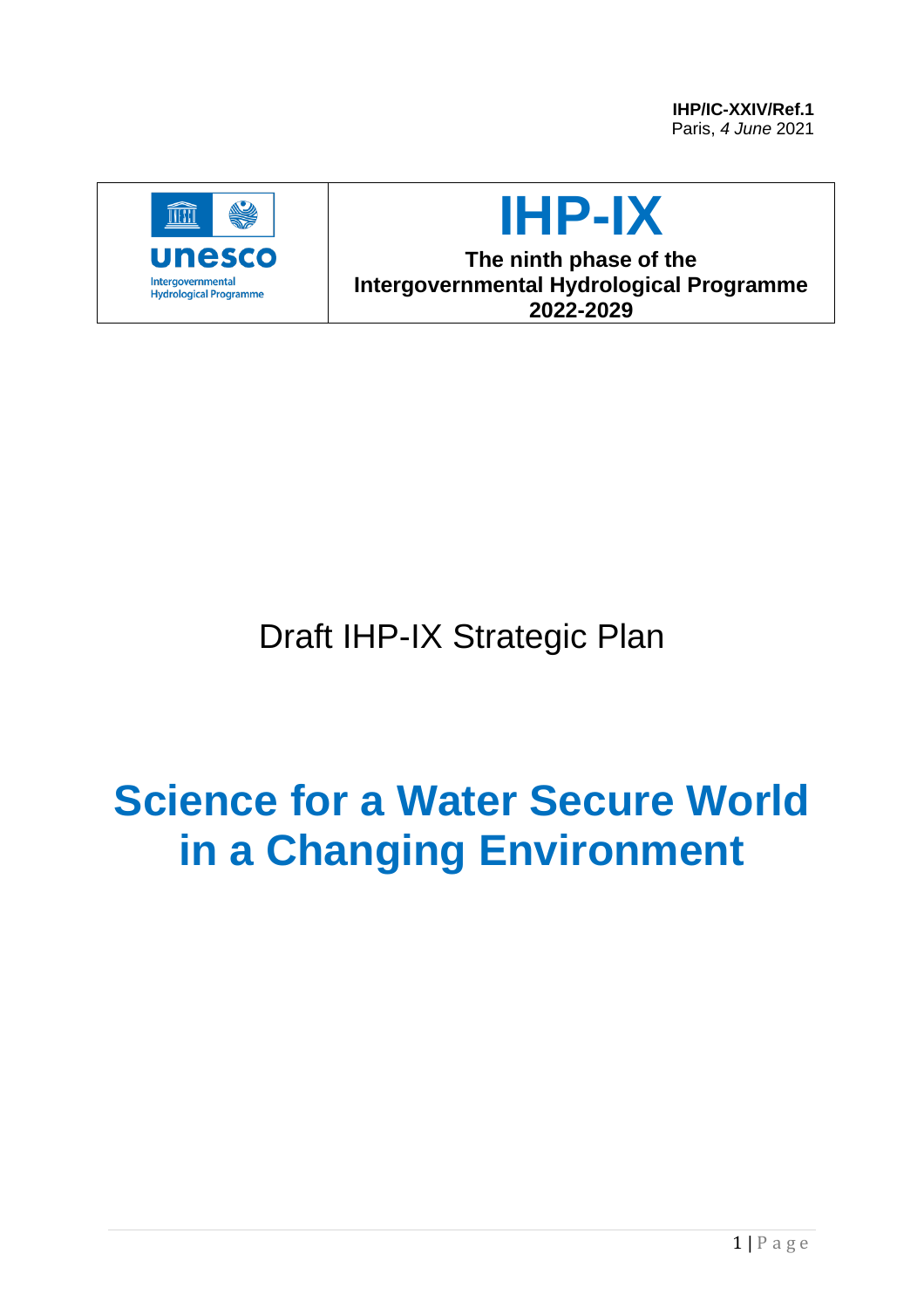## **Table of Contents**

Preamble

Global water landscape: challenges and opportunities

The comparative advantage of UNESCO and its Intergovernmental Hydrological Programme (IHP)

Assuring continuity with change

IHP Vision

IHP-IX Mission

Outcome and Priority Areas

Results Chain / Theory of Change

Priority Areas

- 1. Scientific research and innovation
- 2. Water Education in the Fourth Industrial Revolution including Sustainability
- 3. Bridging the data-knowledge gap
- 4. Integrated water resources management under conditions of global change

5. Water Governance based on science for mitigation, adaptation and resilience

Communication and Outreach

Way Forward

**Glossary** 

Indicative list of partners

Annex 1: Theory of Change diagram

Annex 2: Main questions of modern hydrology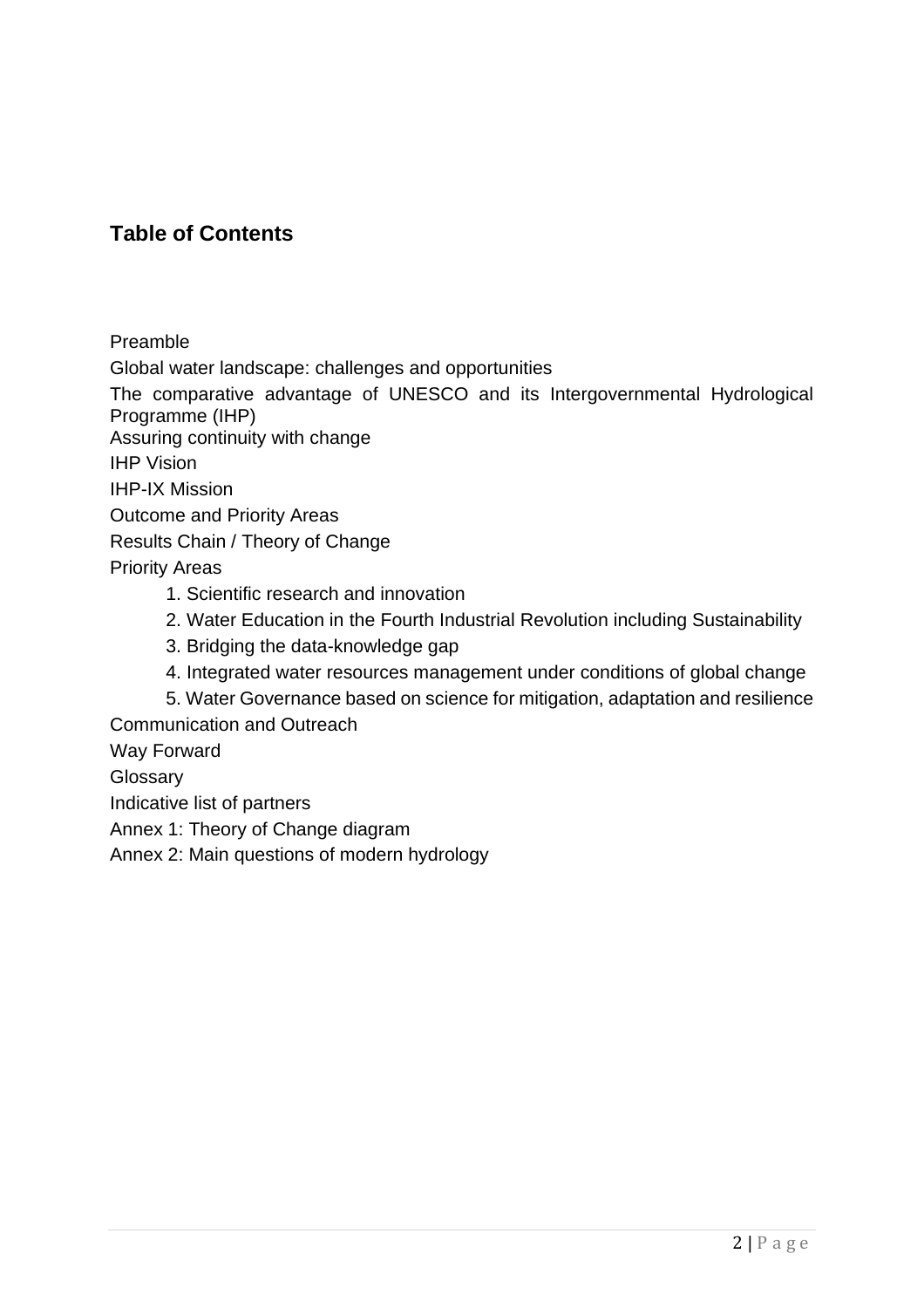# **Science for a Water Secure World in a Changing Environment**

- 1. The Strategic Plan for the ninth phase of the Intergovernmental Hydrological Programme (IHP-IX) covering 2022-2029 identifies key water priority areas to support Members States to achieve Agenda 2030 and the Sustainable Development Goals (SDGs), specially water related SDGs and other water-related global agendas, such as the Paris agreement on climate change, Sendai Framework on Disaster Risk Reduction (DRR) and the New Urban Agenda (NUA).
- 2. The process of preparing the strategic plan has been highly participatory, collecting in successive consultation stages the inputs of regional experts, the IHP Bureau and Council members, the UNESCO Water Family, partner organizations and UN agencies, whose observations were substantial and useful.
- 3. The implementation of the IHP-IX phase will be guided by three interrelated documents: i) a Strategic Plan, presented herein, identifying water-related priorities for Member States, ii) an Operational-Implementation Plan and iii) a Financing Strategy, the last two documents to be elaborated at a later stage, which will be used to track the progress in implementing the Strategic Plan through proposed actions and related indicators.

# **Preamble**

- 4. The UNESCO Intergovernmental Hydrological Programme (IHP), founded in 1975, is a long-term programme executed in successive eight-year phases. Its programmatic focus has gone through a profound transformation from a single discipline mode, to a multi-disciplinary undertaking, aimed at advancing hydrological knowledge through supporting scientific research and educational programmes. Ever since the early 2000s, with the increased presence of social science components, including growth in the quality and quantity of citizen science inputs, IHP has been evolving into a truly transdisciplinary undertaking. This progress has capitalized on the recognition that solutions to the world's water-related problems are not just technical, engineering or natural science issues, but have strong human and socio-cultural dimensions, where social sciences play an increasingly important role
- 5. The IHP is an intergovernmental cooperation programme aimed at addressing national, regional and global water challenges and building a sustainable and resilient society by expanding the scientific understanding of water, improving technical capabilities, and enhancing education. To attain these aims, it is important to innovatively develop science and technology, generate integrated scientific knowledge based on various data, knowledge, experience and objective facts obtained so far and share this knowledge widely, and implement it. Furthermore, IHP aims at developing human resources who will be responsible for these endeavours. As a result, it will become possible to support governance whereby decisions are made based on science and technology by building mechanisms enabling all stakeholders to participate.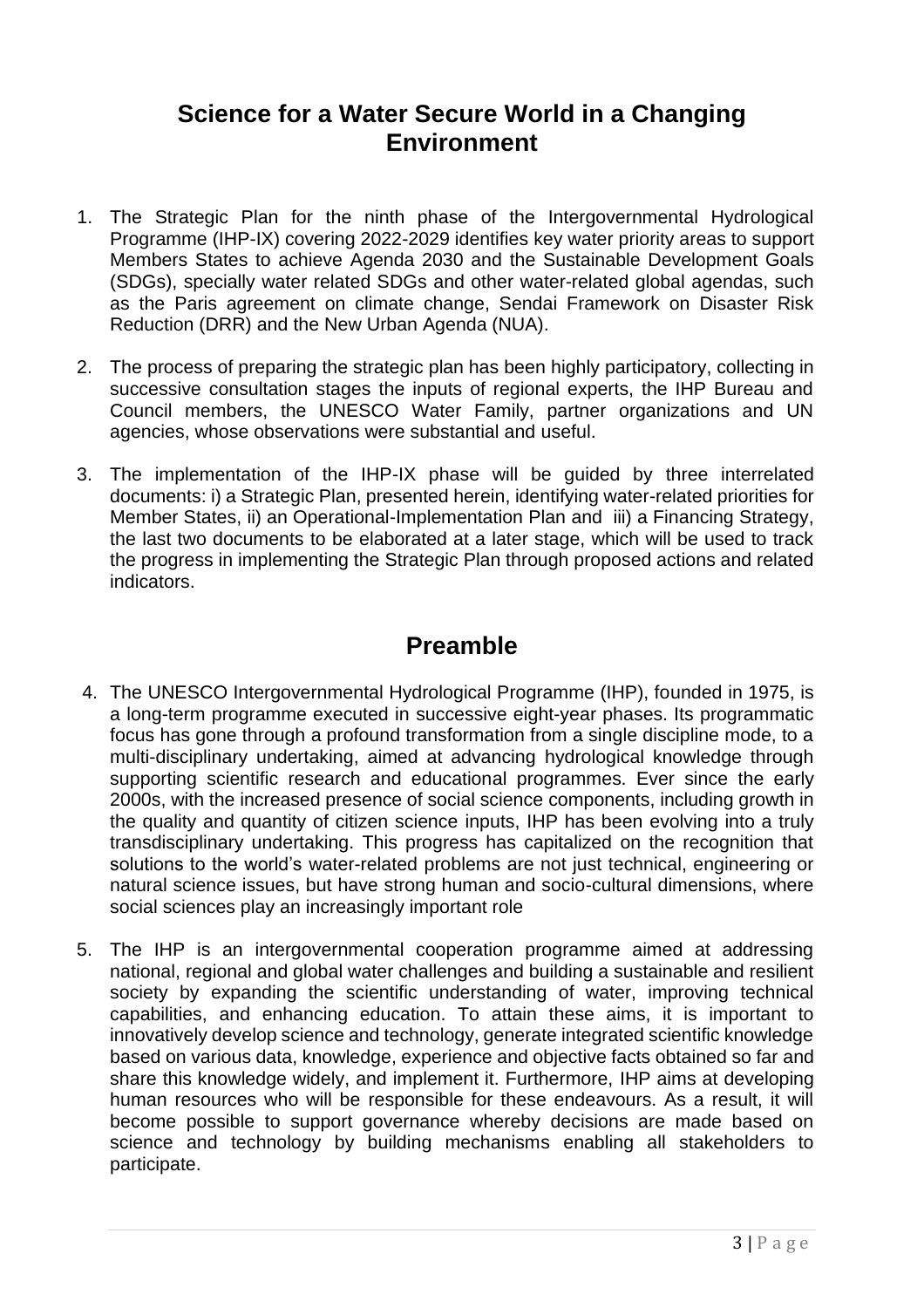- 6. We live in a time of unprecedented risks, but also of great opportunities for the future of our planet. Natural systems that support life are affected by what many scientists consider the supreme challenges of our time such as changing lifestyles and consumption patterns, population increase, urbanization, and climate change, and their impact on hydrological behaviours, the availability of freshwater for human consumption and for sustainable development and the combined effects of extreme climatic events. Disasters such as the COVID-19 global pandemic caused additional limitations to boundary conditions, restricting the capability of humans to interact and deal with synchronous and/or cascading impacts of disasters. This example has demonstrated the utmost importance of science, research and technology as well as the need for rapid cooperation and full transparency regarding the sharing of data and lessons learned for the collective benefit of the global community.
- 7. The ever-increasing pace of environmental changes intertwined with human behaviours calls for better understanding of hydrology. The interaction between human activities and water systems needs to be considered to develop scenarios for Integrated Water Resources Management (IWRM). IHP-IX continues to offer a platform and venue to extend cooperation within the international scientific community, and thus contribute to addressing many unsolved problems in hydrology<sup>1</sup>.
- 8. The purpose of this strategic plan is to outline a compelling and strategic focus for the Intergovernmental Hydrological Programme for the 2022-2029 period. The ninth phase represents a methodological response towards transdisciplinarity aimed to generate solutions for a water secure world in a complex context. The approach and prioritization presented aligns with UNESCO's principal mandates in the Sciences and Education, and aims to be responsive to the needs of Member States and support them to capitalize on scientific and technological advances as they face water-related global challenges.

# **Global water landscape: challenges and opportunities**

- 9. Although water is mostly a renewable resource, it is increasingly scarce due to human activity, particularly in large metropoles, production centres, agricultural latitudes, arid and semi-arid regions. The impact of economic and demographic growth on the water balance and the quality of freshwater means it is necessary to deepen and expand our comprehensive knowledge of hydrology and management of water, not only among experts, but also among all users. Furthermore, climate change exacerbates the gravity of water-related challenges and increases the urgency of bringing the water agenda to the forefront of the global community.
- 10.The challenges we are currently facing are interconnected and cannot be met if we continue a business as usual, sectoral-silo approach. That is why optimizing the use of water through transdisciplinary scientific research, together with education and training for its sustainable management, constitute necessary keystones for sustainable institutional development and water governance for global change and water security.

<sup>1</sup> Blöschl, G. et al. (2019) Twenty-three unsolved problems in hydrology (UPH) – a community perspective, Hydrological Sciences Journal, 64:10, 1141-1158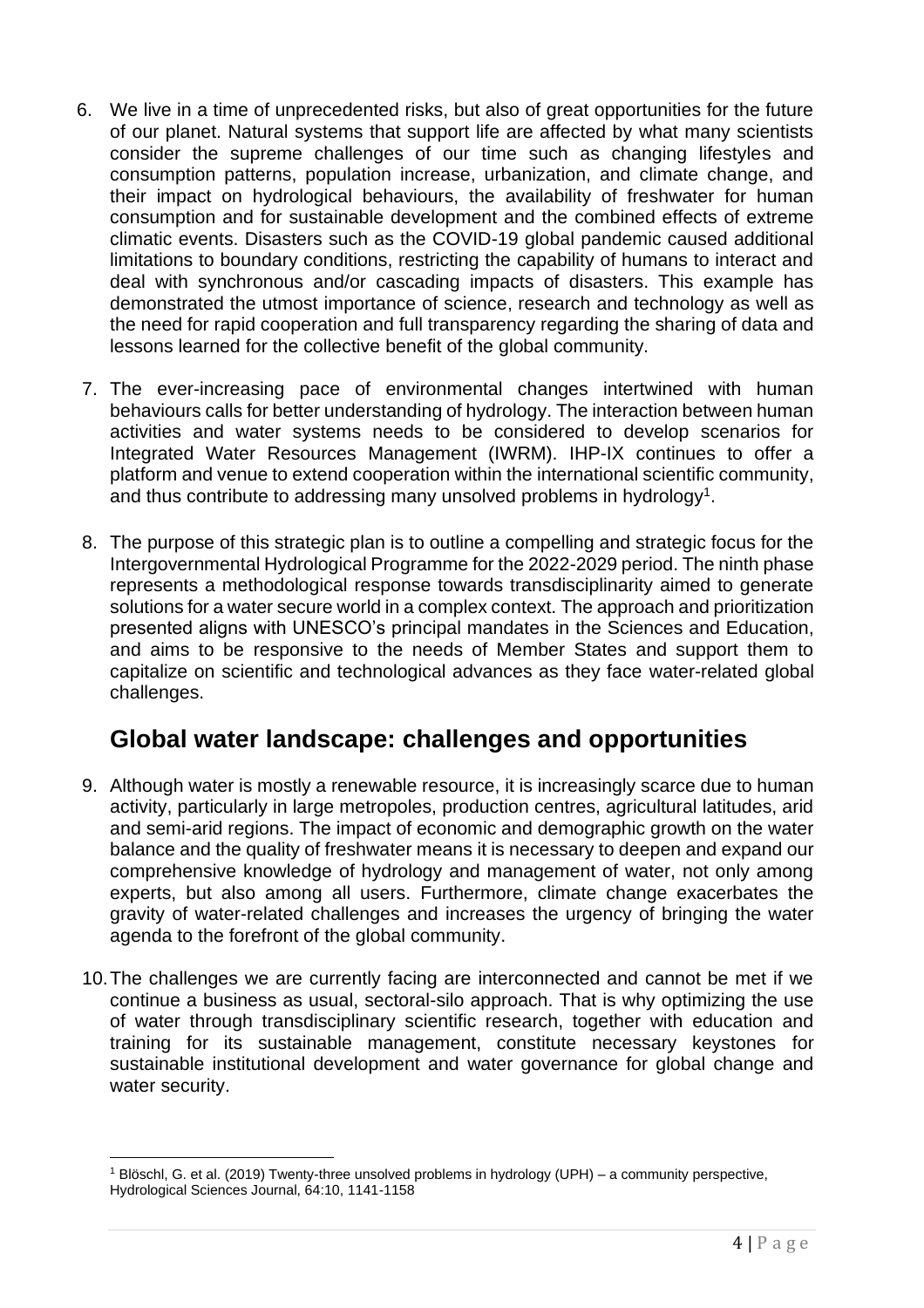- 11.Freshwater is essential to human life, health, food security and biodiversity, challenges of water scarcity and quality, poor sanitation and water-related disasters confront billions worldwide. Almost half of the world's population will be living in high water stress areas by 2030 (WWDR, 2019). Water-related risks will further increase because of climate change and demographic growth. Furthermore, human migrations are putting pressure on water resources. Indeed, more than 65 million people were involuntarily displaced as of the end of 2016 (UNHCR, 2017) and unfortunately the trend has continued to increase. Also, migration within countries due to relocation of people from rural to urban areas is increasing globally, putting more pressure on urban services. Currently more than 50% of the world's population lives in cities.
- 12.However, it is not sufficient to simply recognize and understand the problems water managers and overall stakeholders are facing, it is important to ascertain the present and potential future opportunities that are available to project IHP into its ninth phase and beyond. Effective solutions must be identified and included in the programmes proposed for IHP-IX, as part of scientific, education and technology related strategies and responses.
- 13.It is equally important to distinguish the various players and their role in the implementation of the transdisciplinary program envisioned for the 2022-2029 period. In 2019 there were about 1.2 billion persons between the ages of 15 and 24, about one in every six persons in the world. This number, which is projected to grow by 7 percent by 2030<sup>2</sup>, makes youth engagement essential for building a generation of future leaders committed to an evolved water culture, water security and achieving the SDGs (water stewardship). UNESCO's Operational Strategy on Youth will provide the basis upon which the involvement of young experts will be founded. Similarly, women and girls play key roles as agents of change for improved water science, culture and better water management and governance. The role of indigenous groups, considering their ancestral knowledge on water issues will also be essential.

### Meeting the SDGs and other water-related International Agendas

- 14.A major challenge confronting Members States is meeting the Sustainable Development Goals (SDGs) that comprise the UN Agenda 2030 for Sustainable Development. Despite the efforts and resources dedicated to this task, the SDGs are off track with an alarming trend for SDG6. The United Nations World Water Development Report (WWDR) 2020, emphasizes that water is the 'climate connector' that allows for greater collaboration and coordination across most targets for sustainable development, climate change, and disaster risk reduction.
- 15.Certainly, the majority of the global agenda are directly related to water while others are connected indirectly and any improvement in the achievement of SDG6 results in having secondary effects on them. The on-going process of UN reform with SDGs country-oriented support provides a greater opportunity for IHP through its national committees, Chairs and Centres for more engagement at country and regional levels.
- 16.The IHP-IX programmatic content is designed with the objective to maximize the support to Member States in attaining SDG 6 and its related UN SDG 6 Global Accelerator Framework, UN Water Decade for Action (2018-2028) and other water-

<sup>2</sup> United Nations Department of Economic and Social Affairs (UNDESA 2019)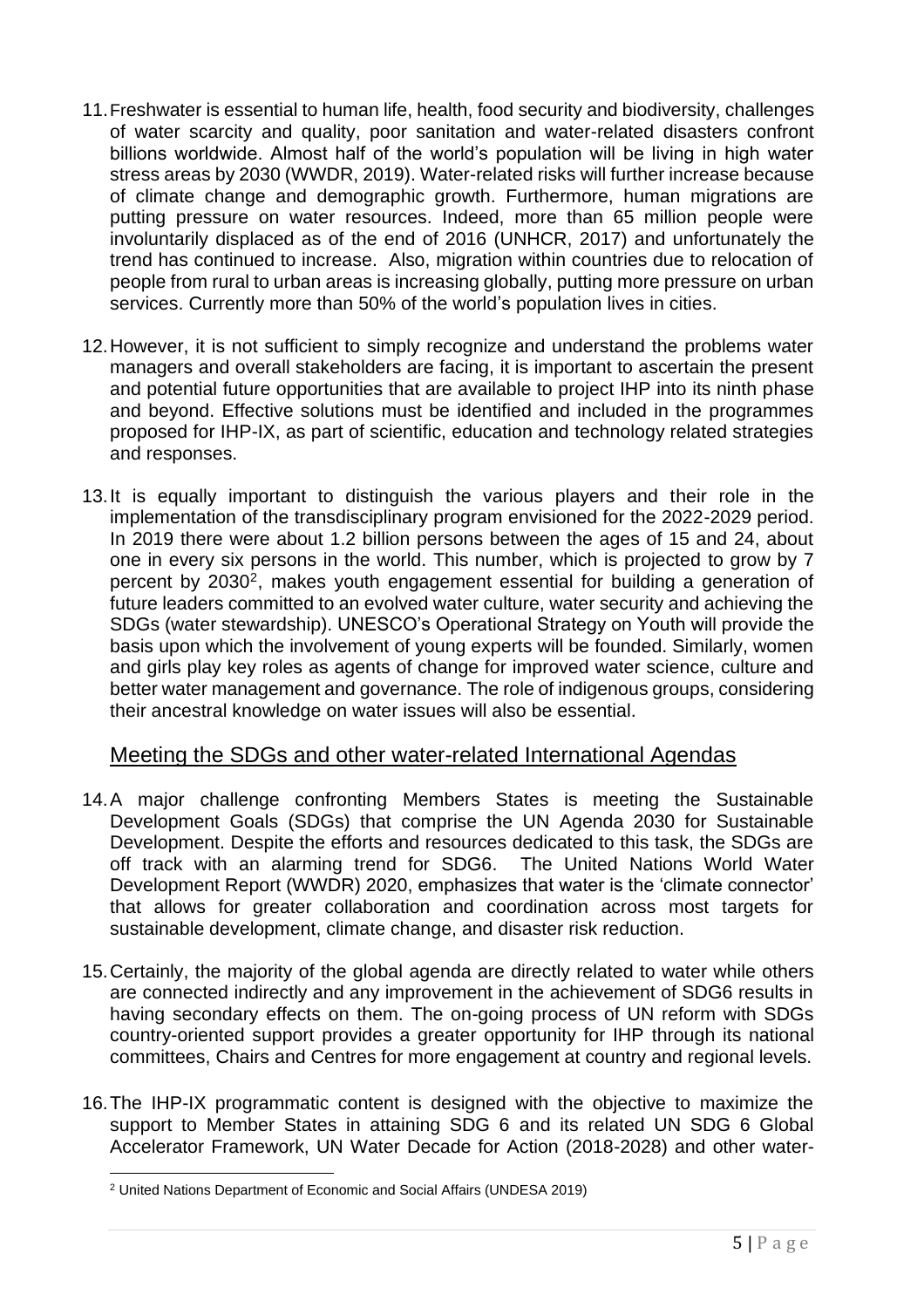related goals and targets by strengthening scientific knowledge, data availability and enabling informed decision-making. In addition, being the co-custodian of SDG 6.5.2 with UNECE, provides a unique opportunity to IHP to play a major role in identifying and implementing actions to help countries, within the framework of SDG 6 and international conventions, achieve the required benchmarks pertaining the improvement of operational arrangements for water cooperation related to the management and conservation of transboundary aquifers.

- 17.To date water management and water engineering were focused on water supply to agriculture, industry, navigation, and domestic use. However, intensive water exploitation, catchment modification and climate change have amplified the stochastic character of the hydrological process and both the intensity and frequency of floods and droughts. This will in turn further negatively impact the water resources per capita ratio.
- 18.In a broader context, attaining the SDG implies recognizing the complex relation between humans and the biosphere, and in particular the role of water as a key driver of bio-productivity, biodiversity, and nutrient cycles, all fundamental life supporting processes, thus the urgent need to harmonize the demand with enhanced water resources. Consequently, the most important challenge for water management is how to increase water resources quantity and quality, and in parallel to increase biodiversity, ecosystem services for society, and resilience to impacts (WBSR). The answer is through a holistic approach which incorporates the innovative nature-based and ecohydrological solutions methods (NBS) and catchment scale systemic solutions, based on understanding the water ecosystems interplay, as both recipients and producers of water, as well as promoting society involvement through culture and education of water and sustainability (CE). Culture is deeply embodied in societal behaviour patterns, defining perception and actions, efficiency and effectiveness.

The IHP-IX strategic plan is positioned within the context of the global water-related policy landscape to provide opportunities of alignment with other initiatives and in contributing to their achievement. This landscape consists of, among others, the following key frameworks (applicable for the signatory Member States): the Sustainable Development Goals (SDG) framework and its 2030 Agenda including, specifically, SDG6 on ensuring availability and sustainable management of water and sanitation for all and its connecting role to all the other SDGs, the associated High-Level Political Forum on Sustainable Development and updated monitoring of progress towards SDG targets, the SDG6 Global Accelerator Framework, the Paris Agreement within the UN Framework Convention on Climate Change, the Sendai Framework for Disaster Risk Reduction, the Addis Ababa Action Agenda for Financing Development, the New Urban Agenda, the Human Rights Framework with reference to the human rights to safe drinking water and sanitation (UNGA Resolution A/RES/64/292 and A/RES/70/169) and the Global Strategic Framework for Food Security and Nutrition, the Convention on the Protection and Use of Transboundary Watercourses and International Lakes (Helsinki 1992), the Convention on the Law of the Non-navigational Uses of International Watercourses (New York, 1997), and the Resolution A/RES/68/118 on the Law of Transboundary Aquifers. Other important frameworks include the UNGA declaration on the Water Action Decade 2018-2028 and the Decade of Action to Deliver SDGs by 2030, the UN Decade on Ecosystem Restoration (2021-2030), the Decade of Ocean Science for Sustainable Development (2021-2030), the Global Commission on Adaptation's Year of Action, and the outcome document of the Small Island Developing States' Accelerated Modalities of Action (SAMOA) Pathway.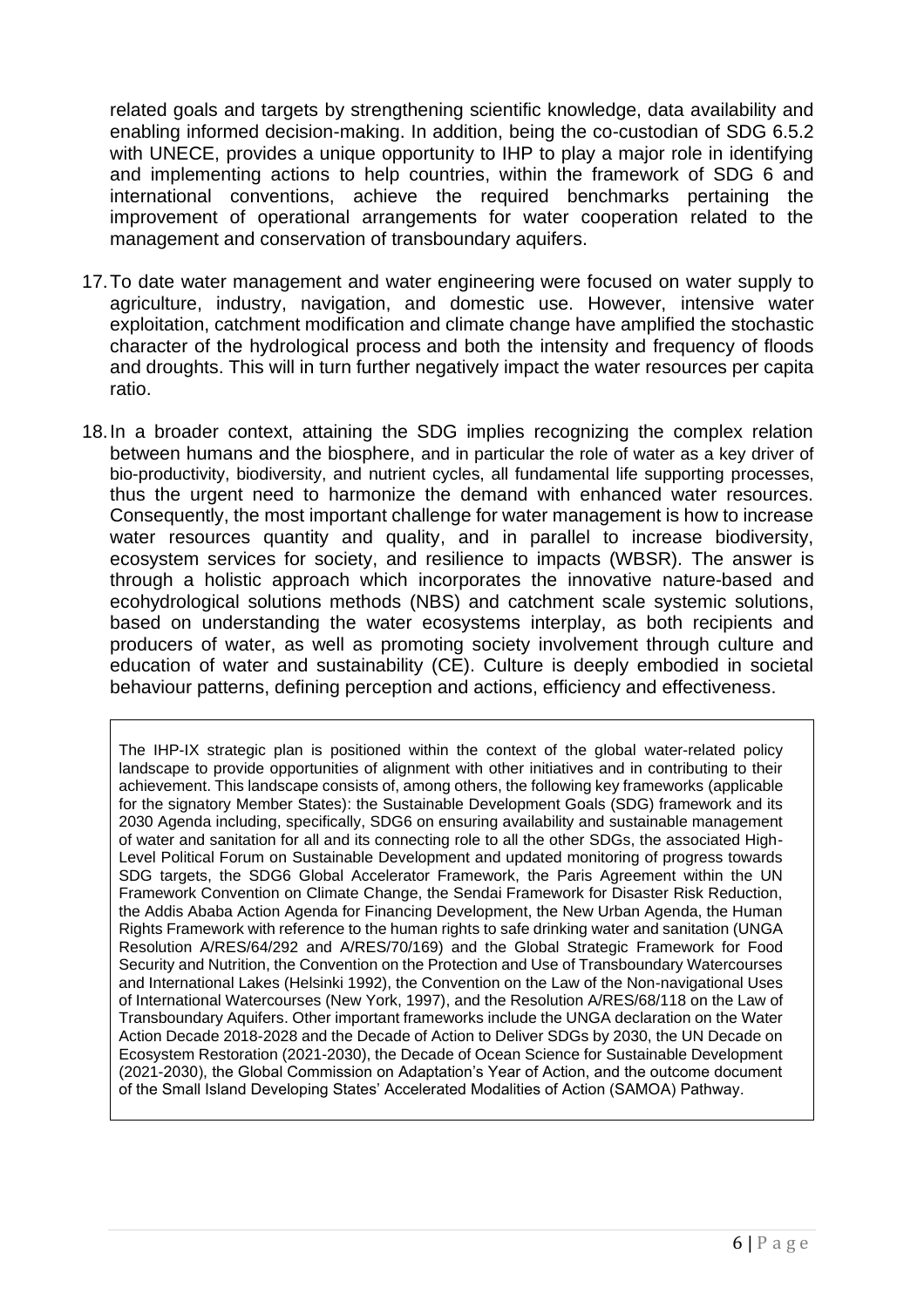#### Advancing water science while expanding towards transdisciplinary

- 19.Environmental changes are and demand a better understanding of hydrology as a key factor of these changes. One of the greatest challenges for the hydrologic science community is to identify appropriate and timely adaptation and mitigation measures in a continuously changing environment. There is a need to study the physics of hydrological processes under conditions of non-stationary climate change, and then adaptation mechanisms under these conditions. Furthermore, the interaction between human and water systems needs to be analysed from new perspectives to develop a comprehensive picture of the inherent feedbacks and coevolving processes and scenarios<sup>3</sup>. To address these challenges, IHP needs to develop a new vision. IHP IX will take advantage of the increasing computational power, and new monitoring techniques, enhanced modelling capabilities, new opportunities for sharing information, non-traditional data sources and greater international and transdisciplinary cooperation to achieve its vision.
- 20.The basic premise of IHP-VIII was its commitment to quality science for informed water decisions and its impact to improving quality of life. This commitment will continue and be built on during IHP-IX. The 2019 Global Sustainable Development Report: "The Future Is Now: Science for Achieving Sustainable Development" has clearly highlighted that scientific evidence is a prerequisite for designing and implementing transformations to sustainable development requiring Member States to work with the scientific community (e.g. research consortiums, universities, centres). Similarly, the High-Level Panel on Water report (Every drop counts) has also clearly stressed the crucial need for evidence-based decisions in addressing complex water challenges.
- 21.Among the several opportunities for expanding and sharing scientific knowledge that will be supported during IHP-IX are those that relate to citizen science. This emerging field combines the efforts of scientists and the public to better understand the water cycle, including the effects of human behaviour. Similarly, encouraging Open Science and Open Data provides an opportunity for scientific information, data and outputs to be more inclusive, more widely accessible and more reliably harnessed with the active engagement of all the stakeholders (scientists, policy-makers and citizens), Furthermore, disciplines, such as socio-hydrology, provide an interdisciplinary field studying the dynamic interactions between water and people and an opportunity to showcase UNESCO's transition towards transdisciplinarity when conducting scientific research on water. Additionally, partnerships with water users, private entrepreneurs and NGOs to build a knowledge base and the trust of communities could multiply the positive impacts of applying innovative scientific findings and employing new technologies, particularly in rural and traditional societies. Enhancing scientific research and cooperation can help bridge data and knowledge gaps.

#### Strengthening water education for a sustainable present and future

22.Education is still the foundation upon which behaviours can change and consensus can be built for sustainable decisions on water resources. Despite increasing

<sup>3</sup> Montanari, A., J. Bahr, G. Bloeschl, X. Cai, D. S. Mackay, A. M. Michalak, H. Rajaram, and G. Sander (2015), Fifty years of Water Resources Research: Legacy and perspectives for the science of hydrology, Water Resour. Res., 51, 6797–6803, doi:10.1002/ 2015WR017998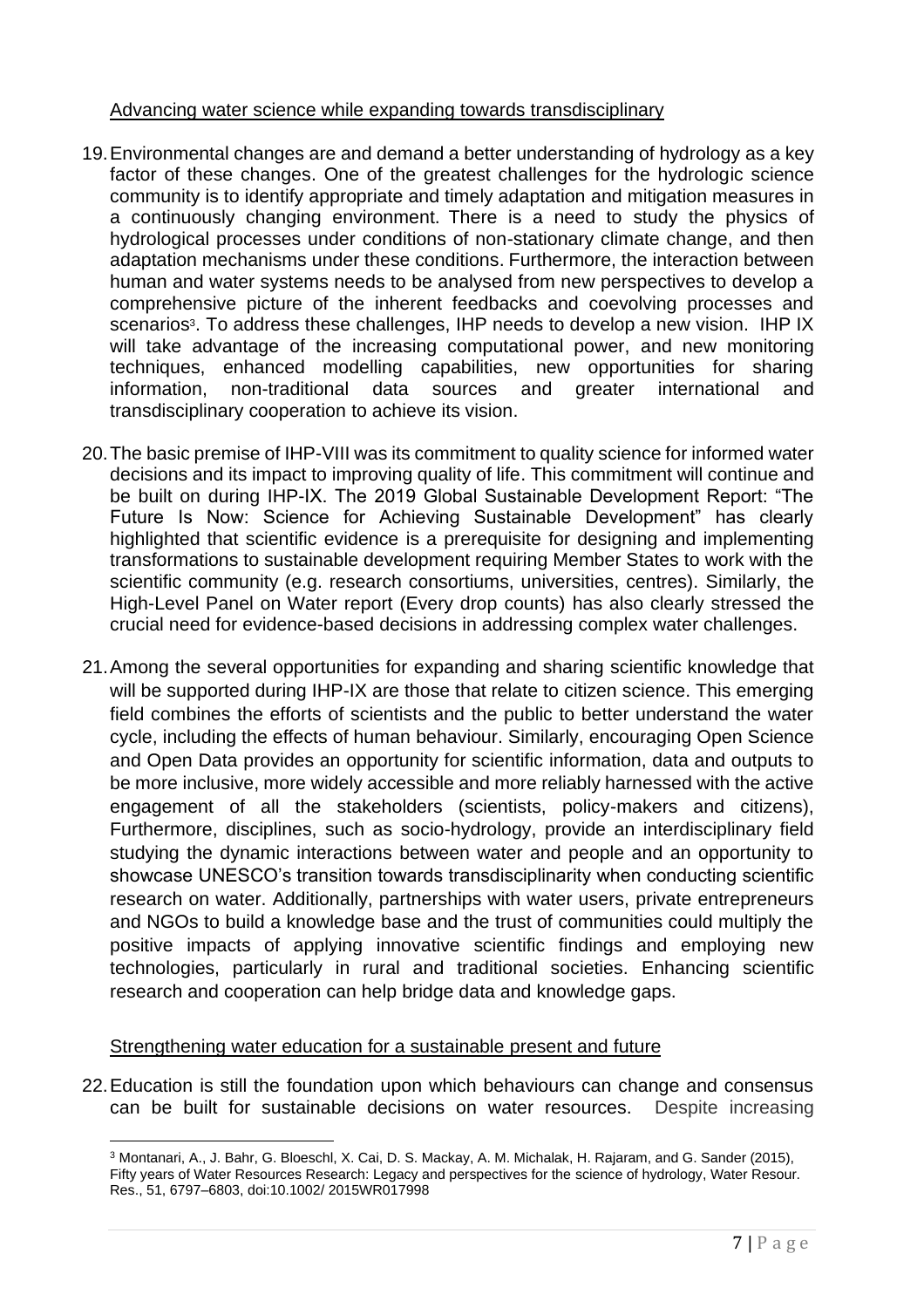international recognition of education for sustainable development (ESD), mainstreaming of water education for a sustainable future during the fourth industrial revolution in formal education curricula as well as in informal education remains a challenge. Various networks, initiatives, utilities and tools, which have been developed in different regions, have not yet succeeded in having a significant impact on educational policies and practices. More efforts are needed to validate and disseminate an experience-based model for institutional strengthening of ESD through policymaking and implementation at a national level. Similarly, enhanced capacity and public awareness towards a sustainable water culture and water management are required. Coping with water scarcity will entail a major overhaul of all forms of production and consumption, from individual use to manufacturing and supply chains and consequently will require innovation in educational programs.

- 23.A major push in educating water managers on new technologies has substantially reduced the skill-gap limiting adequate water governance. However, educational undertakings aimed to enhance legal, policy and institutional frameworks to support water governance have lagged, which constitutes a challenge. This reality provides IHP with an opportunity to identify and pursue science-based capacity building activities to enable Member States towards enhanced water governance from local to basin levels.
- 24. The water, energy, food, and ecosystem (WEFE) nexus is a key element to consider to achieve sustainable development. Therefore, the understanding of the nexus and its integrative approaches should be incorporated in educational programs at all levels, formal and informal. IHP-IX will use the opportunity of linking with the Man and Biosphere programme (MAB), the International Geoscience and Geopark Programme the Local and Indigenous Knowledge Systems (LINKS) programme and also with UNESCO's Education Sector and UNEP's efforts on "Education for Sustainable Consumption" to undertake actions to advance water education and capacity development activities, for a sustainable future. During its ninth phase, IHP will work closely with the UNESCO water family other branches of UNESCO and UN Agencies and Organizations to enhance participatory and cross-disciplinary knowledge building and dissemination. Likewise, IHP-IX will advance educational programmes aimed at strengthening and supporting Member States in the development and implementation of international frameworks and institutional cross-sectoral cooperation.
	- 25. UNESCO is dedicated to Open Education Resource (OER). OER provide a strategic opportunity to improve the quality of learning and knowledge sharing as well as improve policy dialogue, knowledge-sharing and capacity-building globally.

#### Closing the data-knowledge gap

26. The increase of information and knowledge requires new ideas and models that will allow us to profit from these. The capacity of individual Member States to monitor hydrological processes, manage, store and analyse data and information, and ultimately develop and apply models is very heterogeneous. Ensuring that data information and knowledge exchange among states and regions, is reliable so that it can be factored into decision-making is still a major challenge. Furthermore, elaboration of collaborative strategies for managing water data between scientific organizations and UN agencies, Member States and stakeholders also is very much needed. UNESCO is well positioned to contribute to other data-related initiatives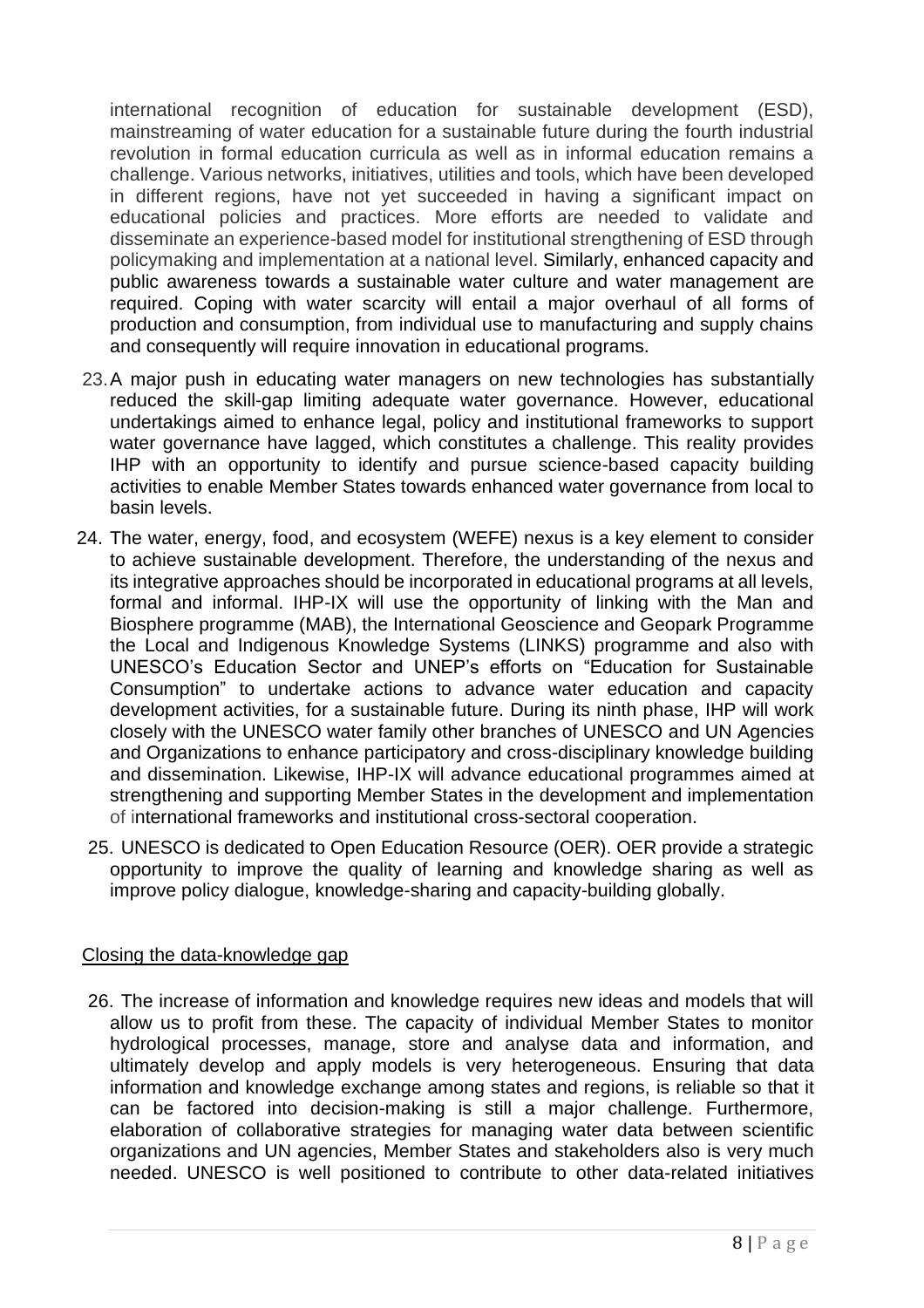across the UN-Water constituency such as those of WMO, FAO, UNEP-GEMS, SDG-IMI etc.

27.Notwithstanding, the development and application of new monitoring techniques, and in particular remotely sensed data, are providing opportunities for observing hydrological processes across a wide range of scales, both temporal and spatial. Similarly, global-scale modelling is presenting stimulating opportunities for acquiring a more comprehensive understanding and mapping of water resources availability and identification of water threats. Uncertainties in global-scale modelling are still a challenge, but they are being reduced by growing global data sets. Consequently, working on larger spatial scales puts forward new ways to address global water challenges<sup>4</sup>. New initiatives on global level (like the WMO Global Hydrometry Support Facility (WMO HydroHub) aim at supporting access to end-users of hydrometeorological data and services from various economic sectors as tailored services. IHP IX will build on these opportunities to expand the efforts of the Programme aiming to help Member States develop and gain access to data and information and to provide a platform to further increase data sharing and knowledge transfer.

#### Working towards sustainable and inclusive integrated water resources management

- 28.Freshwater is "the thread" that ties all aspects of society together. It supports life on earth and it also supports sustainable economic development. Healthy rivers, lakes, wetlands, aquifers, and glaciers not only provide drinking water and maintain valuable ecosystems; they also support agriculture, hydroelectric power, flood mitigation and drought prevention around the world. Therefore, sustainable water management at the basin level must be an integrated undertaking – to be successful it needs to involve all water users (civil society, institutions, public authorities and private sector).
- 29.A transdisciplinary approach, which IHP-IX will help to promote, integrates water sciences and economic and social aspects into a model, with the objective of maximizing ecosystem goods and services outputs as well as more traditional economic outputs in various productive sectors. This approach supports convergence between natural and behavioural sciences and leads to "co-innovation" and "codesign" of projects.
- 30.Such a model faces many difficulties in terms of temporal and spatial scales and the complexity of model formulation, data collection, quality, handling and calibration, results interpretation and dissemination, the incorporation of citizen science inputs.
- 31.Water management is a long-term process that requires a vision that goes beyond decades. Such a vision can be reached by preparing Water Management Master Plans at national and subnational levels in which natural conditions, technological solutions, nature-based solutions and social realities are considered.

<sup>4</sup> Montanari, A., J. Bahr, G. Bloeschl, X. Cai, D. S. Mackay, A. M. Michalak, H. Rajaram, and G. Sander (2015), Fifty years of *Water Resources Research*: Legacy and perspectives for the science of hydrology, *Water Resour. Res.*, *51*, 6797– 6803, doi:10.1002/ 2015WR017998.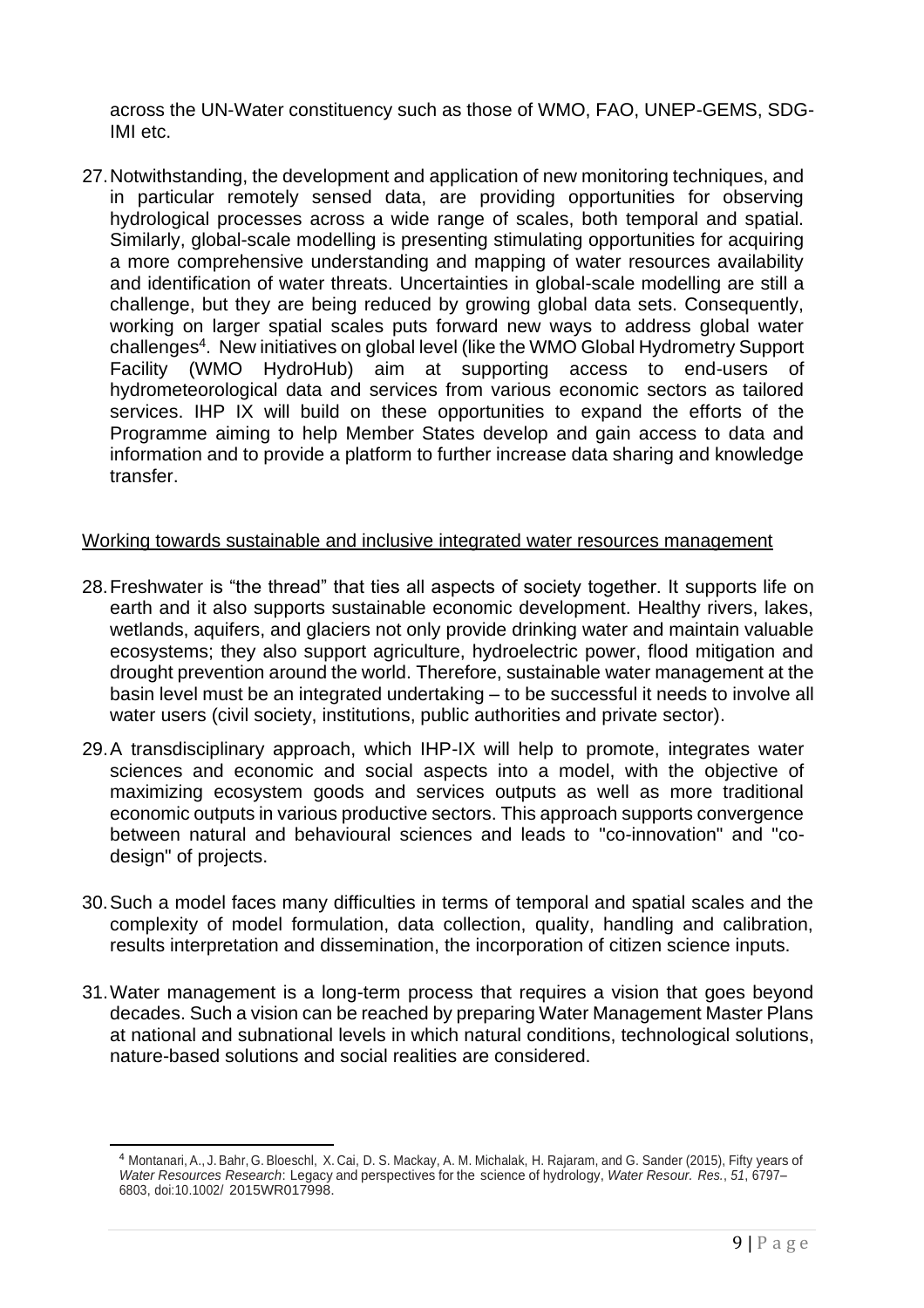#### Scientific support to water governance

- 32.To enhance the resilience of societies, decisions should be evidence-based. Improving the effectiveness of water governance is a major challenge which needs to be strongly supported as a cornerstone of IHP-IX to enable Member States to implement evidencebased decisions to build more resilient and prosperous communities. Similarly, there is a need to promote sustainable water governance as a long-term activity through sound data, capacitated human resources, and increased partnerships. Therefore, encouraging the development of community-based governance partnerships at the grassroots level can lead to effective policy changes at the national level.
- 33.The COVID-19 global health crisis has served as a trigger for re-thinking governance for sustainable futures and the horizontal and vertical integration required. The pandemic has opened a window of opportunities for change and for "bouncing forward" through adaptation and transformation. To enhance the resilience of individuals and communities, new people-driven governance models have been advocated (IIASA 2020). Some of these models can be adapted to the water sector. Managing and preventing public crises and hydrometeorological disasters show that without wholeof-society engagement policies and measures may turn out to be ineffective or ignored. Therefore, it is important that civil society and private sector be involved in governance mechanisms to the extent feasible or needed. In this context, coping with hydrometeorological disasters provides an opportunity to expand and enhance under IHP-IX, more inclusive, science-based water governance schemes involving a wider spectrum of stakeholders.

#### Attaining water security in a changing world

- 34.UNESCO's Member States defined water security as, the capacity of a population to safeguard access to adequate quantities of water of an acceptable quality for sustaining human and ecosystem health on a watershed basis, and to ensure efficient protection of life and property against water-related hazards such as floods, landslides, land subsidence, and droughts. However, the definition of the full extent of 'water security' depends mostly on how the complexity of water-society challenges is analysed. The main challenge of water security resides in the uncertainty of water availability and demand in the future in the midst of complex natural and social systems. 5
- 35.The contributions and results obtained during the implementation of the IHP-VIII, provide a unique opportunity for the IHP-IX to build on and mainstream these into the newly structured programmatic content. Similarly, the partnerships built over the past eight years by IHP and the UNESCO Water Family offer the opportunity for the activities of IHP-IX to be carried out by a group of experienced entities and professionals that have worked in promoting and advancing water security for various years. While the entire UNESCO Water Family has contributed significantly towards the achievement of water security, two category 2 Water Security Centres under the

<sup>5</sup> Maria C. Donoso, 2021. Water Security, Evolution and Challenges in Transboundary Basins. Submitted. Springer **Nature** 

See also: Varady, R. G., T. Albrecht, A. K. Gerlak, A. A. Zuniga-Teran, and C. Staddon (in press; exp. pub. date: March 2021). The water security discourse and its main actors. In Handbook of Water Resources Management, ed. by J. J. Bogardi, T. Tingsanchali, K. D. Wasantha Nandalal, J. Gupta, L. Salamé, R. R. P. van Nooijen, A. G. Kolechkina, N. Kumar, A. Bhaduri. SpringerNature. 84 pp.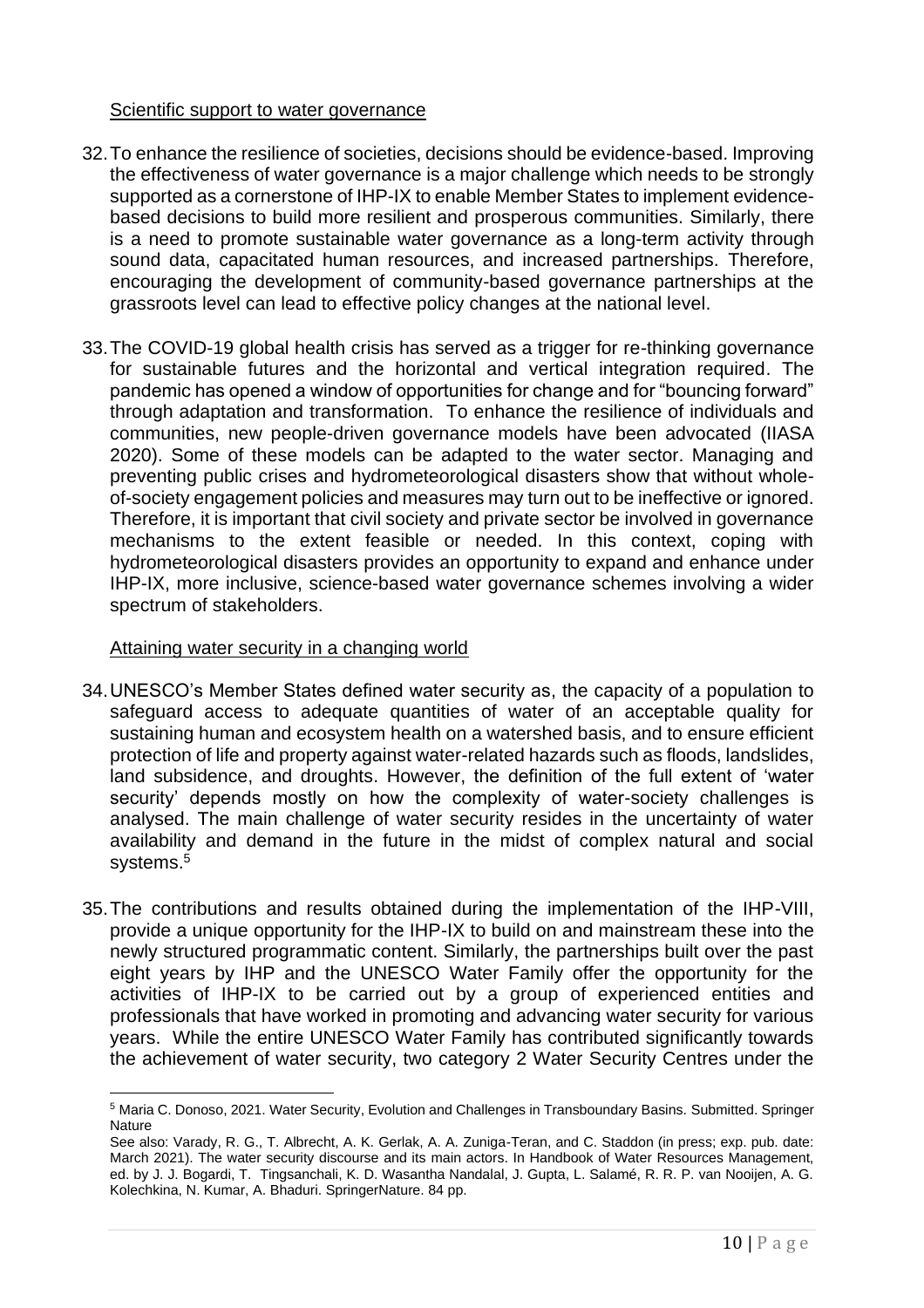auspices of UNESCO and a UNESCO Chair on Sustainable Water Security were established in the Republic of Korea, Mexico and the United States of America, respectively during the implementation of IHP-VIII. The UNESCO Water Family will continue to promote and carry out research and capacity building activities related to water security, and will extend the support of their specialized expertise to the Member States.

## **The comparative advantage of UNESCO and its Intergovernmental Hydrological Programme**

- 36.UNESCO's transdisciplinary approach is accomplished through its five sectors and related science programmes. UNESCO can leverage a wide range of expertise and information in complementary fields, such as the natural and social sciences, education, culture, as well as communication, and information. Furthermore, the Organization has accumulated more than 50 years of experience on water through the Intergovernmental Hydrological Programme and since 2000 through the World Water Assessment Programme (WWAP).
- 37.The Intergovernmental Hydrological Programme is devoted exclusively to advancing water research and management, and the related education and capacity development efforts considered essential to foster sustainable and integrated water resources management. UNESCO-IHP offers a scientific and education platform related to water, enabling other complementary network initiatives that bring together research institutes, museums, industry development facilities, innovation centres, scientists, Member States representatives policy makers, government officials, youth and others, to share knowledge and integrate different points of view. IHP together with its "UNESCO Water Family" comprises the 169 IHP National Committees and focal persons, UNESCO's Division of Water Sciences, including the World Water Assessment Programme, Regional Hydrologists posted in field offices, its 36 Category 2 Centres, and more than 65 thematically grouped water-related Chairs, offers the international community the most comprehensive grouping of water scientists, managers and practitioners in the water arena. It is thus of primary importance to facilitate the cooperation and partnerships of UNESCO Water Family members and ensure that IHP National Committees and focal persons have adequate capacity and means to contribute to the implementation of the Programme. Furthermore, it is crucial that the establishment of water related Category 2 Centres and Chairs will be supported particularly in Africa, a UNESCO priority and a region where strengthening human capacity for science, research and innovation is needed.
- 38.Through this network, UNESCO has established. working relationships with global and regional partners at various levels, including other intergovernmental and international organizations. Additionally, IHP has developed partnerships with the private sector and NGO partners aimed to advance the results of scientific research and innovation into practical uses and to promote knowledge sharing at all levels.
- 39.Furthermore, within the coordination mechanism of UN-Water and through interagency relations, UNESCO-IHP develops and undertakes collaborative activities and programmatic initiatives with other organizations and agencies of the United Nations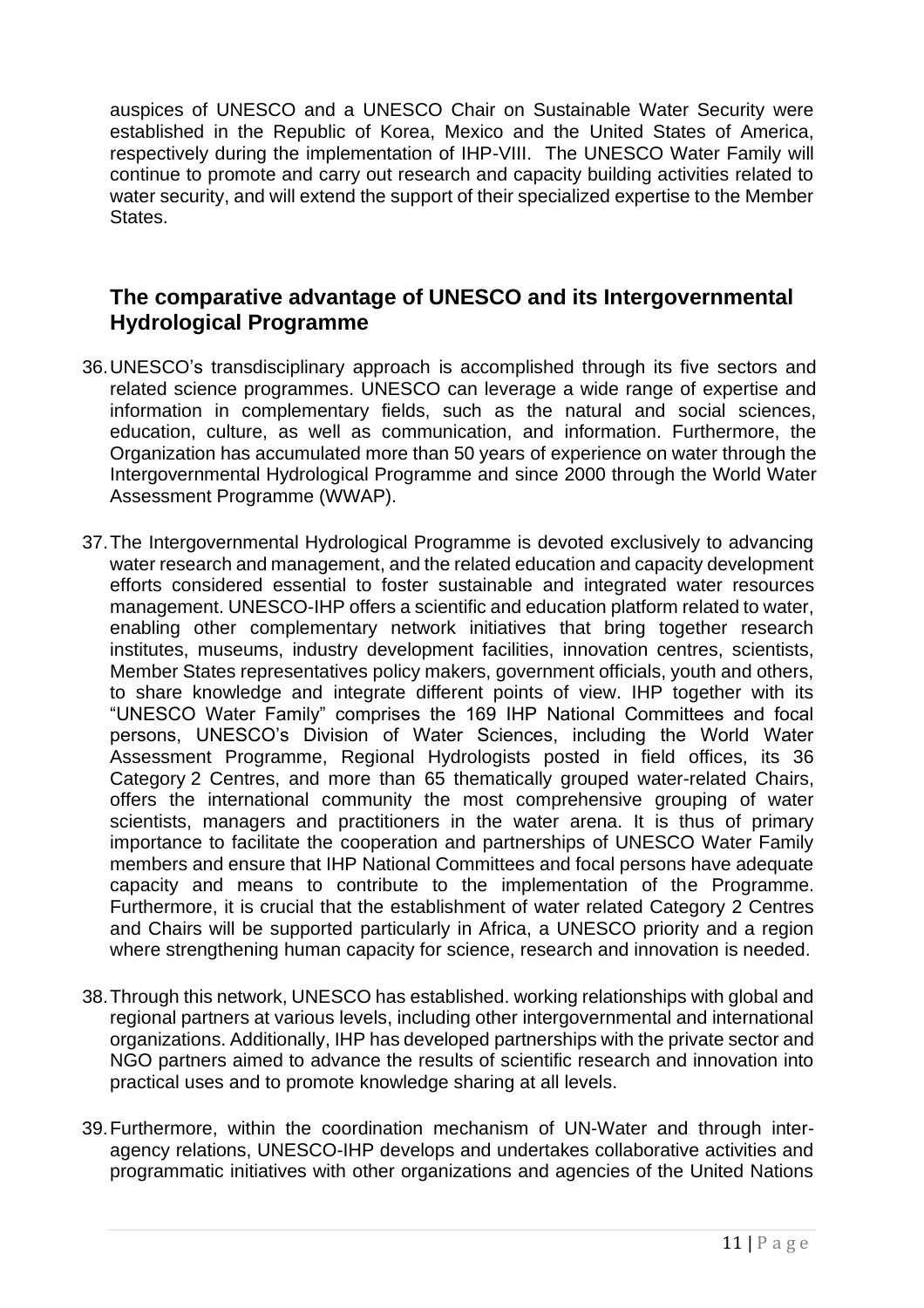system. Among these actions, it is important to highlight those aimed at accelerating the UN 2030 Agenda and the SDGs.

# **Assuring Continuity with Change**

- 40.To date IHP has developed and implemented eight phases, each one building on the prior phase while addressing issues of global importance, as clearly expressed by Member States. This evolution represents an institutional growth from hydrological sciences to integrated sciences, supporting policy and society.
- 41.While substantive advances have been made in both science and its application to decision processes, many of the issues that were addressed in IHP-VIII are still unresolved and relevant.
- 42.IHP-IX will address five priority areas, all interconnected and related to water security and sustainable water management. In this manner, water education becomes a main axis of continuity and transition from phase VIII to phase IX, with increased importance on the relationship between new technologies and education. In the same way, unresolved issues from the other five themes<sup> $6$ </sup> of the eighth phase of the IHP, are reflected in IHP-IX with an intertwined, transdisciplinary approach and steering away from the silo approach of the past.
- 43.An additional critically important transition element from IHP-VIII to IHP-IX will be the 17 Flagships and Initiatives (see annex), which will be deepened or complemented with other initiatives contributing to improve the water science and capacities required for water security. Through the IHP-Water Information Network System (IHP-WINS), efforts will be made to connect all IHP flagships and initiatives data-related platforms as well as other relevant water data platforms.
- 44.Similarly, the drought observatories established in different regions and the flood early warning systems developed and deployed in Africa will be continued to improve stakeholder capacity and enhance resilience to extreme hydro-meteorological phenomena. The developed Climate Risk Informed Decision Analysis (CRIDA) methodology will be applied in new study sites around the world for identifying water security risks. In addition, IHP's support of innovative ecohydrological research and applications in present and new sites will continue during the ninth phase to provide nature-based urban development alternatives. The IHP-VIII phase considered key aspects of groundwater governance, with a particular focus on transboundary in collaboration with the Water Conventions, by establishing governance guidance, assessment at multiple levels, and scientific cooperation. During phase IX, IHP will further develop activities dedicated to research and scientific cooperation on the essential role of groundwater to support resilient water use. It will further continue to assist Member States in improving the scientific knowledge on groundwater and in strengthening groundwater governance frameworks at domestic and transboundary level. Furthermore, the IHP-VIII phase has promoted research and enhanced the

<sup>6</sup> Theme 1: Water-related Disasters and Hydrological Changes; Theme 2: Groundwater in a Changing Environment; Theme 3: Addressing Water Scarcity and Quality; Theme 4: Water and Human Settlements of the Future; Theme 5: Ecohydrology, Engineering Harmony for a Sustainable World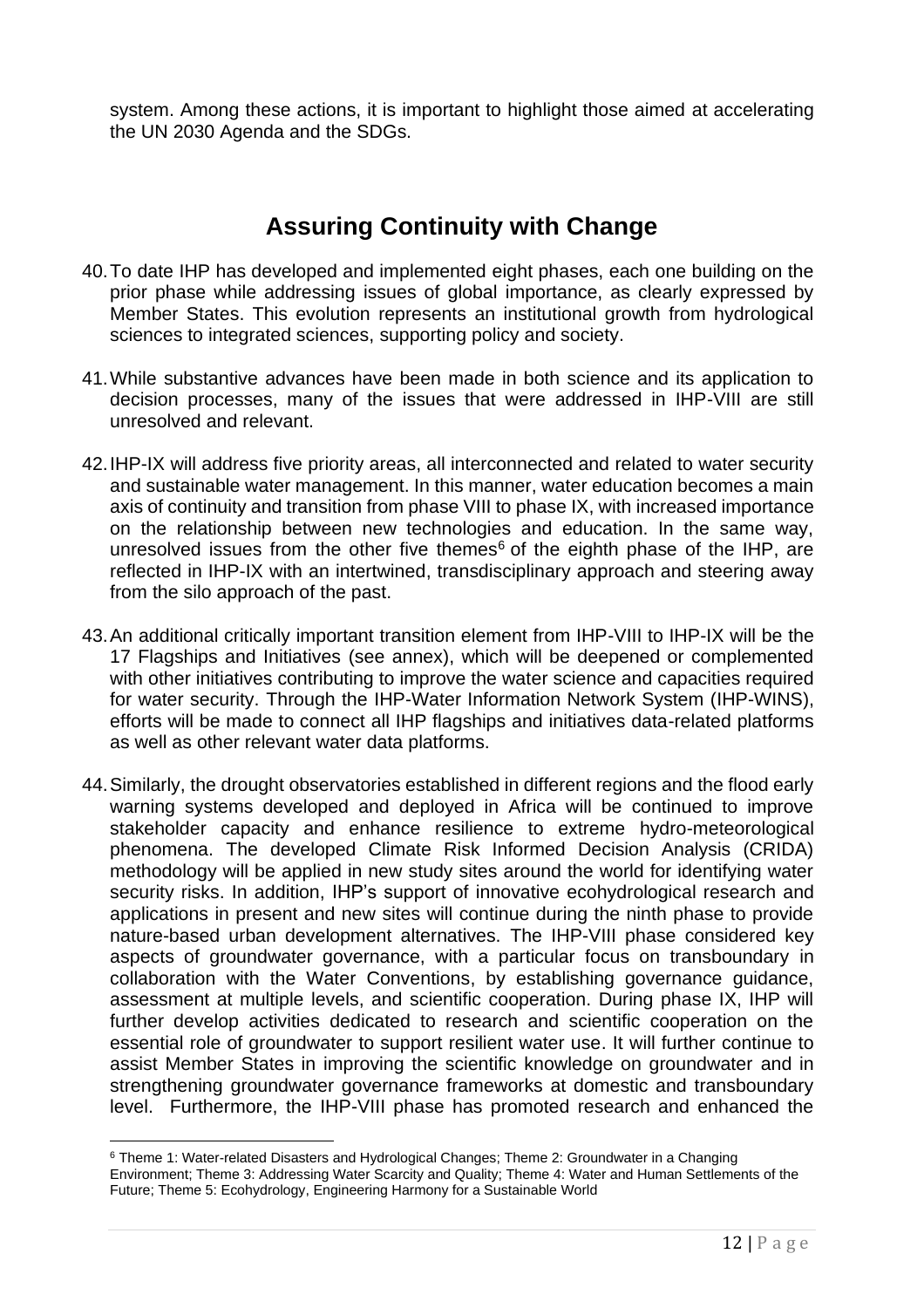knowledge base on emerging pollutants and microplastics. IHP will continue to play a leading role in promoting further research and scientific cooperation on emerging pollutants and microplastics in order to respond to this new global water challenge. Whereas a number of state-of-the-art reviews of existing urban water systems, approaches to macro urban water management, water sensitive urban design and urban metabolism have been conducted during IHP-VIII, gaps identified will be pursued in IHP-IX, while the promotion of Smart Water Management Systems, researching the role of water in urban planning and circular economy will continue. These are examples of some of the flagships that will continue from phase VIII of IHP into phase IX.

45. Building on the lessons learned from previous stages and the experience gained from the current IHP VIII phase, the implementation of IHP-IX will adopt an adaptive approach by country and region and a strong global coordination among the IHP family at all levels (Council, IHP National Committees, Centres, Chairs, regional consultation units, etc.). The IHP programmatic undertakings will transition from IHP VIII to IHP IX, via a dynamic and adaptive pathway, while assuring continuity.

# **IHP Vision**

46. IHP envisions a water secure world where people and institutions have adequate capacity and scientifically based knowledge for informed decision-making on water management and governance to attain sustainable development and to build resilient societies.

# **IHP-IX Mission**

47. Our mission for the period 2022-2029 is to support the Member States to accelerate the implementation of water-related SDGs and other relevant agendas through water science and education in cooperation with partners and other UN agencies active in the water sector.

To this end IHP-IX will, in its ninth phase:

- a. Leverage intersectorality for a water secure world;
- b. Promote international scientific research and cooperation for improved knowledge to address water challenges and climate changes incorporating the interaction between human and water systems.
- c. Mobilize and disseminate effectively scientific and policy relevant expertise, knowledge and tools for informed decisions in addressing water challenges.
- d. Reinforce institutional and human capacities and train the present and upcoming generation of water professionals capable of providing water solutions for SDGs and building climate resilience through water.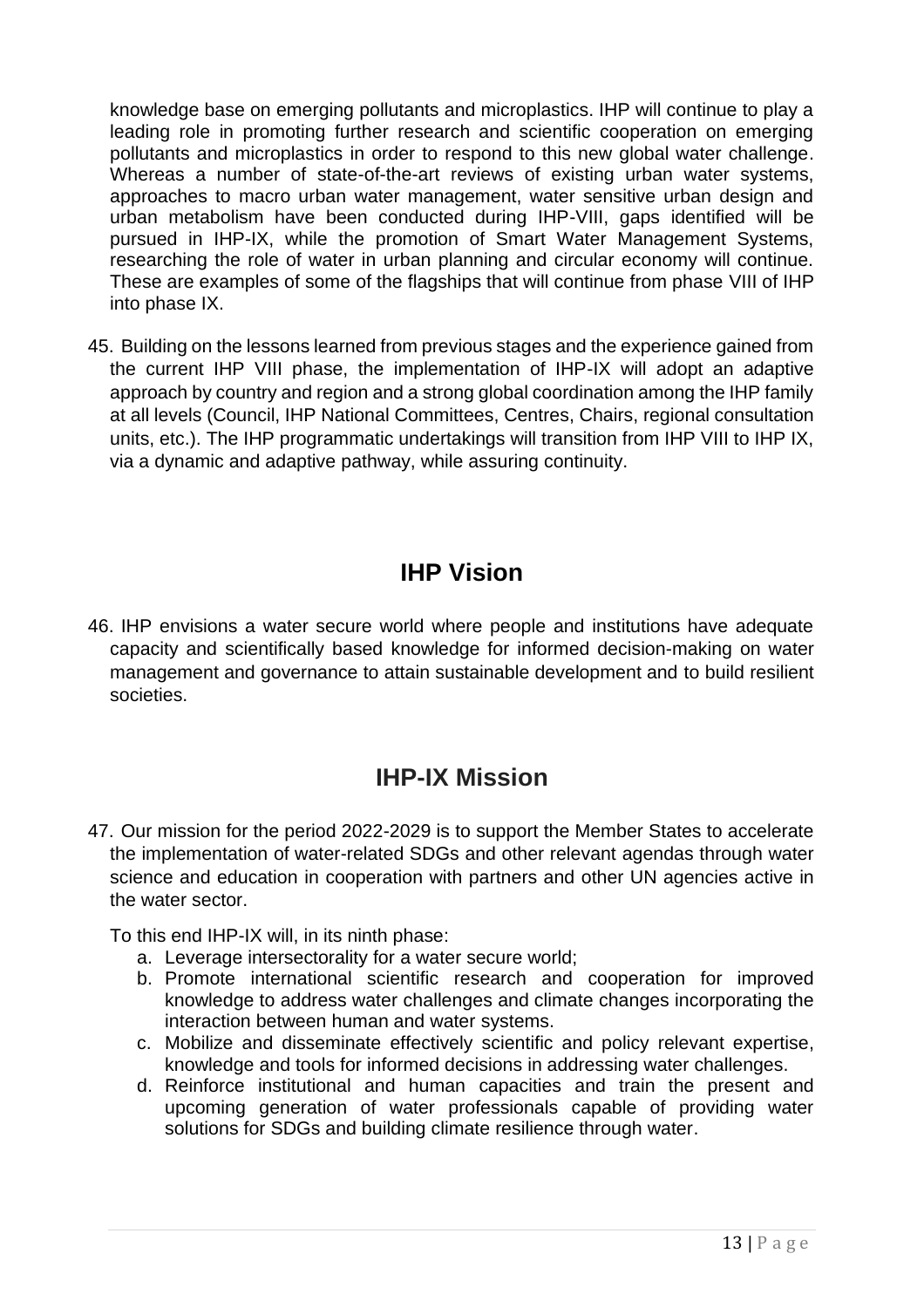- e. Raise awareness and promote a water culture and water ethics at all levels for the protection and conservation of water resources and the promotion of sustainable integrated water resources.
- f. Support the achievement of UN SDG6 and the implementation of the Global Acceleration Framework, taking into account interrelated water and climate issues.
- g. Strengthen transdisciplinary water research, by supporting research on methods for stakeholder involvement and transdisciplinary knowledge integration.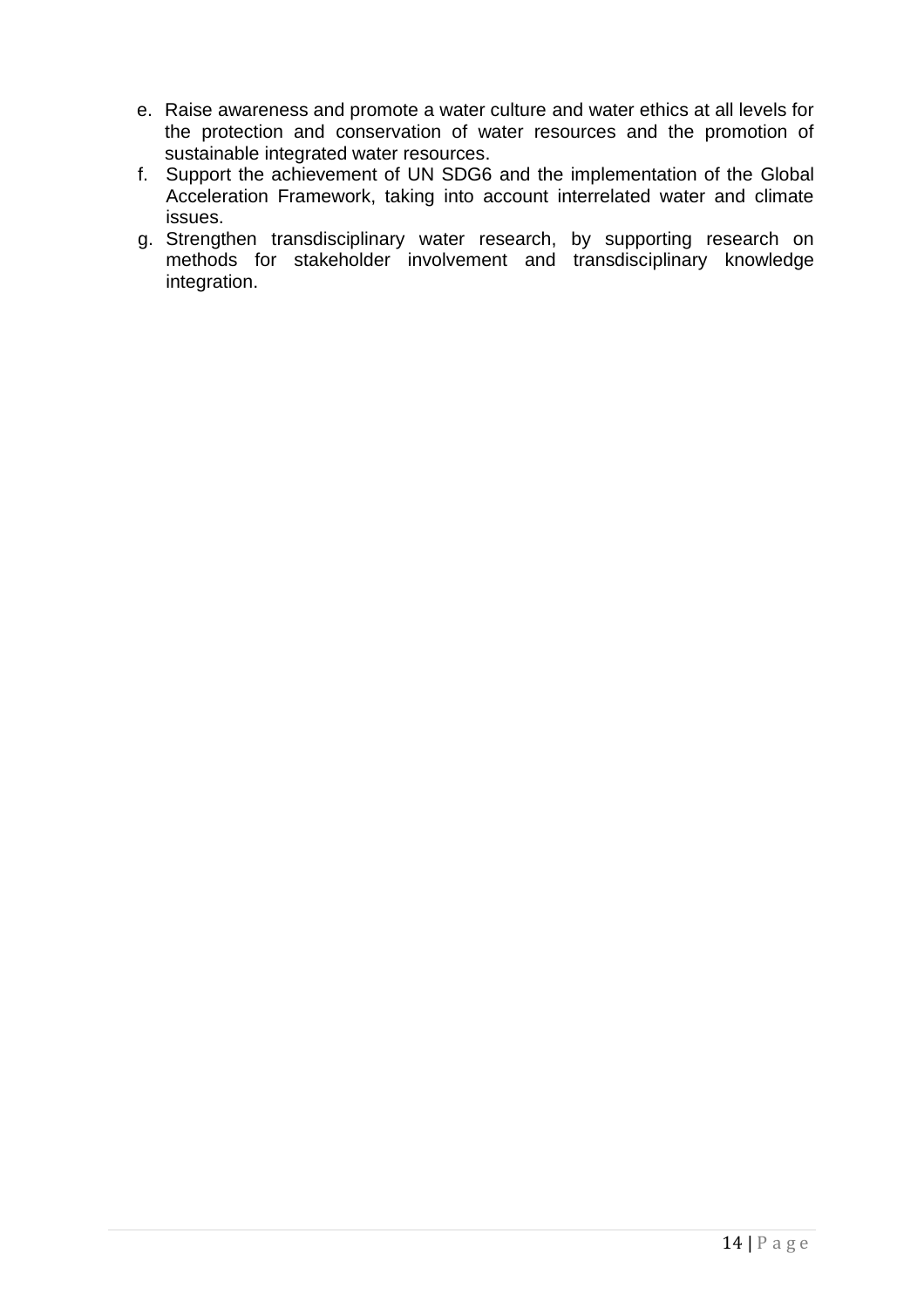# **Outcome and Priority Areas**

- 48. Several challenges arise from achieving water security, which range from the effects of global change such as water-related disasters to operational aspects such as understanding the value of water as this is expressed by local water rates7. The Intergovernmental Hydrological Programme's approach to these challenges is to expand the human potential, scientific base and knowledge at all levels to "understand the impacts of global changes on water systems and to link scientific conclusions to policies for promoting sustainable management of water resources"8.
- 49. Overall outcome: IHP will do so by providing support for its Member States to "practice and evidence-based water governance and management based on improved scientific data, research, knowledge, capacities and science-policy-society interfaces towards sustainable resilient societies".
- 50. The above identified outcome of IHP-IX is aligned with UNESCO's overall Medium-Term Strategy, 41 C/4 (2022-2029) and will serve two of its Strategic Objectives:
- 51. Strategic Objective 1: Ensure quality, equitable and inclusive education and promote lifelong learning opportunities for all, in order, inter alia, to reduce inequalities and promote learning and creative societies, particularly in the digital era and Strategic Objective 2: "Work towards sustainable societies and protecting the environment through the promotion of science, technology, innovation and the natural heritage.
- 52. A prerequisite to evidence-based water governance and management is available, accessible and current scientific knowledge provided by informed, trained and capacitated human resources.
- 53. Enhancing the level of cooperation among scientists, policy-makers and practitioners, and the contributions of citizens to scientific activities (to data collection and the definition of problems to be solved - citizen science) is vital to bridging the gap between existing data and those who must understand and subsequently interpret and apply this technical information in the policy arena. However, for this cooperation to become a reality, data collection and analysis methodologies must be validated and sufficient time and effort must be invested to develop comprehensive data at different scales and in distinct geographic and political settings, all contributing to better evidencebased water management.
- 54. Developing capacity for the current generation and educating the next generation of water planners, scientists, policy makers and practitioners along with a water sensitized public, at all levels of sophistication is the other half of the equation. Water education and the expansion of knowledge about water make it possible to improve capacity development and expand public awareness towards a sustainable water culture, change behaviours and build consensus for sustainable production and consumption that results from decoupling economic growth from environmental

<sup>7</sup> INTERNATIONAL HYDROLOGICAL PROGRAMME (IHP) EIGHTH PHASE "WATER SECURITY: RESPONSES TO LOCAL, REGIONAL, AND GLOBAL CHALLENGES" STRATEGIC PLAN IHP-VIII (2014- 2021)

<sup>8</sup> IHP, 2011. THE IMPACT OF GLOBAL CHANGE ON WATER RESOURCES: THE RESPONSE OF UNESCO'S INTERNATIONAL HYDROLOGY PROGRAMME. Page 2.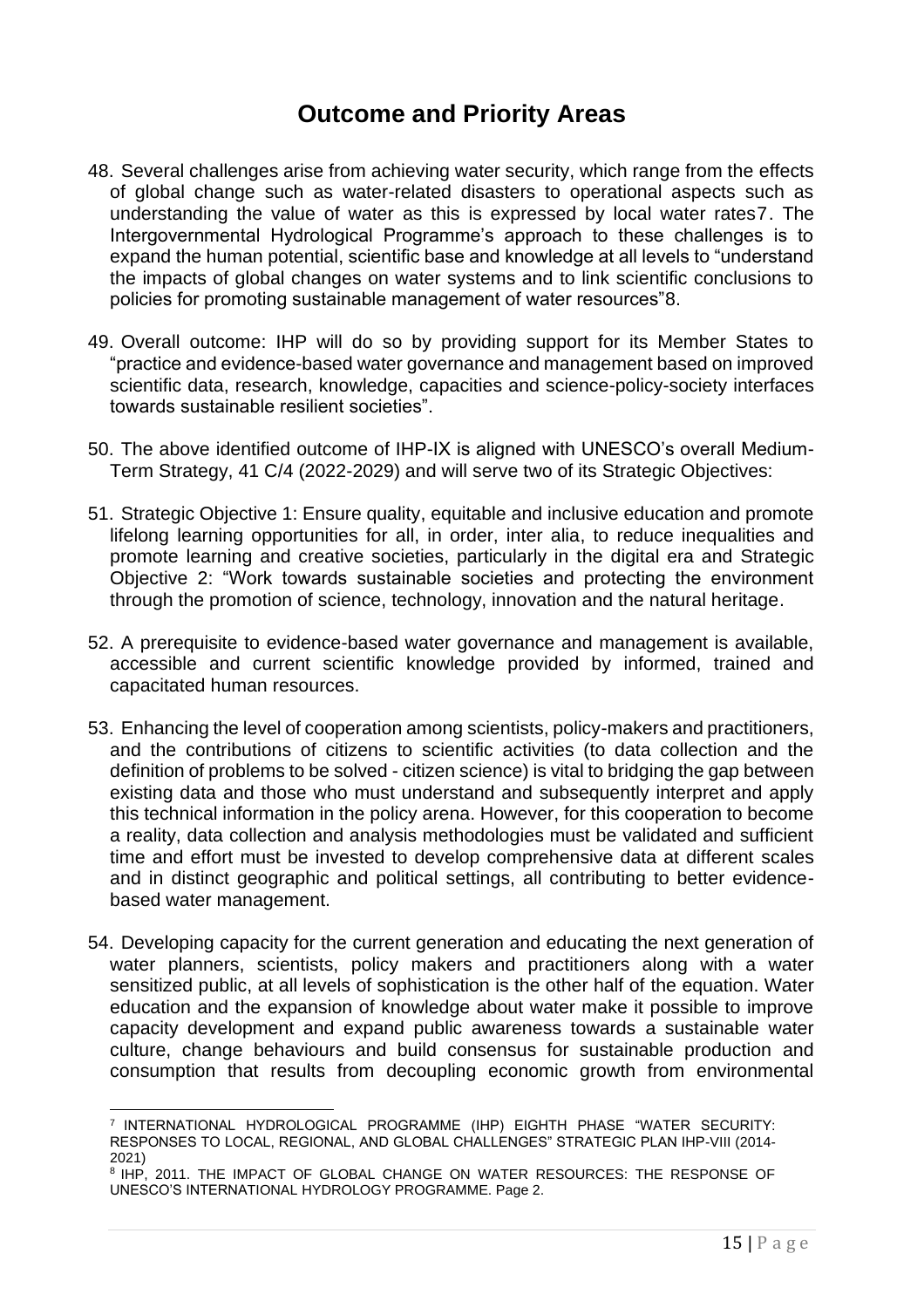degradation. In addition, open source decision support systems built on open software platforms play an increasingly important role in managing water resources.

- 55. Bridging the water data and knowledge gaps through improved science and cooperation will result in improved water management decisions and governance. The quality of knowledge generated is without a doubt directly reflected in the sustainability of policies developed. Water policies that stand the test of time, particularly in the context of global change, is an example of the type of societal resilience required to address the complex water issues facing society today.
- 56. Strategies and activities addressing global changes that are science-based and inclusive of all sectors of society, enhance the overall resilience of these societies. Building communities and societies that are resilient in the face of changing and evermore complex environmental conditions, requires that science inform policy. Improving this aspect of the decision process permits involvement of citizen science and pro-active NGO, civil society and community partners with government, including the ability of decision makers to benefit from the use of indigenous knowledge.
- 57. The following performance indicators (PI) have been identified to monitor progress towards the achievement of the desired Outcome:
	- PI 1: Number of Member States/stakeholder use improved water science, research and apply the strengthened capacities to expand knowledge and better manage services and related risks at all levels
	- PI 2: Number of Member States with enhanced water informal, formal and nonformal education at all levels
	- PI 3: Number of Member States which use, develop and encourage scientific and quality-controlled data and knowledge to sustainably manage their water **resources**
	- PI 4: Degree of integrated water resources management addressing global challenges practice by number of Member States
	- PI 5: Degree of mechanisms, policies and tools based on science implementation to strengthen water governance for mitigation, adaptation and resilience by number of Member States
- 58. The Strategic Plan presented herein originated from and was developed by Member States and the UNESCO Water Family Members with the support of the Secretariat. The mid-term evaluation of IHP-VIII recommends that during the execution of IHP-IX, roles, and responsibilities for the implementation of the Plan are taken up by the UNESCO Water Family Members (36 Category 2 Centres, more than 60 water-related Chairs linked to academic centres, and 169 IHP National Committees).
- 59. It is essential that IHP National Committees continue to develop so that their bodies act as meeting spaces between public water bodies, academic and scientific centres and increasingly, non-governmental water organizations.
- 60. To demonstrate a significant capacity to contribute to the implementation of IHP-IX, it is necessary for the water family to strengthen its insertion and contribution in the debate and proposals with the Member States and, simultaneously, to do so in other internationally agreed instruments such as Agenda 2030, the Sendai Framework, the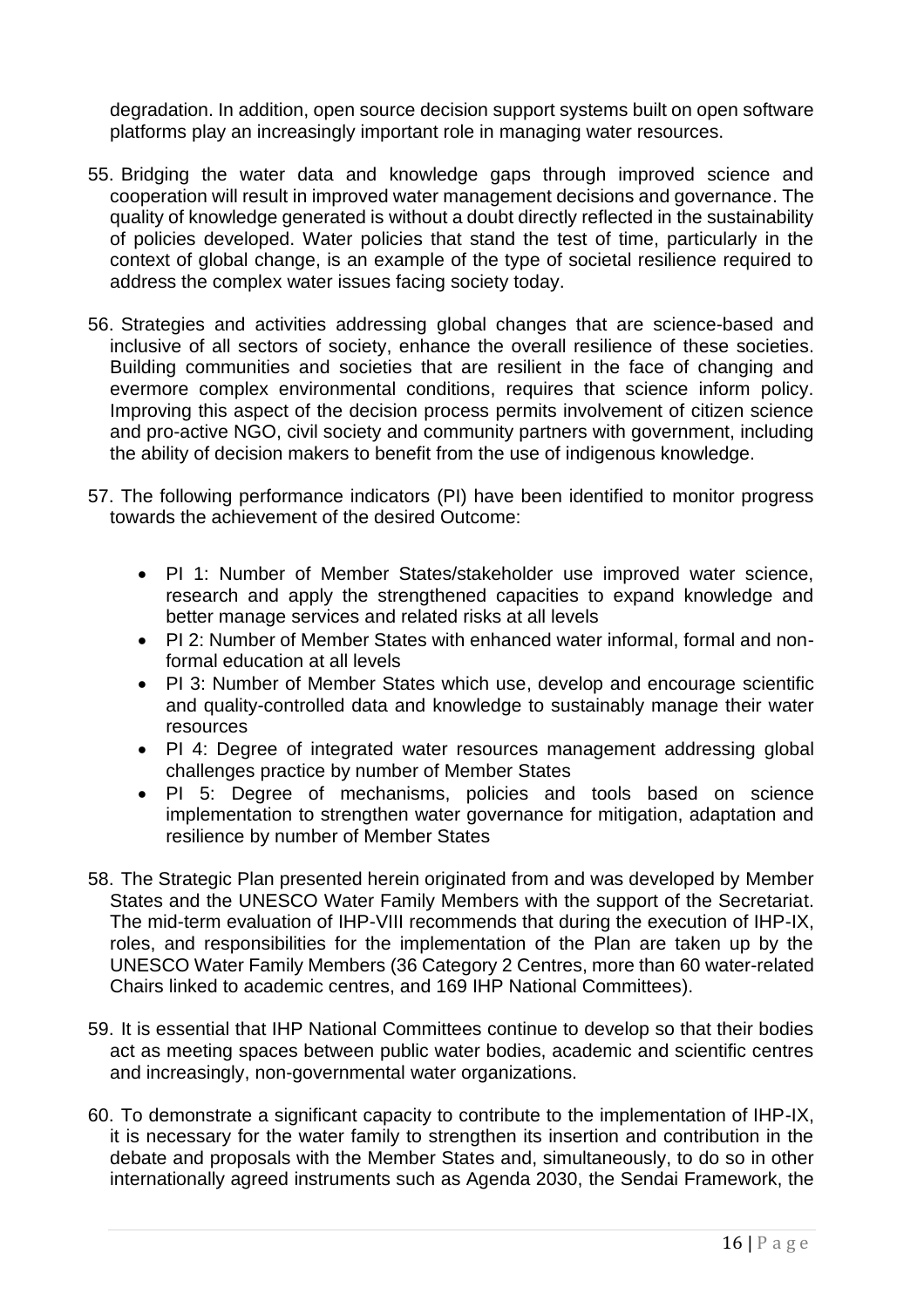Paris Agreement and the New Urban Agenda and other relevant instruments. Consequently, a sixth performance indicator is dedicated to monitoring the contribution of IHP NC's towards achieving the proposed Outcome via their role at multiple levels:

• PI 6: N° of water family members leading the water agenda at national, regional and global levels

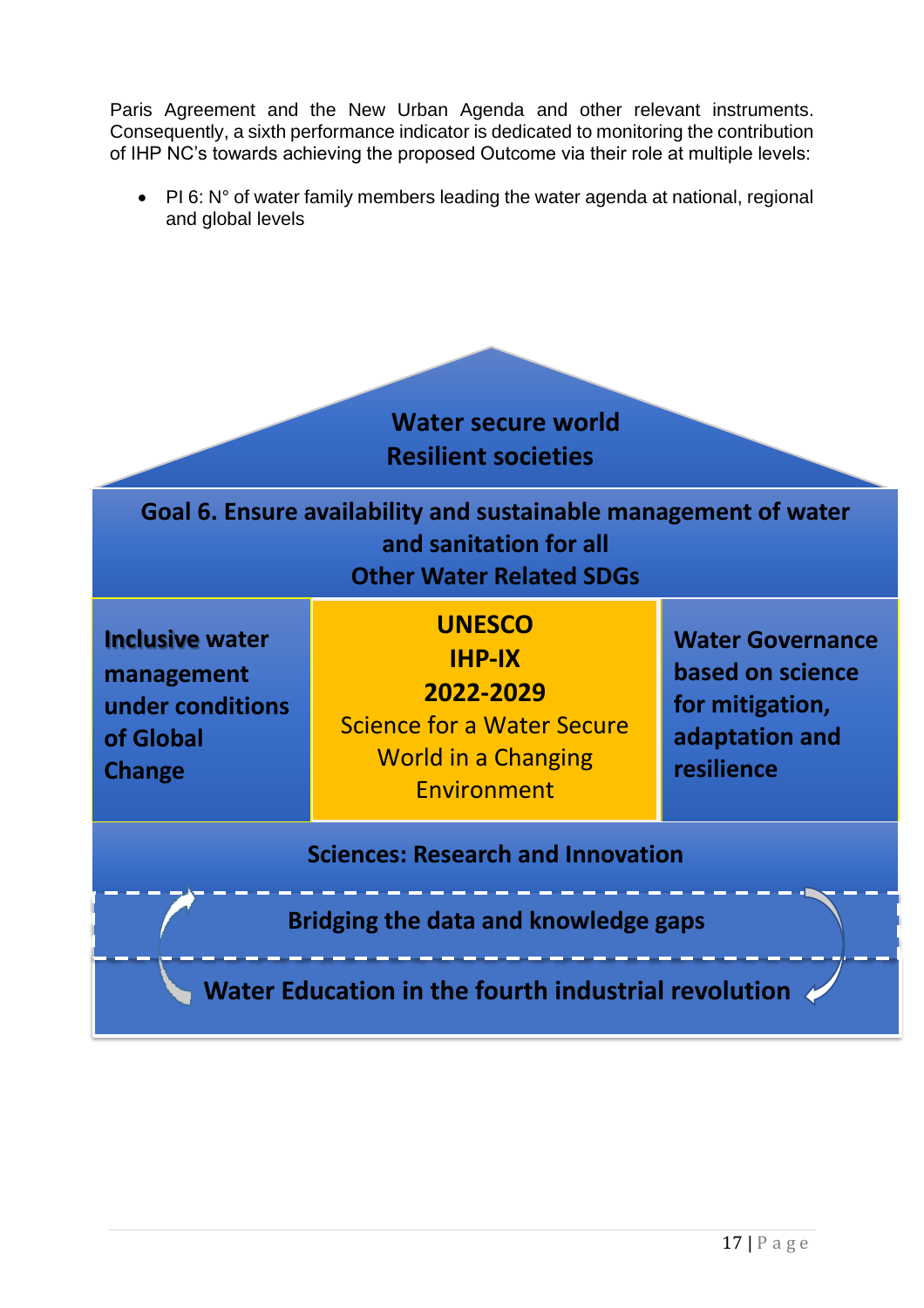## **Results Chain / Theory of Change**

- 61. Achieving water security is gradually being understood and is becoming a global concern because of increasing water scarcity, degrading water quality, increase intensity and occurrence of extreme weather events such as floods and droughts and the effects of global changes have, on human livelihoods, health, environment, and potential impacts on peace and security. The primary driver for these challenges is human activity, which, along with economic growth, has increased the pressures on water resources and supply and quite often to the detriment of the environment.
- 62. The ninth phase of IHP has one identified outcome, as noted above:
	- 1. Member States practice inclusive and evidence-based water governance and management based on improved scientific data, research, knowledge, capacities, appropriate tools and science-policy-society interfaces towards sustainable resilient societies.
	- 63. It is expected that this Outcome will contribute to the achievement of UNESCO's Strategic Objectives, and to achieve IHP-IX's Vision. Five priorities, streams of action have been identified as the key elements to materialize this Outcome and are presented in detail hereafter. UNESCO's Member States identified as Priority Areas Science, Research and Innovation (Priority 1), Water Education for the Fourth Industrial Revolution including Sustainability including Sustainability (Priority 2) and Bridging the data and knowledge gaps (Priority 3), as intertwined elements that feed of each other and formulate the basis for Integrated and Inclusive Water Resources Management (Priority 4) and Water Governance based on science for mitigation, adaptation and resilience (Priority 5).
	- 64. Each Priority consists of several identified Outputs that along with activities, will be further developed within an operational document together with a financing strategy to be elaborated at a later stage by UNESCO's water family and its partners. The document will be used to monitor the implementation progress of the strategic plan.
	- 65. Numerous activities related to research, assessments, creation of baselines to generate knowledge based on validated data collected via commonly agreed protocols and analysed via commonly agreed and used methodologies and approaches are planned. Activities related to strengthening the human capital at all education levels (secondary, vocational, tertiary, life-long) and for all education types (formal, informal, non-formal), will benefit from the new knowledge developed and from the technological opportunities offered by the fourth industrial revolution. The trained scientists, teachers, and other knowledge brokers, the informed public and decision makers will become agents of change towards a new water culture that supports sustainable development. These activities aim at informing management and policy decisions, and reform institutional settings to align them with the needs as they become more complex due to the effects of global change.
	- 66. The activities will respond to expressed Members States needs and require human and financial resources, cooperation and collaboration with the scientific community, other UN Agencies, scientific and professional associations, NGOs and the general public. Understanding and uptaking of the new knowledge tools & products produced is a prerequisite. Reaching the direct beneficiaries and use of customized, appropriate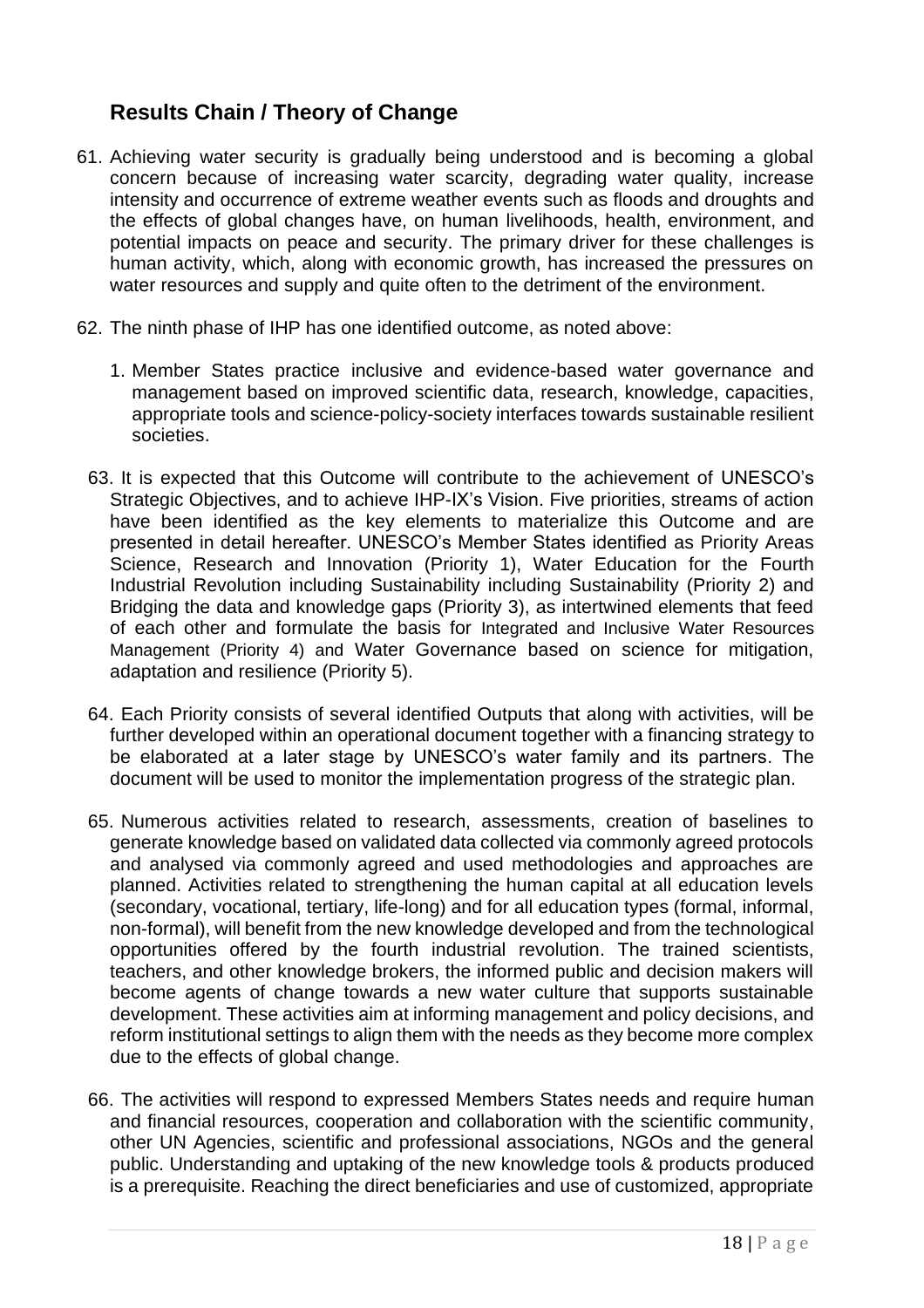materials will facilitate the knowledge transfer required for change. The willingness of the public and decision makers to use the knowledge and support provided will be necessary in implementing activities and transform them into results. Similarly, the availability of finances and the willingness and support of the scientific community and other partners producing transdisciplinary research are invaluable in achieving the desired result.

67. The impact of all efforts will be to achieve "a water secure world where people and institutions have adequate capacity and scientifically based knowledge for informed decisions on water management and governance to attain sustainable development and to build resilient societies".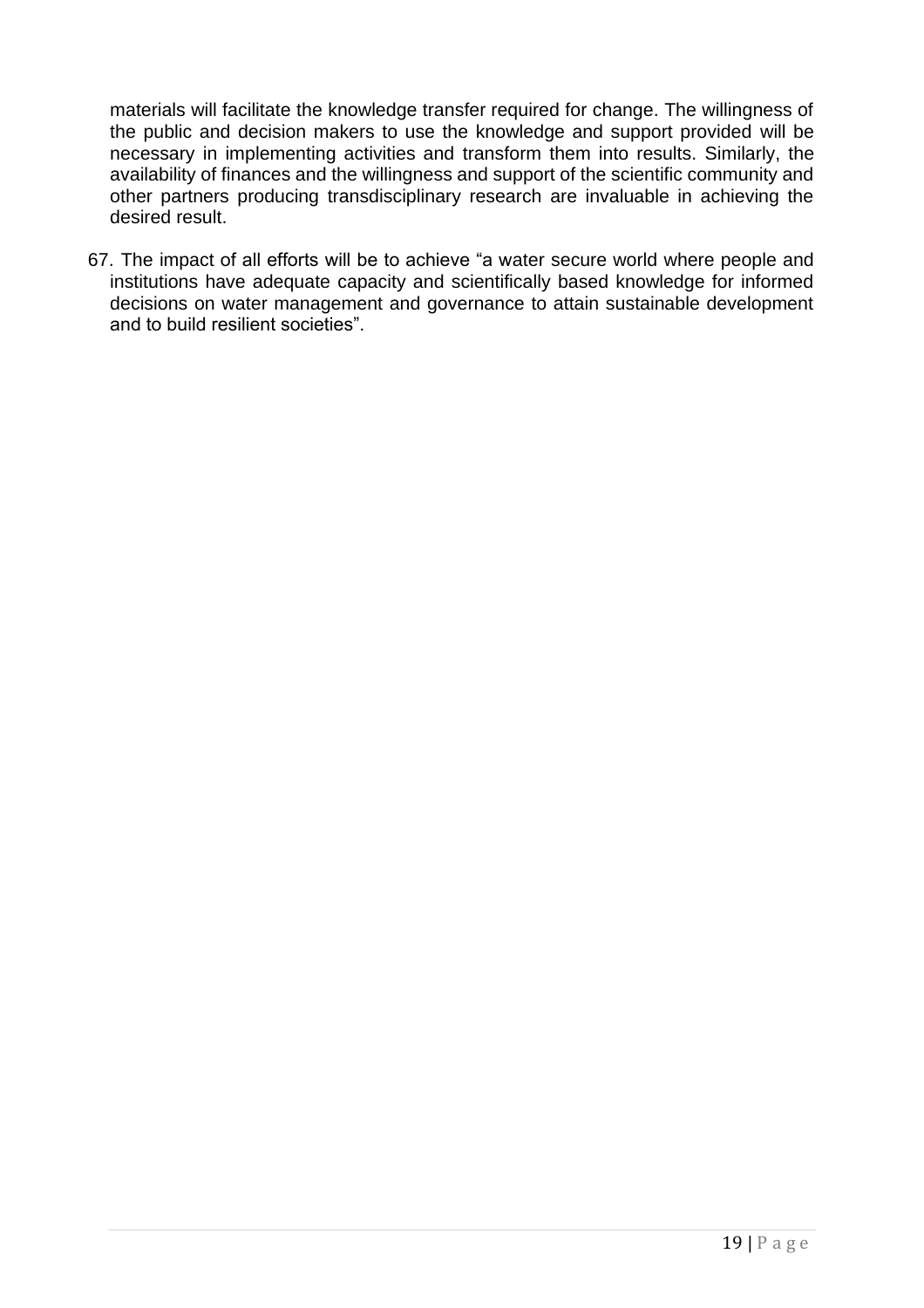#### **Priority Areas**

- 68. The IHP-IX priority areas, identified and elaborated by UNESCO's Member States, are presented as five transformative tools that will enable water security to sustain development in a changing world for the period 2022-2029:
	- 1. Scientific Research and innovation
	- 2. Water education in the Fourth Industrial Revolution including Sustainability
	- 3. Bridging the data-knowledge gap
	- 4. Inclusive water management under conditions of global change
	- 5. Water governance based on science for mitigation, adaptation, and resilience
- 69. Developing and implementing each of these five priority areas with their expected outputs implies advancing and adding value to sustainable water management not only from each of these thematic axes, but also through their interlinkages and synergies to achieve the expected outcome: "Member States practice inclusive and evidence-based water governance and management based on improved scientific data, research, knowledge, capacities and science-policy-society interfaces towards sustainable resilient societies". In addition, the deepening and implementation of each of the priority areas contributes to achieve Agenda 2030 and its 17 SDGs, since all of them are governed by the principles of comprehensiveness, balance, sustainability, equity, universality and indivisibility. Since the conclusion of IHP-IX (2029) coincides with the end of Agenda 2030, it is essential that the contributions of these priority areas be fully implemented and translated into improvements in the three dimensions of sustainable development: economic growth, social inclusion and environmental protection prior to the end of the decade.

#### **Priority Area 1: Scientific research and innovation**

- 70. The development of hydrological science and research has provided practical knowledge and information for society about water fluxes, transport and management, however ever increasing and uncertain environmental changes demands for a continued effort on research innovation and application. Scientific research incorporating human interactions with nature in the context of complex water sciences and management problems provide fundamental feedback for water resources management, along with the application of new tools, approaches and technologies.
- 71. **By 2029, the Member States have the knowledge, sound scientific and research capacity, new and improved technologies, and the management skills that allow them to secure water resources for human development and healthy of ecosystems within a sustainable development context**.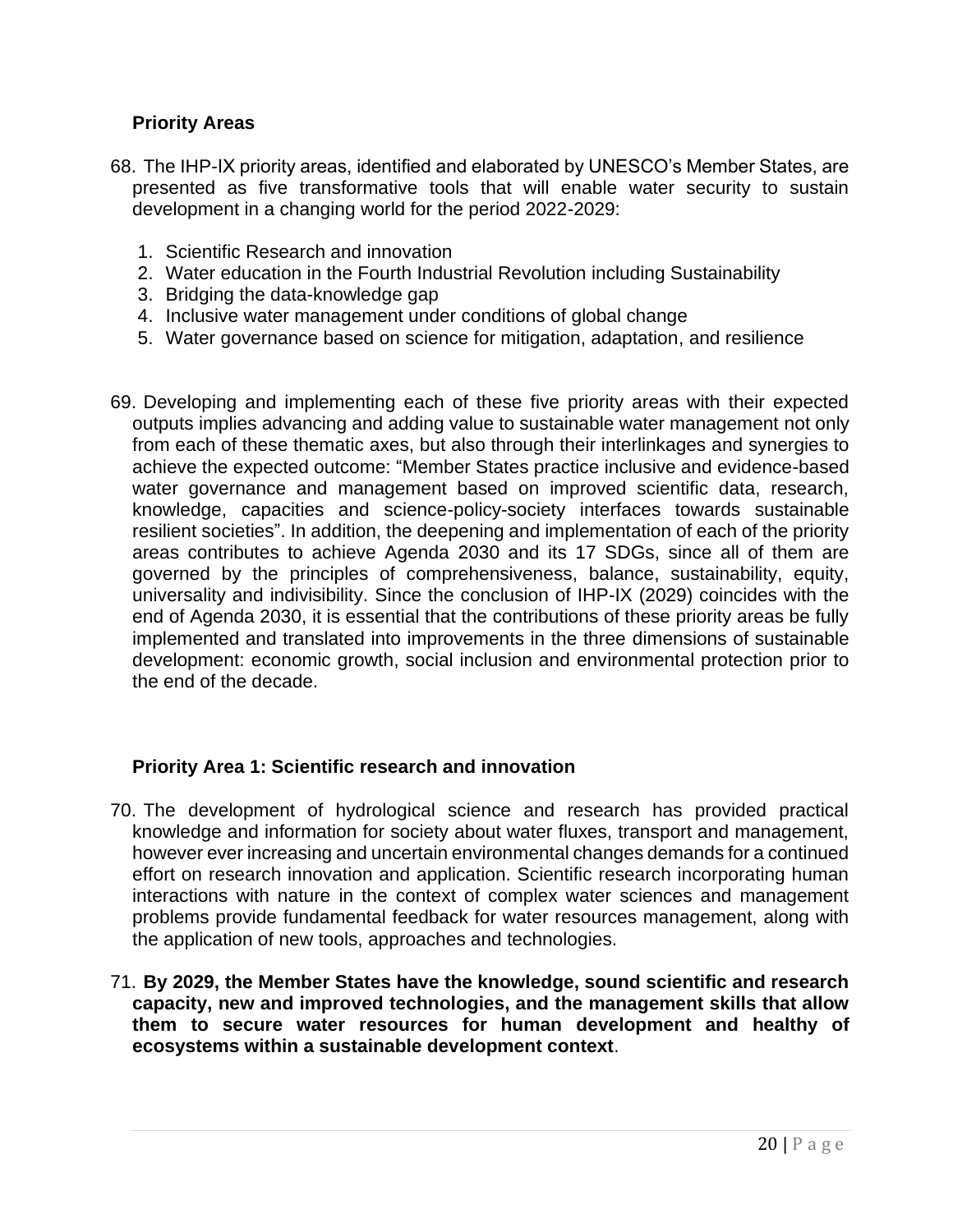#### **Relationship between this priority area and Agenda 2030**

72. The link between priority area "scientific research and innovation" and the SDGs was clearly defined in the 2019 Global Sustainable Development Report produced by an independent group of scientists appointed by the United Nations Secretary-General informing the High-Level Political forum (HLPF) "The Future is Now: Science for Achieving Sustainable Development". This document stresses that scientific innovation is indispensable for addressing climate change (SDG13 Climate Action), reducing inequalities in access to the resources that sustain life (SDG6 Clean Water and Sanitation, SDG7 Affordable and Clean Energy, and SDG9 Industry, Innovation and Infrastructure) and achieving the SDGs in general. Moreover, SDG12 (Sustainable Consumption and Production) is paramount in reducing pollution and its impacts on water and in enhancing efficiency in the use of water. You cannot solve poverty SDG1) or hunger (SDG2) without the underlying science and a thorough understanding of the problem and specifically in relation to water.

#### **Expected outputs:**

- *1.1. International scientific cooperation strengthened and fostered to address unsolved problems in hydrology*<sup>9</sup> *, improving scientific understanding of hydrological cycles across river basins and aquifers.*
- 73. Since societal problems related to water have become ever more complex, streamlining a science community agenda is more important than ever as recognized by international scientific community. IHP's role is increasingly important to facilitate scientific platform and foster scientific cooperation to address Unsolved Problems in Hydrology (UPH) in coordination with scientific institutions, professional organization and water professionals. Addressing UPH requires fundamental understanding of human water nexus and coevolution of hydrologic processes and scenarios.
- 74. One of the UPH is scaling and heterogeneity research in hydrological processes that has engendered a spirited debate between scientists and managers for decades. Scientists still struggle with the relationship between various physical and biological factors and spatial homogeneity and heterogeneity in hydrological variables and fluxes. It is also an open question how hydrological principles should be applied at different scales (e.g., point-scale, hill-slope-scale, catchment-scale, and continental-scale) and how to relate such data when scales change over space and time. IHP–IX will facilitate provide scientific platform and support cooperation to address UPH, in partnership with scientific institutions, professional scientific organizations such as IAHS, IHA, IAHR, WASER and other relevant UN organizations, such as WMO.
- 75. IHP-IX will emphasize the use of new monitoring techniques, and in particular, the latest ICT technologies, remote sensing and big data which offering exciting opportunities for

<sup>9</sup> Bloeschl el al[. Twenty-three unsolved problems in hydrology \(UPH\) –](https://digitalcommons.unl.edu/cgi/viewcontent.cgi?article=1020&context=wffdocs) a community perspective. HYDROLOGICAL SCIENCES JOURNAL 2019, VOL. 64, NO. 10, 1141–1158. https://doi.org/10.1080/02626667.2019.1620507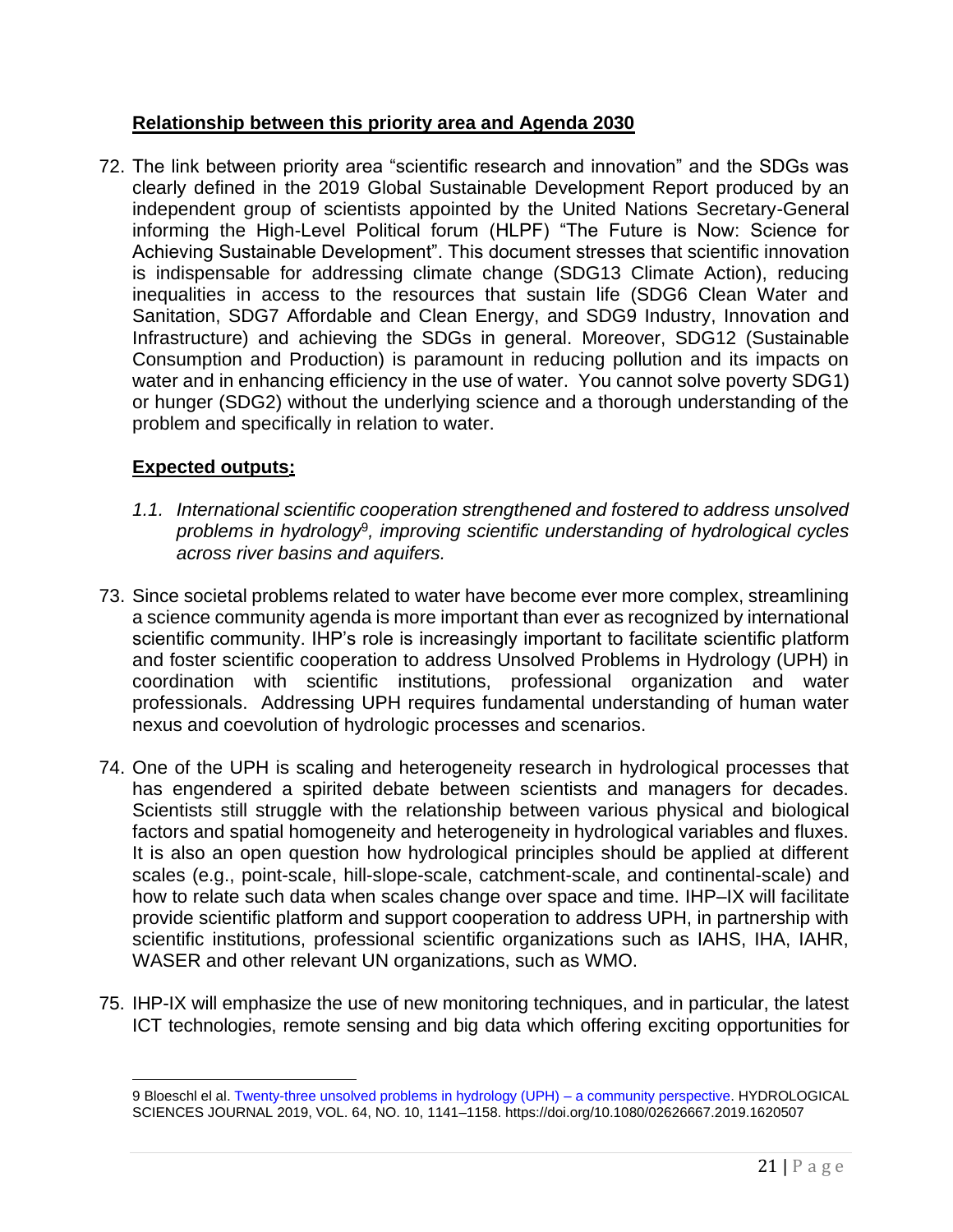observing and modelling hydrological processes across a wide range of spatial and temporal scales.

- 76. Furthermore, IHP will mobilize the international scientific community to advance hydrological research including working on interfaces between hydrology and other disciplines to stimulate scientific and innovative undertakings required to address questions related to water resources at local, regional and global level.
	- *1.2. Ecohydrology research and innovation at UNESCO-designated sites conducted and shared by the scientific community and UNESCO Water Family, communicated to assess the impact of ecohydrological and nature-based solutions on water cycles and include such solutions in Integrated Water Resource Management (IWRM) and services at all scales and in Sites' management*
- 77. Nature Based Solutions (ecohydrology) contribute to the improved management of water and enabling protection of ecologically sensitive environments, providing critical services, such as wetlands for sewage treatment and flood mitigation, or mangroves to reduce the impact of waves, storm surge and coastal erosion. The principles of ecohydrology provide a framework as to the use of ecosystem processes as basin management tools, but many research questions remain unanswered. Greater understanding of these complexities will be achieved by applying the three main principles of ecohydrology: the quantification of both hydrological and biological processes, the characterisation of threats, use ecosystem properties and services as a tool in water management (Ecohydrology and Nature-based Solutions) and the harmonization of grey and green infrastructures to achieve sustainability of ecosystems closely related with IWRM.
- 78. Supporting research in ecohydrology has been a priority for UNESCO since IHP-VI and will continue being so in IHP-IX. Using an expanding number of UNESCO-designated sites, IHP-IX will support conduct of ecohydrology research, share and communicate its results to provide solutions in Integrated Water Resource Management (IWRM) and services at all scales.
	- *1.3. Research on uncertainty in climatic scenarios, hydrological projections and water use scenarios conducted and recommendations communicated to decision makers and the general public to elaborate adaptive water management strategies.*
- 79. A proper understanding of the sources and effects of hydro-climatic uncertainty, with the reconsideration of stationarity of historical trend, is required to develop reliable hydrological projection as the basis for decision making in water resource management and planning. Furthermore, the recent past has demonstrated that, societies are also constantly facing socio economic and non-environmental uncertainties which will impact water resources systems. Both climatic and non-climatic uncertainties need to be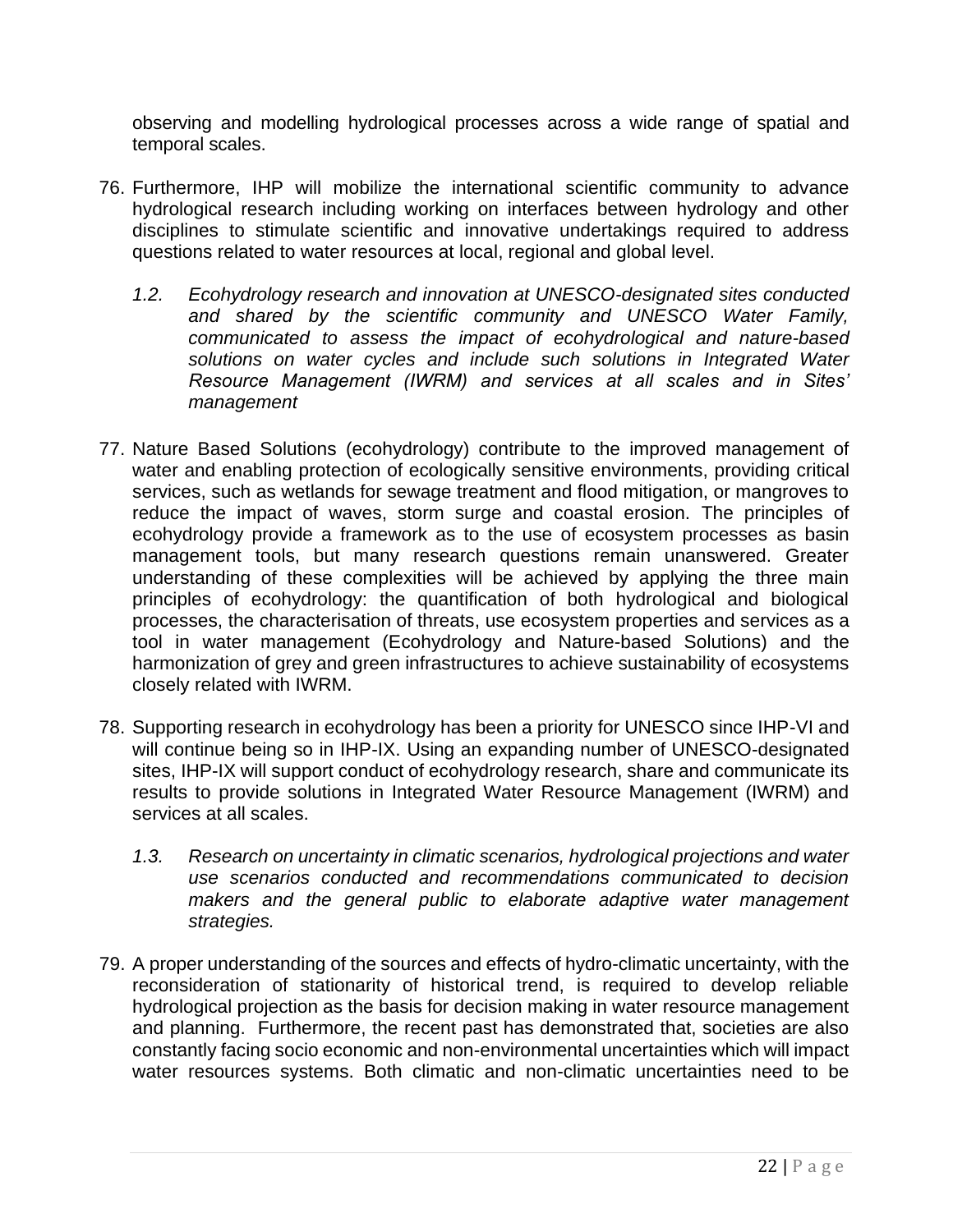classified and addressed through risk assessment including stakeholder engagement to develop adaptive water management strategies.

- 80. Based on the previous work on uncertainties of water-related risk, IHP-IX will continue to support application of recent advances in uncertainty analysis, and probabilistic mapping of water-related risks among government agencies, and river basin authorities. Moreover, uncertainty in hydrological projection and risk communication and stakeholder participation will be further promoted as an integral part of strategies for managing water-related risks.
- 81. IHP will promote application of methodologies to assess the impact of climatic and nonclimatic uncertainty on water resources and to work towards effective adaptation strategies for planning for robustness and adaptability under uncertainty as such, when knowledge about the past is not sufficient to predict the future.
- 82. Furthermore, IHP-IX will also emphasize the application of several resilient water management tools and approaches which assess hydro-climatic and non-climatic uncertainties integrated in hydrological projections and water use scenarios to support decision support system in water resources planning and management.
	- *1.4. Conducting scientific research on the exploration of new business models, the role of water utilities, broadening engagement and partnerships, and infrastructure by the scientific community supported to accelerate the circular economy transition of the water sector*
	- 83. Linear water management (Take-Use-Discharge) is still commonly adopted in the water sector and in the majority of watersheds today, and it is at the base of an unsustainable production and consumption pathways of water worldwide. The circular economy is an important part of integrated water resources management, also considering urban-rural interlinkages and the urban water systems within their biological regions.
	- 84. The transition to a circular economy should consider the consumption and production of resources across the entire value chain, creating synergies within the water cycle for more just and efficient integrated water management. The use of a circular metabolic approach can further facilitate a more systemic and integrated water management across scales, particularly through the use of nature-based solutions, and appropriate consideration of integrated eco-system services, to better align the human water cycle with the natural water cycle, in enhancing and protecting resources, particularly facing climate mitigation and adaptation challenges.
	- 85. IHP-IX will support such transition by researching several enabling factors including: system oriented scientific and technological advances, new business models and the role of water utilities, broad-based engagement and partnerships to favour a just transition, and re-thinking by design the retrofitting of existing and new infrastructures, to optimize water use and generate co-benefits, for example in relation to water-energyfood-ecosystem nexus. Existing infrastructure will need to be designed to fully enable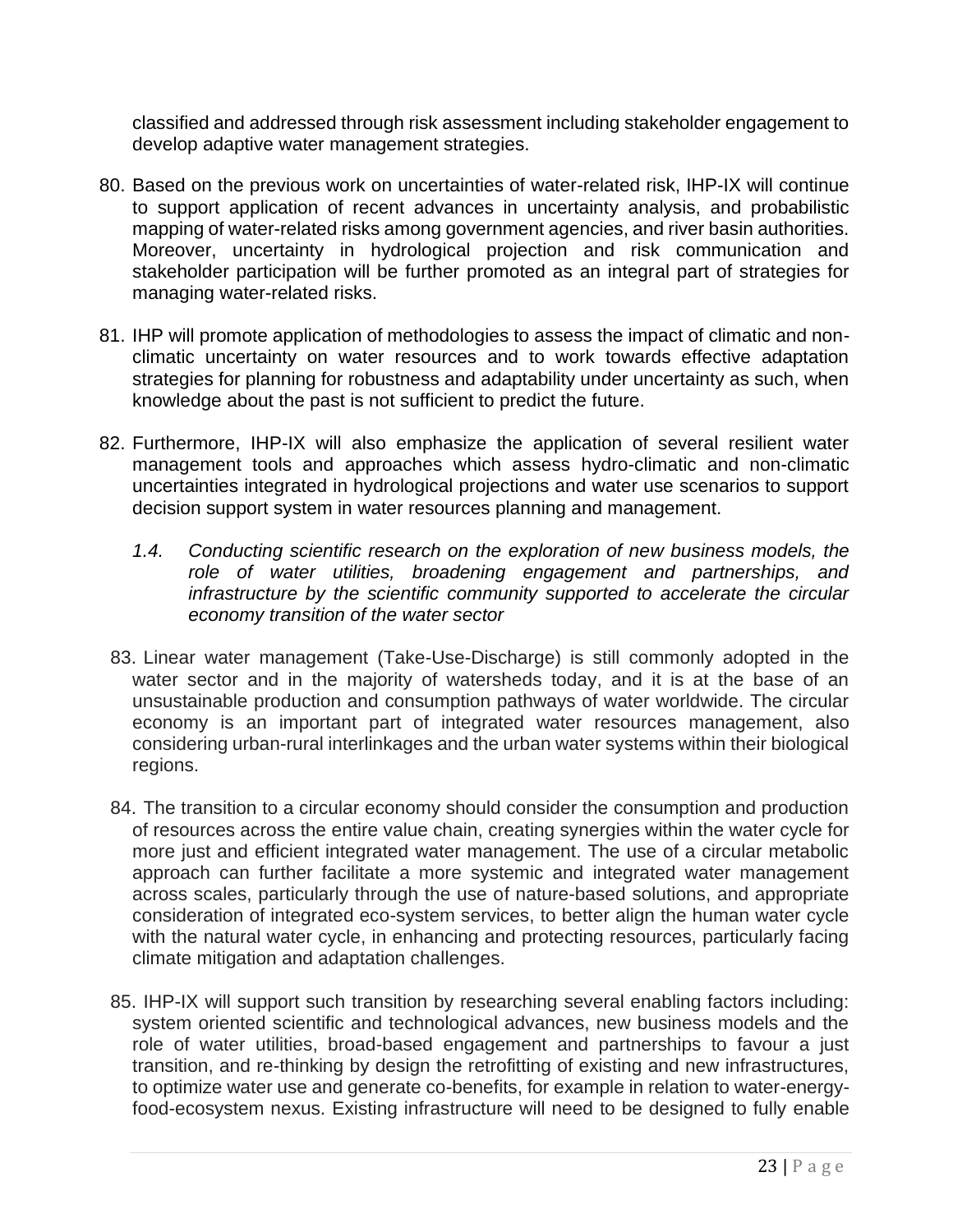resource efficiency and recovery and optimised to reduce energy consumption and decrease wastage, sharing infrastructure across sectors.

- *1.5. Undertaking and sharing assessments on the interaction between humans and water, in line with socio-hydrology by the scientific community supported to develop adaptive pathways, scenarios and strategies for water management.*
- 86. The Water-human nexus has become very pertinent considering the impacts of changes due to anthropogenic activities on water resources. The continuum of human interactions with that of complex water management problems, lead us to many new questions and possibilities that hydrological scientists alone cannot address.
- 87. Social sciences play an increasingly important role for effective deployment of technology and methods involving "co-innovation" and "co-design" and are proving to be an effective manner to introduce new technologies in less developed regions and smaller villages.
- 88. Socio- hydrology provides two-way feedbacks between human and water systems that result in a wide range of phenomena that arise in different places around the world and in different contexts.
- 89. Supporting greater overlap in social and natural sciences creates better conditions for the design and implementation of projects to address complex issues such as the variability and change in the hydrological cycle under global changes and its social impacts. It provides a better foundation for decision-making in adapting to more devastating hydrological disasters, better management of the water-energy-foodecosystem nexus, urban-regional water metabolism and better management of water scarcity and water systems, including transboundary water systems, as appropriate.
- 90. IHP-IX will facilitate the resolution of water-related societal problems by enhancing the understanding of the dynamics of water–societal interactions, underpinned by scientific findings supporting equitable solutions to achieve water security. IHP-IX will also support identifying synergies and trade-offs between societal goals related to water management. IHP will build capacity within Member States on the results of such research to enable them to move towards a paradigm shift and consider human influence in water management research plans and policies. Research should be pursued on the low-cost, innovative, sustainable, and socially acceptable technologies to address the understanding of the dynamics of water–societal interactions, assisting with data gathering and dissemination efforts.
	- *1.6. Scientific knowledge, methodologies and tools in addressing water-related disasters, such as flood and drought elaborated and/or enhanced towards timely forecasting.*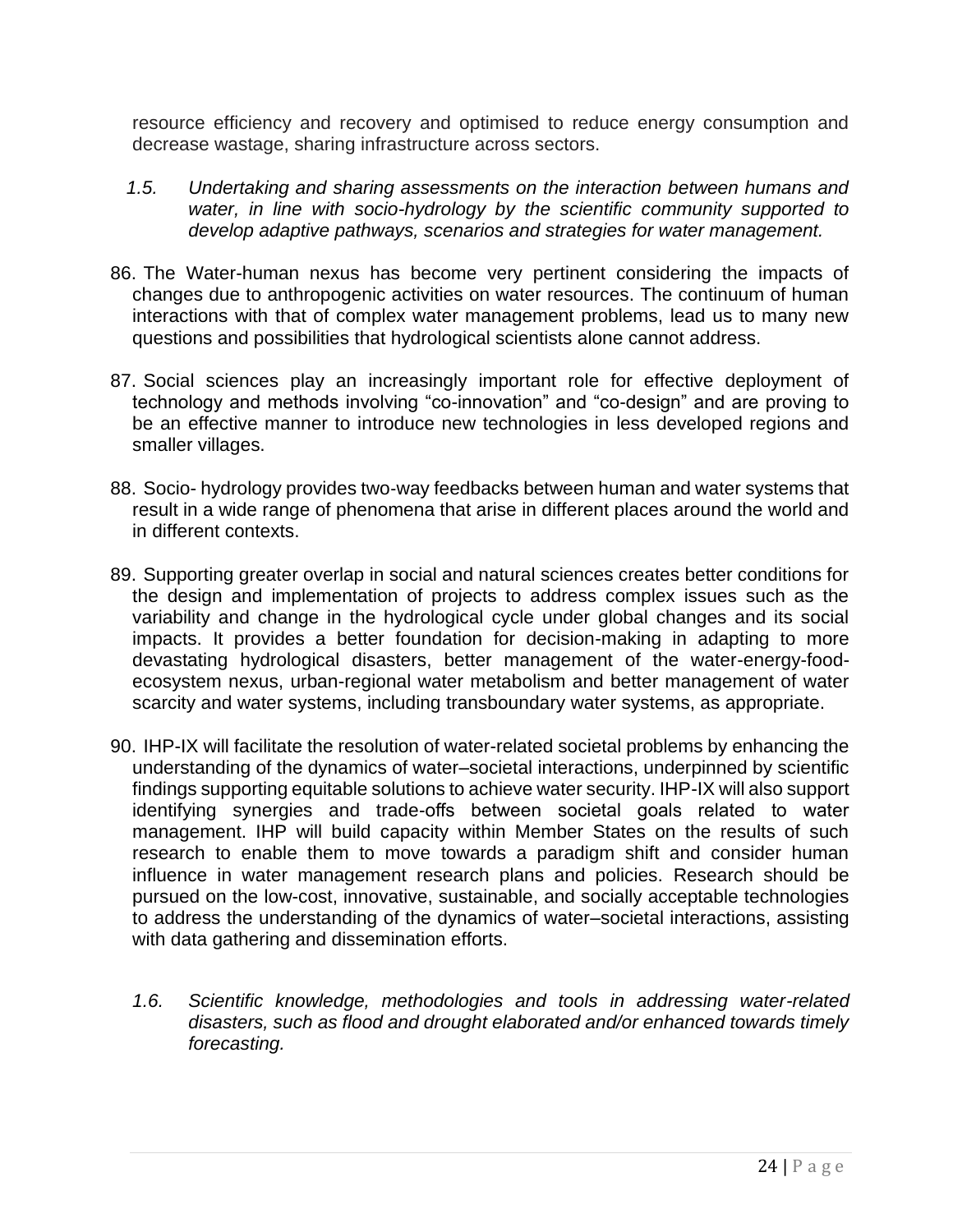- 91. Water-related disasters accounted for 90% of the 1,000 most severe disasters that have occurred since 1990, according to the final outcome document 'Making Every Drop Count of the High-Level Panel on Water (2018)'. The Report by the Secretary-General of the United Nations at the 2019 UN High-Level Political Forum on Sustainable Development (HLPF)<sup>10</sup> emphasizes that the higher ratio of economic loss caused by disasters in the poorest countries is an obstacle to eradicating poverty. The Report also highlighted that "all risk-management measures must be human-centered and ensure a whole of society approach" in the chapter of responding to gaps and accelerating implementation.
- 92. Multidisciplinary approaches are needed to better understand these changes in hydrological processes. The  $IX<sup>th</sup>$  phase of IHP will enhance and develop multidisciplinary knowledge base to better understand the mechanisms of hydrological processes and extremes and analyze trends of hydro-climatic variables and provide interpretation of climate model projections considering in situ and remotely sensed observations. In close collaboration with the World Meteorological Organization, IHP-IX will further develop scientific methodology on drought and flood early warning (EWS) systems and vulnerability assessment to increase resilience to floods and droughts; providing appropriate tools and capacity building to ensure risk informed decision-making and allow Member states to strengthen policy and institutional capacity for integrated flood and drought management at the local, national and trans-boundary levels.
	- *1.7. Development and sharing of knowledge-base on the impacts of global change and human usage on river and lake basins, aquifer systems, coastal areas, and cryosphere and human settlements by the scientific community supported so as to embed it in water resources and services management plans.*
- 93. Knowledge systems need to be developed for assessing past, current, and future changes in the Source-to-Sea interconnection trajectory incorporating the cryosphere, the terrestrial hydrological water cycle, groundwater, sediment and erosion processes and deposition in littoral zones, deltas and coasts where numerous human settlements lay. Rivers, lakes and aquifers serve as lifelines in the landscape and have a central function in the water-energy-food-ecosystem nexus, supplying people with drinking water, renewable energy or transport means but are as well of central importance related to flood risk and droughts. They form the hotspots of biodiversity and reflect immediately climate and land use changes. At the same time rivers are endangered by overuse, interruption of sediment continuity or spatial restriction. Global changes related effects apply pressure on these valuable resources (rivers and aquifers) affecting not only their quantity, but also their quality. Changes in snow and glaciers have changed the amount and seasonality of runoff and water resources in snow dominated and glacier-fed river basins and have widespread consequences for high mountain and lowland ecosystems of global relevance for biodiversity and ecosystem services. The processes of erosion and sedimentation including sediment transport and sediment

<sup>&</sup>lt;sup>10</sup> UN Department of Economic and social Affairs and the World Bank. 2018. Making Every Drop Count: An Agenda for Water Action - High Level Panel on Water Outcome. Washington, D.C. 34 pp.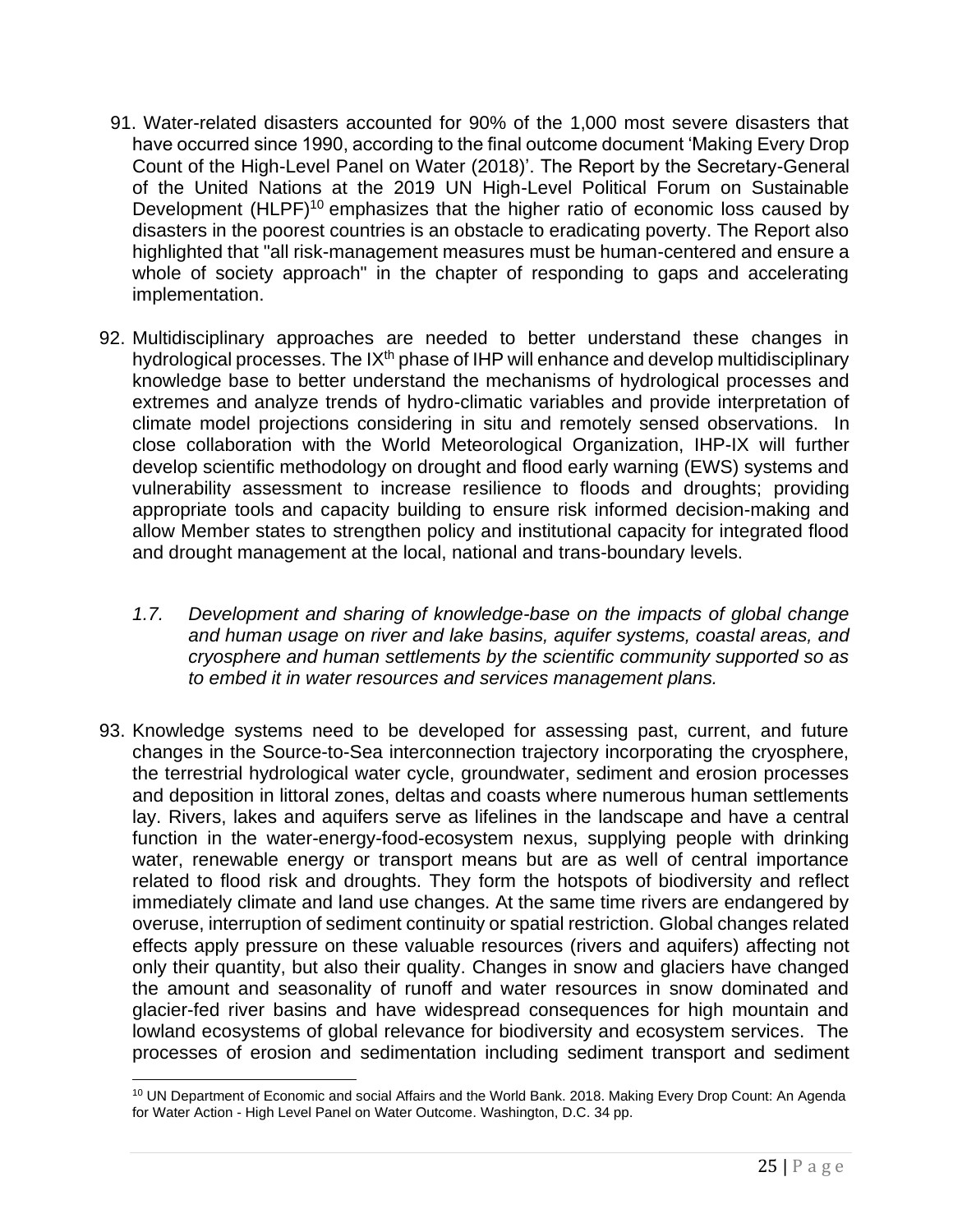deposition both naturally or due to human activity, including sand and gravel mining, have many important implications for society, particularly in terms of the sustainable development and management of water resources. Sea level rise may lead to salt water intrusion into coastal aquifers affecting groundwater quality and contaminating drinking water sources and leading to desertification of fertile land. Land subsidence caused by excessive abstraction of groundwater effects negatively infrastructure in human settlements.

- 94. IHP-IX will provide an integrated river, lake and aquifer research and management in the source-to-sea interconnections and trajectory focusing on fundamental processes in river hydrology, hydraulics, sediment dynamics including erosion, transport and deposition, morphodynamics, surface water and groundwater interaction, water quality and river management incorporating socioeconomics challenges and global change drivers while maintaining the health of river ecological environment. As contribution to an improved integrated water management, one output will be a global overview of the status and future of large rivers with the participation of Member States on a voluntary basis. It will assess the state of the snow, glacier and permafrost impacted by climate change and strengthen cooperation among scientists and institutions and formulate adaptation strategies. It will continue to promote the development of an improved understanding of sediment mobilization, transport and storage and sediment budgets at local, regional and global scales, to support effective and integrated sediment management; IHP-IX will continue developing a scientific knowledge base on groundwater integrating considerations of global change effects for a rational and equitable management of the groundwater resources that include dependent ecosystems.
- 95. It will support research to better understand the water demand associated with the response to the effects of global changes in both urban and rural context and the role of Integrated Urban Water Management (IUWM), Water Sensitive Urban Design (WSUD) and other approaches and tools to mitigate them.
	- *1.8. Development and sharing of knowledge and innovative solutions on improving water quality, and reducing water pollution by the scientific community supported and communicated to support science-based decision-making, improve knowledge, services and reduce health related risks*
- 96. It is essential to strengthen the knowledge base on the state and health of the world's water resources. There is a need for comprehensive water quality assessments at basin, national and regional levels in order to underpin water and sanitation management and policy priorities to improve and restore water quality. Research is needed to enhance the scientific understanding and knowledge on the impact of climate change on water quality, which is an under-researched area where data and scientific information are lacking. Innovative tools to water quality monitoring and assessment need to be developed and promoted and linked with Sanitation initiatives. The scientific underpinning of sanitation, water quality regulations, standards and criteria is necessary to develop effective water quality monitoring, assessment and management strategies.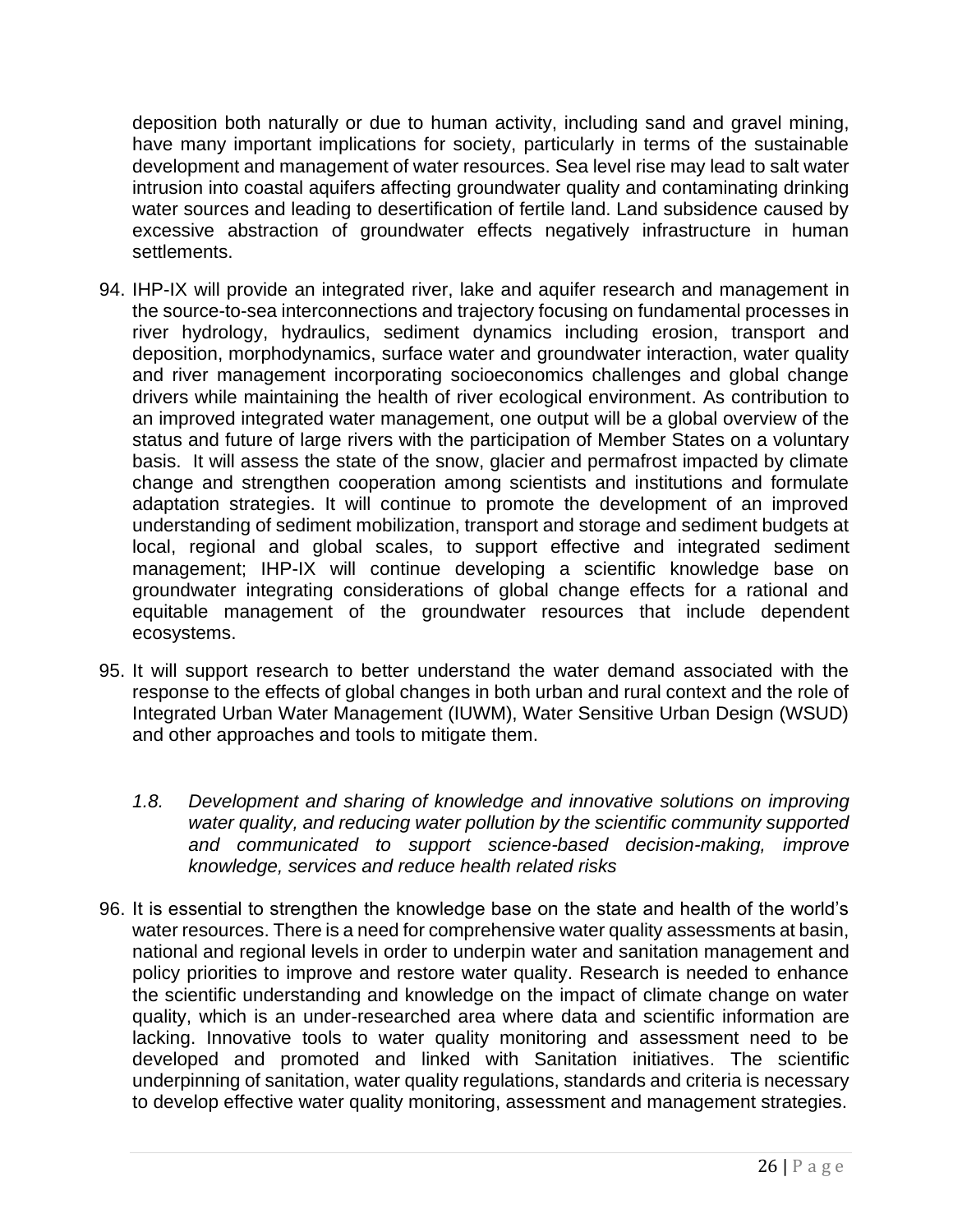- 97. IHP-IX will continue supporting comprehensive water quality assessments and will enhance knowledge and research promoting an ecosystem-based approach to water quality management, in particular to better understand changes in water quality-related ecosystem goods and services such as the ecosystem degradation and biodiversity loss caused by water quality deterioration. This knowledge will be used to contribute in providing guidance to policy-makers in valuing water quality-related ecosystem goods and services and in developing water quality restoration strategies.
	- *1.9 Development and sharing of new technologies using, earth observation, Artificial Intelligence and Internet of Things by the scientific community and service providers are communicated to and/or used for capacity strengthening of water stakeholders to increase their use in hydrological planning and assessment as well as monitoring and distribution networks*
- 98. There are seemingly an unending number of Information and Communication Technologies (ICT) innovations and Artificial Intelligence (AI)-related technologies impacting efficient and effective use of water resources and realizing several SDGs related to access to drinking water, sanitation and hygiene, and disaster mitigation.
- 99. The inclusion of sensors to personal mobile devices and the Internet of things (IoT) enables us to develop and implement a new generation of observation, data-acquisition, and data-distribution networks globally. The increasing number of Earth Observations satellites also provide large pool of information on hydrology. Many related issues such as timely disaster forecasting, groundwater governance, the use of CubeSats (nanosatellites), evidence-based planning, real-time monitoring, and effective decision support systems optimizing the use of resources and time, will all benefit from new technologies.
- 100. IHP-IX will work to support and field-test these advances and how they can improve sustainable water management for future generations and the preservation of ecosystems. Human and institutional capacity remains the major bottleneck to advancing e-learning and digitally supported particularly in developing countries. IHP-IX will maximise its efforts to build a community of practice and enable the sharing of digital educational e-content
	- *1.10 Conducting and sharing of research on integrating citizen science in the hydrological discipline by the scientific community and other stakeholders supported, to improve understanding of the water cycle enabling science-based decision making.*
- 101. Exploring the potential of citizen science to complement more traditional ways of scientific data collection and knowledge generation for hydrological sciences and water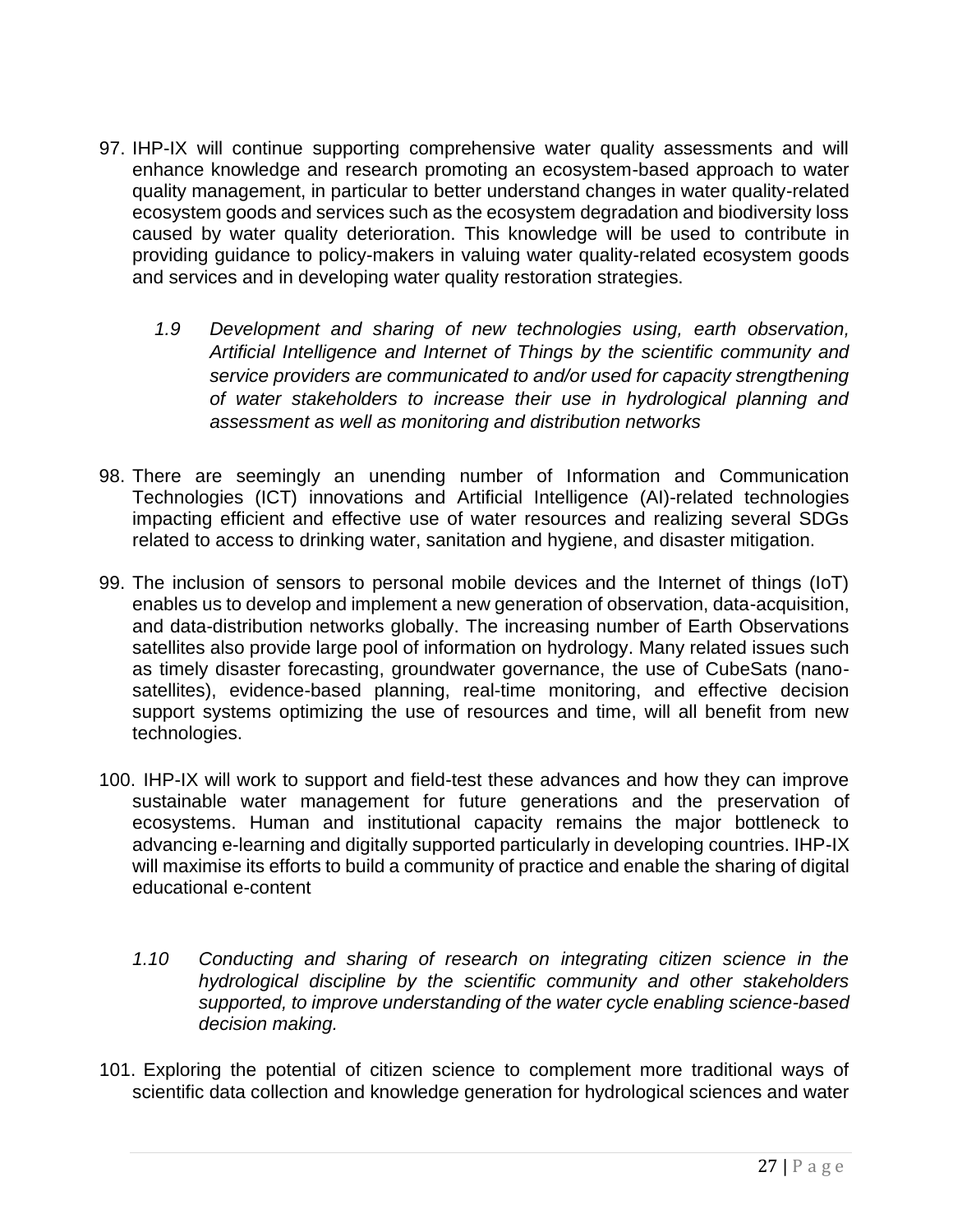resources management might have a significant potential to create new hydrological knowledge, especially in relation to the characterization of hydrological processes, heterogeneity, remote regions, and human impacts on the water cycle. Water-related information generated though satellites, low cost sensors and smartphones embedded with web-based mapping tools and global satellite navigation systems exchanged on social networking services (SNSs) by citizen scientists can contribute to water resources management, if effective tools are developed following scientifically valid methodologies to capture, organize, quality control, and make such data available. There is an urgent need for the development and application of proper techniques, including AI, that can merge different sources of data obtained from IoT, remote sensing, and citizen science projects.

- 102. Citizen science has become one of the tools for hydrological research, enabling the efforts of scientists and citizens to collect data for research to be interpreted by scientists for decision-making. Advances in user-friendly technology including those in the virtual arena, also facilitates communication, training and online data visualization and data collection. From a science perspective, citizen science widens spatial and temporal data collection possibilities, particularly at the local scale.
- 103. Many citizen science initiatives and research projects already exist and may add to the big data available already through open science and open access initiatives. Concerns about the accuracy and quality of data generated through citizen science hamper full acceptance of such data. There is a need to further elaborate on how and where quality problems in citizen science data can arise, on validation mechanisms and on guidelines, in order to improve the accuracy and quality of such data.
- 104. IHP-IX will support the development of scientifically valid methods and tools that promote inclusive knowledge generation processes, such as citizens' contribution to scientific research.
- 105. IHP-IX will therefore create the enabling environment and assist citizens and scientists, through enhanced water knowledge and education programmes to ensure scientific methods are used when participating in and reporting their findings to increase the contribution of citizen science to hydrology research. Training, in particular, will contribute to enhancing accuracy and validity of data. Additionally, scientific tools should be developed to encourage citizen participation and other social applications that can improve water management, such as integrating modern science with ancestral, indigenous and local knowledge.

#### **Leading science, research and innovation in cooperation with other UN Agencies and scientific partners**

106. In line with its Mandate on science, IHP-IX will provide leadership in advancing actionable scientific research and innovation for addressing complex interlinked water challenges building on achievements from previous phases. IHP-IX will continue to promote scientific cooperation and building partnerships with other UN organizations,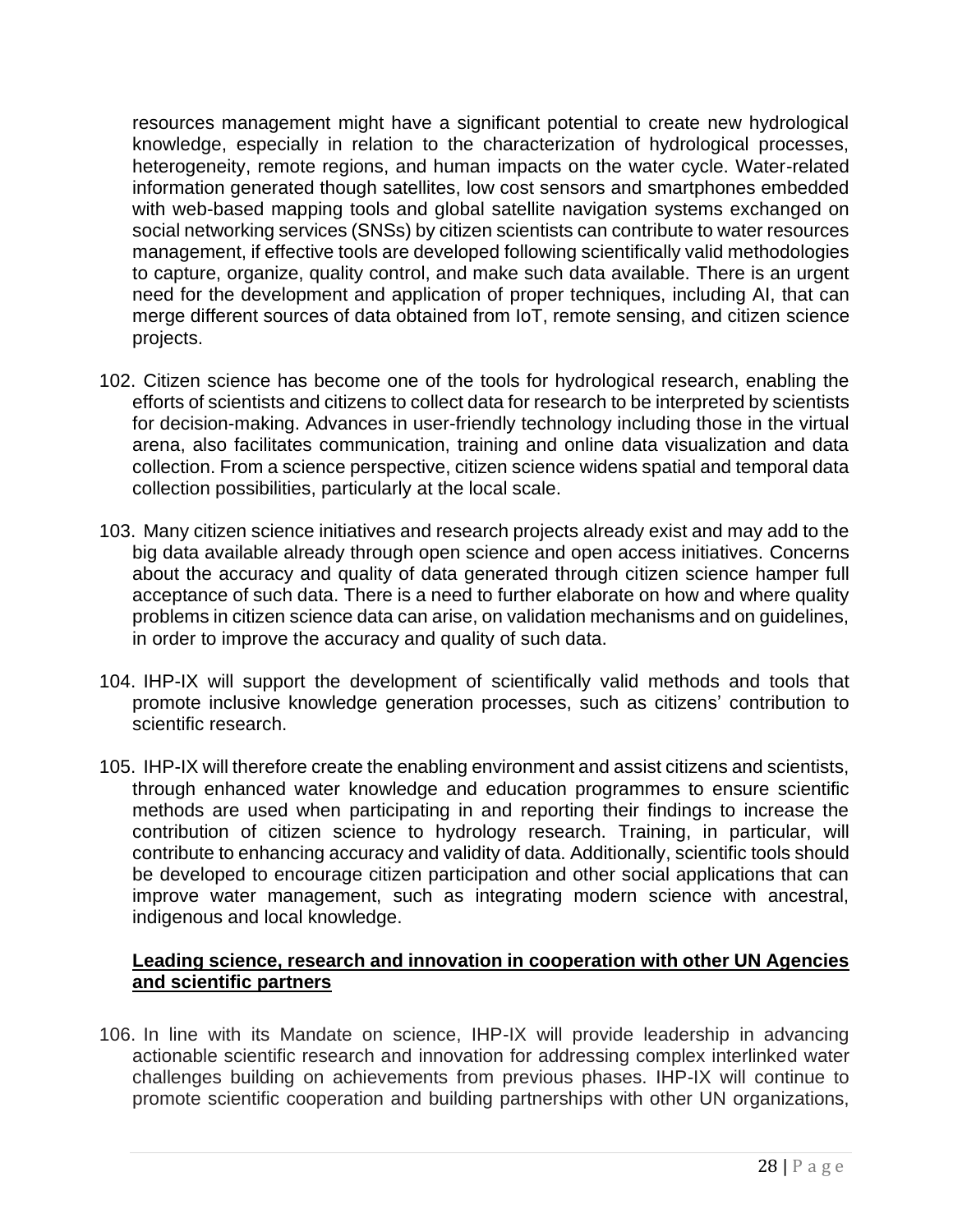such as WMO on monitoring and hydrological forecast and UNEP on water quality for complementary and synergy, UN-HABITAT and WHO on urban water challenges, Wetlands international and the Ramsar convention on wetlands, and with professional scientific organizations such as IAHS, IAH, IAHR and other international scientific water programmes. Additionally, IHP-IX will continue partner with academic institutions and research centres in developing research initiatives, validating results and disseminating these results to Member States. IHP-IX will continue to broaden and deepen different collaboration and coordination strategies, working on interfaces between hydrology and other disciplines to address the challenges.

## **Priority Area 2: Water Education in the Fourth Industrial Revolution including Sustainability**

- 107. It is undeniable that the success of Agenda 2030 for Sustainable Development and water-related SDGs and associated targets depends on a profound transformation in human values and, consequently, human behaviour and actions, directly impacting how we live our lives. Achieving that end can only be envisioned when society recognizes the need to reintegrate itself with nature in ways that embrace a common understanding of the importance and limits of our natural resource base to improving our quality of life.
- 108. Water education at all levels for an improved water culture, in a context of global change, is undoubtedly a formidable tool for Member States to practice inclusive, evidence-based water governance and management in order to move towards resilient and sustainable societies. It is a tool that encourages the engagement of all sectors of society to adopt sustainable consumption and production patterns that are in tune with the regeneration pace of ecosystems.
- 109. Water education must therefore begin at an early stage in life and continue to be offered in a variety of ways to build a water stewardship mentality at all ages and in all communities, awakening critical and emancipatory awareness in citizens in relation to their rights and duties so that they can be active citizens. We must have a cadre of new scientists, planners, and practitioners equipped with appropriate skills for addressing complex interconnected water challenges and ready to assume positions of responsibility in a fourth industrial revolution setting in the water sector by the end of this decade.
- **110. By 2029, a critical mass of decision makers, educators and citizens worldwide will be trained, have their awareness raised and their knowledge enriched on water related challenges and opportunities based on sound scientific and research information to facilitate sustainable water management and governance and governance. Networks of scientists will be strengthened to develop and disseminate related material and conduct the training / raising aware sessions**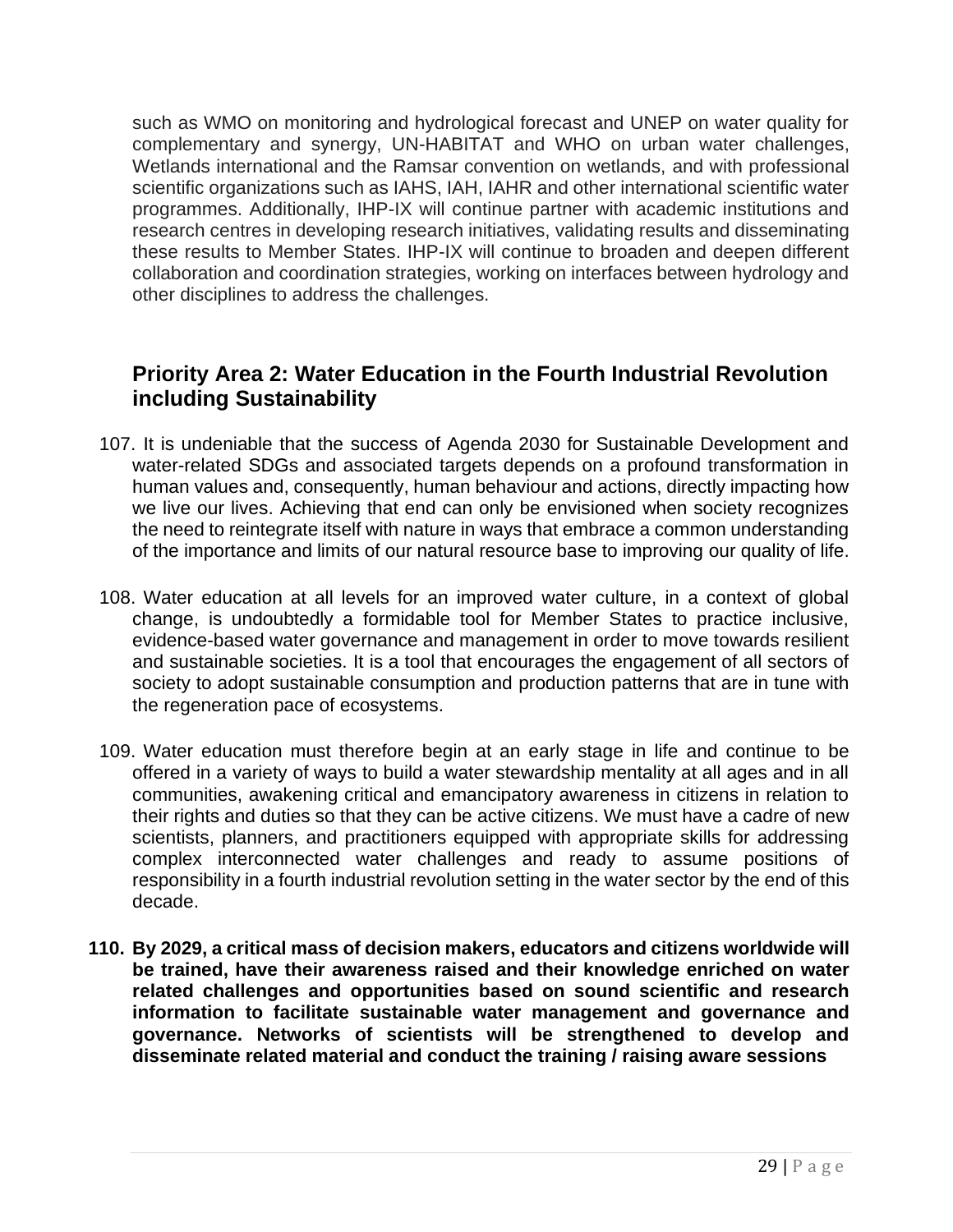#### **Relation between this priority area and the Agenda 2030**

- 111. Water education is connected to SDG 6 and all of its targets (ensuring the availability and sustainable management of water and sanitation for all) and all other water-related SDGs' targets, as they all require trained and aware human resources to be achieved.
- 112. Education for Sustainable Development allows every human being to acquire the knowledge, skills, attitudes and values necessary to shape a sustainable future. There is also a direct link to SDG 4 on ensuring inclusive and equitable quality education and promote lifelong learning opportunities for all and especially to the target 4.7 to ensure that all learners acquire the knowledge and skills needed to promote sustainable development.
- 113. Similarly, this Priority Area is related to various targets of SDG 9 (industry, innovation and infrastructure), and given the widely circulated "blue thread" concept, as well as water-related targets of all of the SDGs. The behavioural and manufacturing transformation aspects of SDG 12 and its targets (sustainable consumption and production patterns) are also directly connected with this priority area.
- 114. Additionally, the Member States of the IHP recognizing a gap in the 2030 Agenda, have requested the Secretariat to pursue in cooperation with WHO, UNEP and OECD the development and use of a water education-related indicator under target 6a.

#### **Expected outputs:**

- *2.1 Public's awareness at all levels raised towards better understanding their contribution to the important multi-functions of water in domestic life, ecosystems and productive development.*
- 115. Change can be difficult and impeded by any number of obstacles, be it human resistance or customary social mores, financial or technological impediments, among others. It is clear that no proposed solution will be fully effective if imposed on a community without their understanding and support. This is particularly the case for traditional societies and those under duress from conflicts or any number of environmental or personal stressors; their daily life patterns being logically focused on daily survival strategies and further complicating change.
- 116. Many people have only a vague understanding of the relationship of their daily lives with the availability of water and often consider water for granted. Effective education leads to better understanding and subsequent application of new knowledge by the public, either directly or indirectly to those influenced by those whose awareness was raised, as they take positions of responsibility; change being the output of such a process. It is important to emphasize the contributions of women, youth and young professionals as agents of change to improving water management and governance by gaining an understanding of the importance of water in their lives through becoming involved in the development of innovative science programmes to ensure that future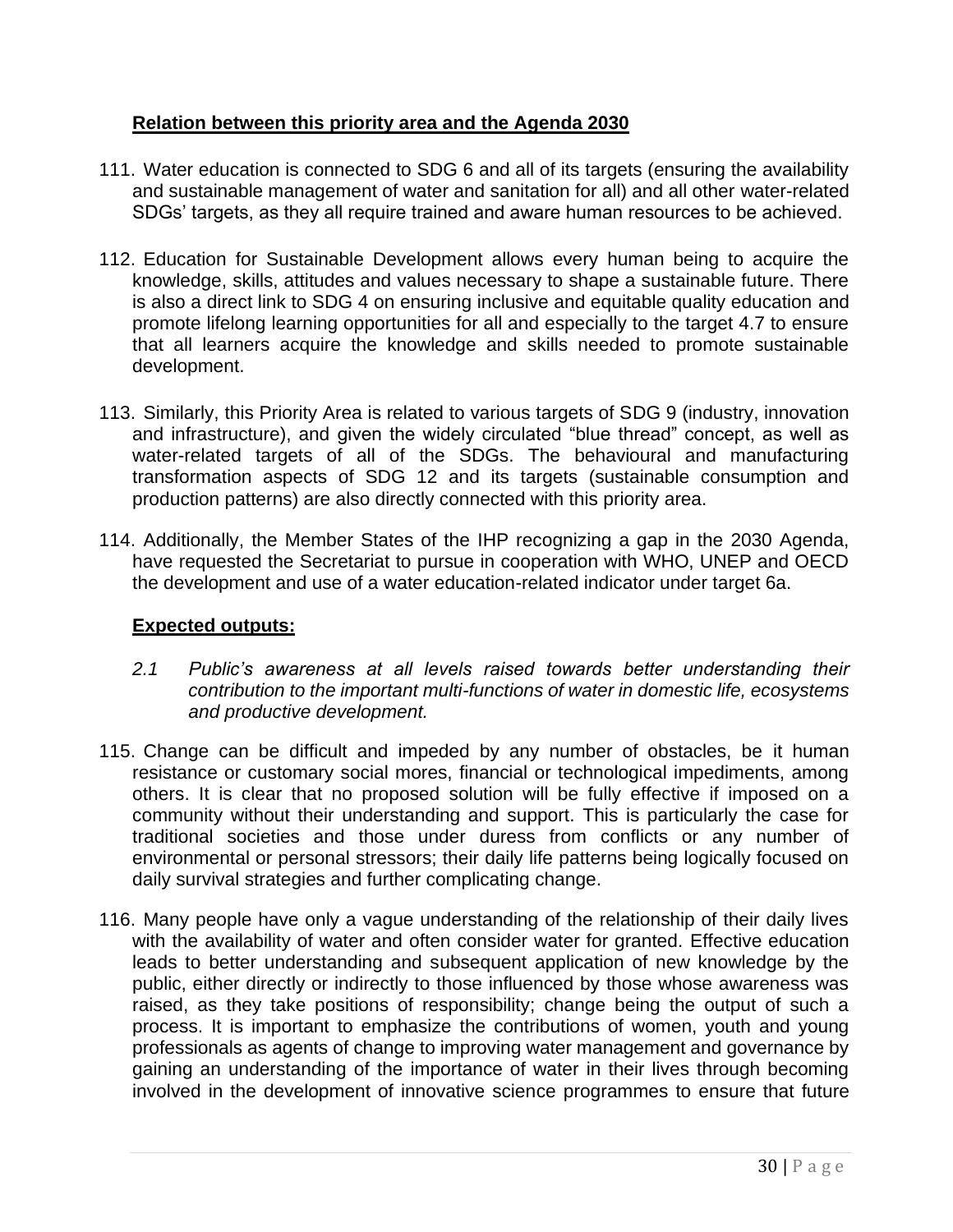generations of water leaders are in the making. Therefore, the opinions of young people should actively be sought-out as inputs to decision-making processes related to water.

- 117. It is therefore crucial to emphasize that water education must embrace strategies and techniques that will support people to enhance their awareness and be able to adopt better practices towards protection and sustainable water use and ecosystems. People who are aware of the value of water for their livelihoods, economic development and protection of the environment, will demand its conservation contributing to its sustainable management and governance.
- 118. There are many ways to acquire water-related knowledge including among others lifelong learning, community story-telling as a form of ancestral knowledge, training infield workshops, exchange programs, refresher courses, summer schools, graduate degrees and social media. Additionally, the COVID-19 pandemic caused a profound change in educational modes based on technological tools. IHP will continue to utilize the new possible modalities borne out of this necessity to increase its reach and benefit all people, urban and rural, in attaining a more profound understanding of their dependency on and relationship to water resources while keeping in mind the inequality of internet access.
- 119. IHP-IX will continue to encourage a broad conception of water education, along with conditions in the regulatory frameworks of the Member States that favour a change in behaviour towards a society with greater eco-social awareness via awareness raising activities. IHP-IX will support the development of interdisciplinary materials, such as guidelines, briefing papers, and case studies on leading practices in water education for mass media contributing raising awareness of public at large. UNESCO-designated sites and the network of water museums will be mobilized in raising awareness and improving water culture of citizens. IHP-IX in partnership with water youth networks will strengthen the capacities of youth as agents of change and promote their involvement in water decision making processes.
	- *2.2 Development and implementation of transdisciplinary research collaborations and educational approaches by UNESCO Water Family promoted to enhance participatory holistic practices.*
- 120.Connecting research to educational initiatives builds both research capacity and promotes greater public support and understanding of water science. Water science advocacy in the public realm is inherently a collaborative undertaking involving a variety of constituencies and stakeholders. Moreover, in an increasingly globalized and diversifying world, putting the water science sector to work in advancing the development of skills, training leaders, growing public awareness, transferring technologies and technical knowledge, is critical to achieving a sustainable and water secure future. Activities, such as exhibitions, jargon-free and easily accessible publications, online platforms, and other public events all offer important avenues to broaden and enhance the impact of water science.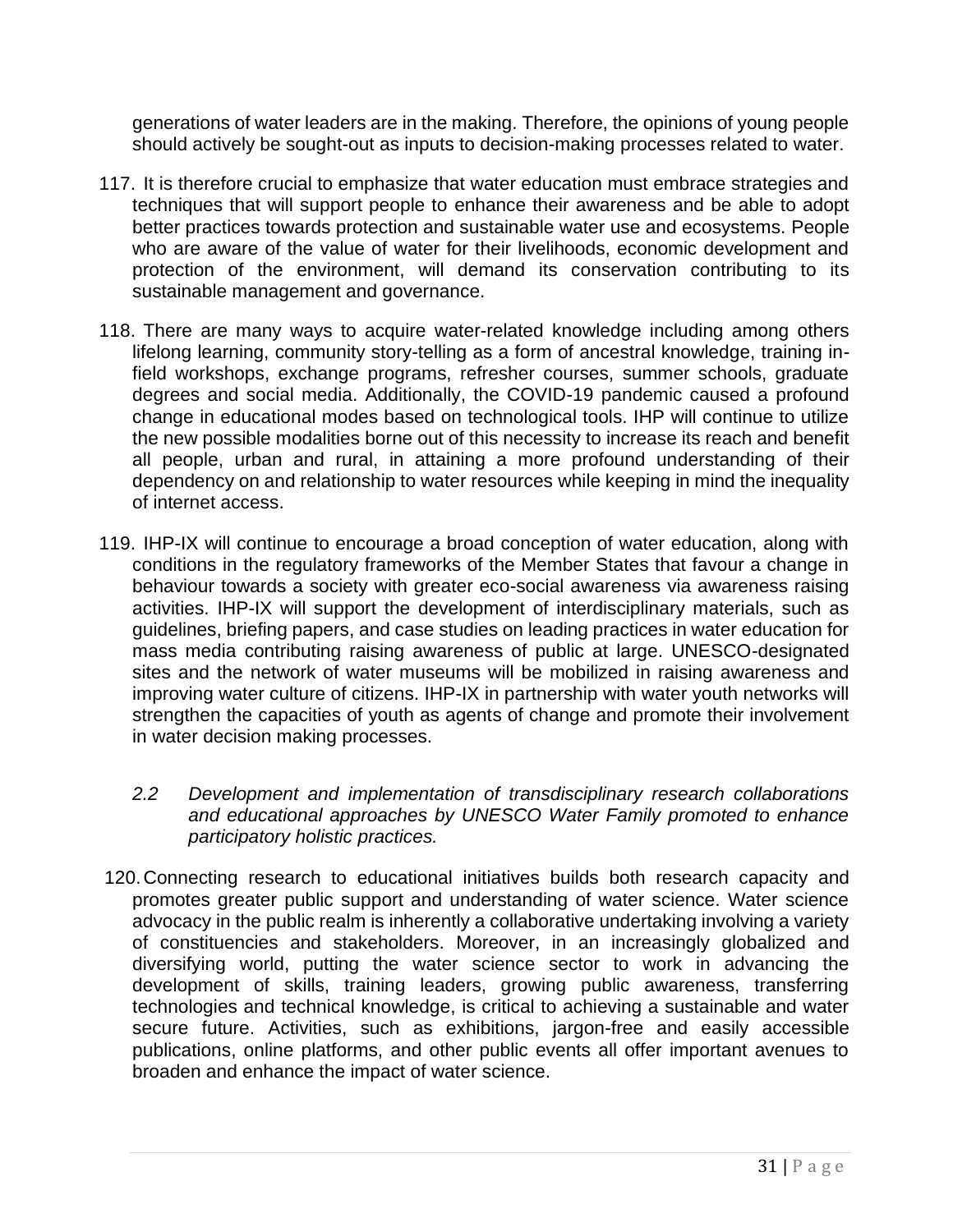- 121.With the support of the UNESCO secretariat and IHP, the UNESCO water family is well positioned to engage in public outreach and education that diversifies the social impact of water science. The UNESCO water family consists of both water and social scientists and as such it is well positioned to collaborate with other UNESCO divisions, members of the IHP, and governmental entities to increase participatory Ecohydrological practices and learning.
	- *2.3 Teaching and learning materials on water-related matters for formal, non-formal and informal education at all levels elaborated towards a better understanding of the importance of water in lives and communities.*
- 122. Education is normally delivered in formal, non-formal and informal settings. Regardless of the delivery context -- curricula and transfer mechanism employed -- in order for water education to have the greatest impact on improving water management and governance, it must be based on quality science. The linkage between quality science, credible data and technology and the ability of educators/trainers to communicate such information is fundamental for all education processes. Additionally, education needs to employ the most relevant technology and to ensure the quality of outputs as well as reaching all people; over time engendering a pro-active and inter-generational water stewardship context. Therefore, a broad water education strategy with a strong scientific basis is a determinant factor to shaping a water conscious future for everybody.
- 123. The most efficient way to catalyse this evolution in thinking is through education to all sectors of society leading to a greater understanding of the role that water plays in every individual's life. Along with this needed transformation, our society is experiencing a fourth industrial revolution, characterized by the emergence of a new broad range of technologies in fields like biotechnology, big data, drones and artificial intelligence, among others, that will reshape the economy, research and professional water practice. Hence, water education must use those technologies to help prepare professionals and technicians to make the best management decisions and to better focus needed research and capacity-development activities.
- 124. A key challenge is developing state-of-the-art training programmes and materials using new technologies and innovative learning processes, such as (open) e-learning in the form of short instruction videos, e-classrooms, and meetings, even potentially including on-line graduate degree programmes.
- 125. UNESCO has a long history in the field of water education including support to Open Educational Resources (OER) programmes as well as in professional and tertiary education and research to garner new water knowledge.
- 126. IHP-IX will mobilize the UNESCO Water Family and will collaborate with other parts of UNESCO, particularly the Education Sector and will focus on the design, planning and implementation of teaching and learning materials on water for all types of education,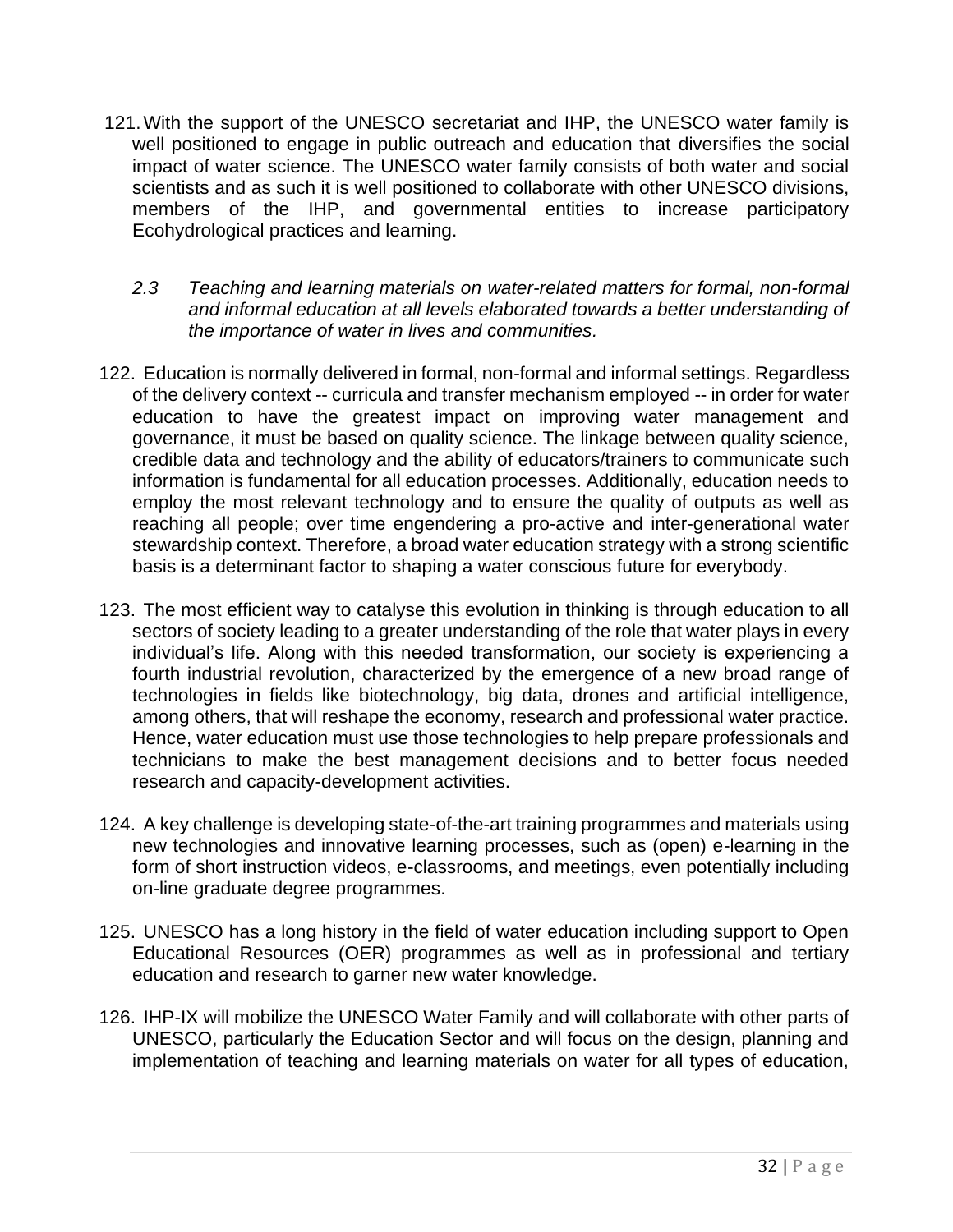including the development of improved tools for the teaching of water issues in the K-12<sup>11</sup> curriculum.

- *2.4 Development and sharing of methods and tools based on new practices by the scientific community supported to translate scientific information into a format facilitating education, decision-making and policy formulation.*
- 127Accessibility and visibility of scientific information are prerequisites for open science. Once data has been processed into scientific information and published in journals, it needs to be shared and disseminated, allowing it to be used by citizens, professionals, scientists, and authorities. Scientific information should be combined with indigenous/local knowledge and widely disseminated in scientific journals, education sources and other widely consulted media and digital outlets.
- 128 The current methods for translating scientific information into a format for decisionmaking and policy formulation, such as visualization methods, roadmaps that provide implications for decision-making or scenario development are, in general, limited. Therefore, it is necessary to develop new ideas, disseminate new methods through multiple media and involve all stakeholders at the basin level in this process.
- 129 IHP IX will assist in development and dissemination of new data visualization methods to facilitate science-based decision making and public awareness.
	- *2.5 Capacities of skilled professionals and technicians at water-related tertiary and vocational education strengthened to identify the main gaps for sustainable water management towards providing appropriate tools to governments and societies to address those gaps and the Agenda 2030 targets.*
- 130Given the complexity of water-related issues confronting society, increasing the number and quality of water programmes and trainers should be a high priority at all jurisdictional levels.
- 131There are numerous water technicians and experts, teachers, young professionals and professors who require on-the-job training that will improve their capacity in the field, lab and classroom skills and enable them to perform their tasks in a more effective manner in the context of Agenda 2030.
- 132The offers of water-related vocational programmes to train water technicians has declined steadily and the rapid transformation and innovation of technologies require the enhancement of existing human resources at the technical level in the water sector. Within the UNESCO Water Family and in partnership with other UN system agencies and programmes, efforts are needed for maintain and expand the training of technicians

<sup>11</sup> The letter K stands for Kindergarten and 12 for 12th grade. K-12 covers the years from Kindergarten through 12th grade and includes Kindergarten, Primary, Secondary, High-School and Pre-University education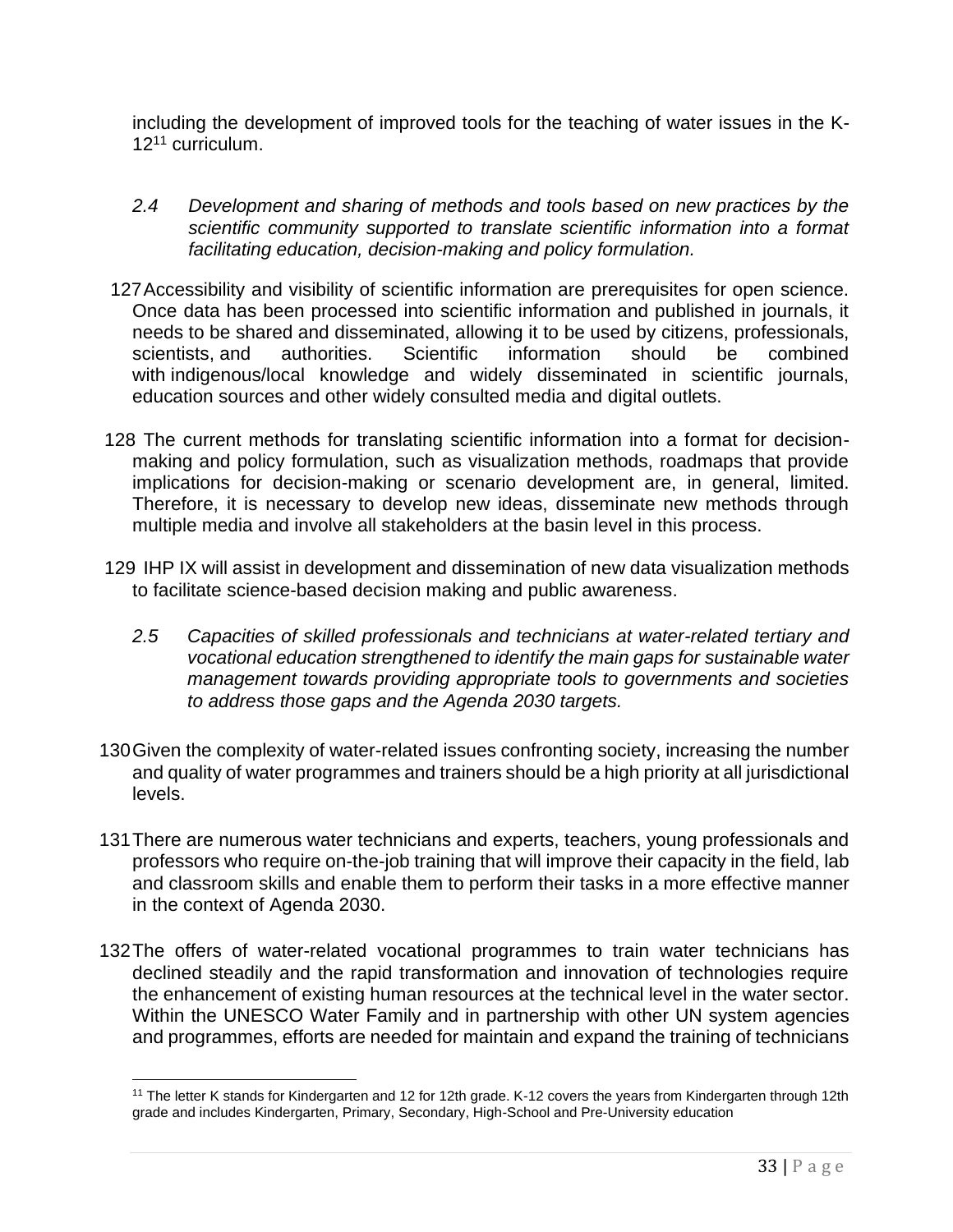in water-related fields (e.g. hydrometeorological monitoring, irrigation systems, sanitation, water supply systems). To address complex and interconnected water challenges and accelerate implementation of SDG 6 and other water-related SDGs, Member States will need to enhance tertiary water education aiming at the training of scientists to further develop water sciences, as well as to educate the new generations of water professionals, managers, and decision makers.

- 133IHP IX will mobilize and strengthen partnerships among the UNESCO Water Family, WWAP, UNESCO Chairs and Category 2 Centres such as IHE-Delft and also ICTP (International Centre for Theoretical Physics) for cutting-edge educational programmes that meet the needs of the Member States.
- 134IHP-IX will develop/support development of interdisciplinary materials, such as guidelines, briefing papers, curricula and prototype professional development programmes and case studies and best practices connected with water education and support enhancement of vocational and tertiary water education capacities, particularly in developing countries by increasing the numbers of formal and informal water educators/trainers and champions, being sensitive to national water contexts and local needs.
	- *2.6Capacities of decision makers, and water managers and key water sector institutions strengthened allowing them to take advantage of new technologies and research to enhance better decisions, design and implementation of integrated and efficient water policies.*
- 135Even though bottom-up approaches are very important to raise awareness among people, it is crucial to acknowledge that the actions of the decision makers such as governments or big companies have the biggest impacts on society and environment. Therefore, several different strategies need to be implemented to address the needs and interests of all sectors active within community decision-making processes. While good policy requires informed citizens, good decision-making requires sound science, which in-turn requires knowledgeable experts and institutions in a range of natural, technological and social science disciplines. For decision-makers to be able to count on the social support necessary to design and implement efficient and sustainable water policies, it is essential that they have access to specialized training, based on their needs and the impact that information and knowledge can have on the governance and management of water.
- 136This suite of approaches will provide decision-makers and institutions with the necessary tools for boosting the transition from an economy based solely on consumption to an economy based on stewardship, sustainability and conservation.
- 137IHP-IX will mobilize the UNESCO Water Family in developing adapted training materials and providing technical assistance for the development of interdisciplinary support materials, such as guidelines, information documents, and case studies on leading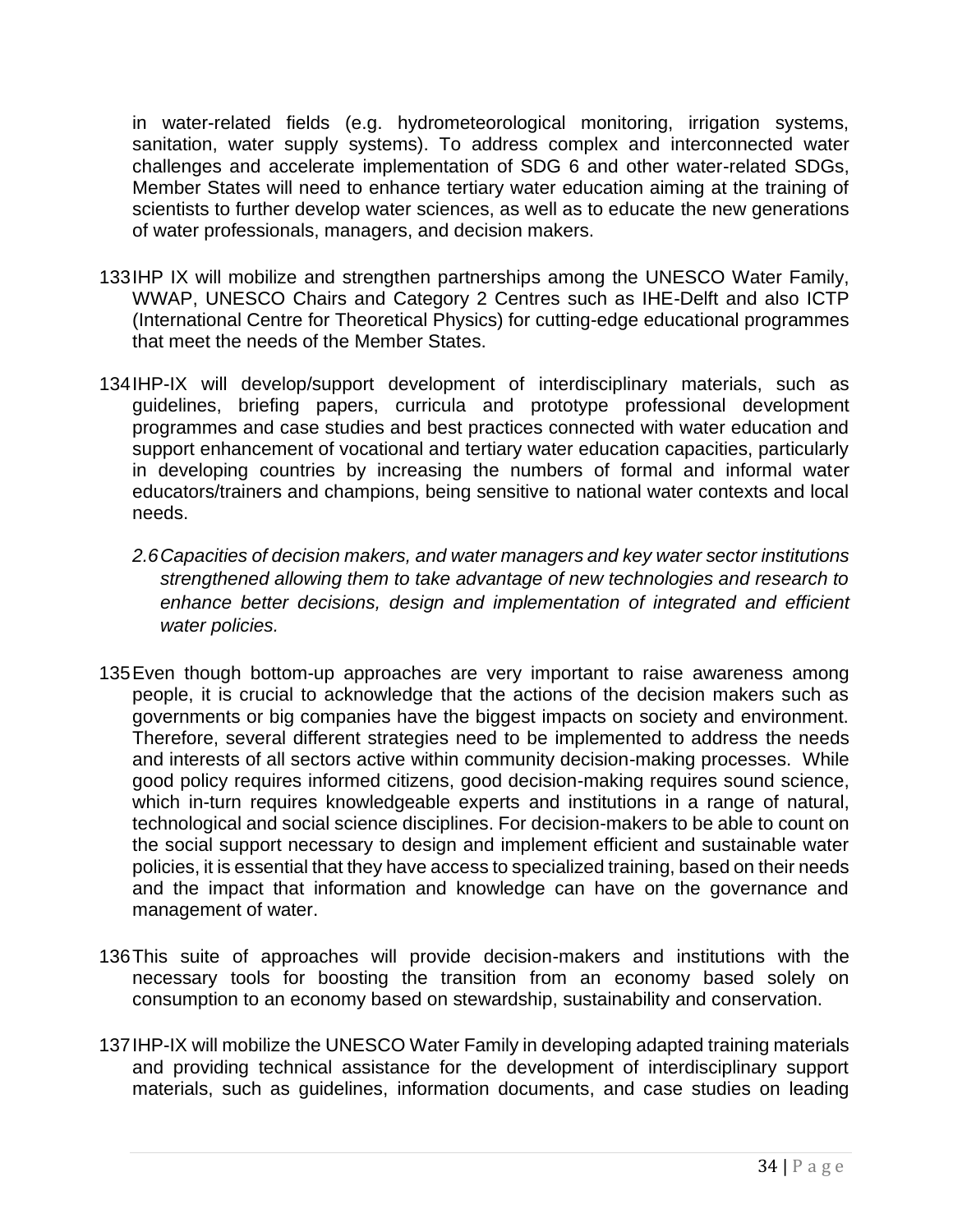practices in capacity building for decision makers and water managers. IHP-IX will colead the effort of UN-Water on providing capacity development support to countries under UN SDG 6 Global Acceleration Framework.

#### **Coordinating Water Education in cooperation with other UN Agencies and partners**

138In line with its mandate as the principal UN educational organization UNESCO through its Water Family and in partnership with the Education Sector will provide leadership on this priority area by providing support on curriculum development, life-long learning and formal, informal and non-formal water education activities from primary schools to postgraduate education. In addition of co-leading the UN-Water efforts on capacity development under UN SDG 6 Global Acceleration Framework in support to Member States, cooperation will be sought with other UN Agencies for complementary or joint training initiatives (with WMO for example on building capacity of national hydrological services) and other relevant partners including water-related NGOs and professional associations and private sector.

## **Priority Area 3: Bridging the data-knowledge gap**

- 139 Transparency and accessibility of data are among the main pillars that sustain the advancement of open science – a coming commitment of UNESCO. Hydrological measurements are essential for decision-making and sustainable water resources management. The absence or inaccessibility of comprehensive or long-term data about water quantity, quality, distribution, access, risks, use, etc. often leads to partial or ineffective management and investments. Therefore, both sufficient data and its accessibility need to be ensured and, in many cases, improved.
- 140 Water data comes from various sources and data generators have a comparable diversity. However, the difficulty in collecting and understanding raw data and then applying it to a hydrological system in a decision context is often much more complex than initially contemplated. The gap between data and knowledge can only be bridged if data is collected in a transparent, comprehensible manner and can be scaled to the level of detail necessary to address specific issues. Appropriate data networks among riparian countries need to be established that enable data access from transboundary sources to all interested users. The challenge of data gathering, sharing, and interpretation becomes more complex when a water resource is transboundary. Therefore, there is a need to go beyond promoting data collection, to ensure data quality and to fill local gaps and add value to information.
- 141 Bridging the data-knowledge gap asks for availability, intergration and processing of data from various disciplines and sources; IHP-IX will take a full use of data and knowledge repositories available within the UNESCO water family, such as a Global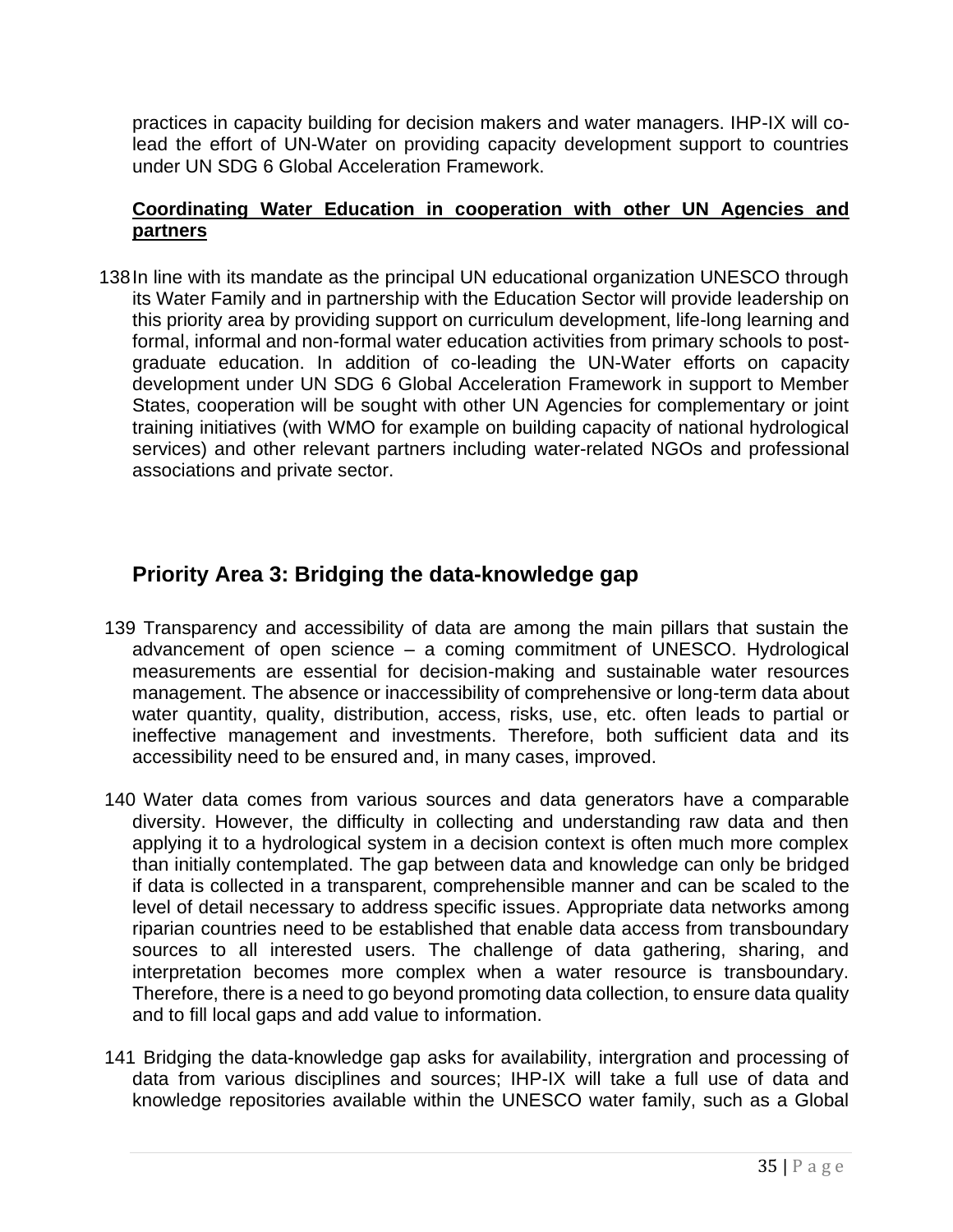Groundwater Information System (GGIS, since 2004) developed at the International Groundwater Resources Assessment Centre (IGRAC), a Category 2 UNESCO centre.

**142 By the year 2029, significant advances will have occurred in transparency, comparability and accessibility of water data, which made possible further development of open-access science platforms and generated facilitating instruments for integrated watershed management, for all water resources, including transboundary ones.**

#### **Relation between Priority Area 3 and Agenda 2030**

- 143 Sufficient and reliable data is an absolute must for IWRM and in general for any kind of science and policymaking. Improving the accessibility of data therefore indirectly supports all water-related SDGs. Specifically, all the SDG6 targets will be reached through monitoring various related indicators and will support decision making on actions to be taken to accelerate implementation. The better availability and comprehensibility of scientific data to the target audiences can only be achieved through strengthening partnerships (SDG17) and through transboundary cooperation, as appropriate (SDG 6).
- 144 To realize the vision of open-access science, IHP-IX will be promoting and contributing to, among others, the following data-related outputs in line with the request of its Member States.

#### **Expected outputs:**

- *3.1 Development and use of scientific research methods by the scientific community supported to correctly collect, analyse, interpret and exchange data*.
- 145 Reliable data is the most important basis for water resources management, without which implementation of decisions is severely handicapped. All analysis and modelling efforts are dependent on the quantity, quality, coverage, and accessibility of data. Data quantity should be maintained by reversing the current decline in the numbers of monitoring stations and sampling frequencies. Data quality determines the quality of scientific research outputs. The diversification of data sources allows scientific research to be based on larger and more complete data sets, increasing the confidence-levels of results. Scientific information should be combined with indigenous/local knowledge if available.
- 146 However, water data should not be limited to water quantity and quality parameters. Rather water use trends, and other human interactions with surface and groundwater should be monitored as well. Additionally, metadata are essential for data validation and should form an integral part of databases.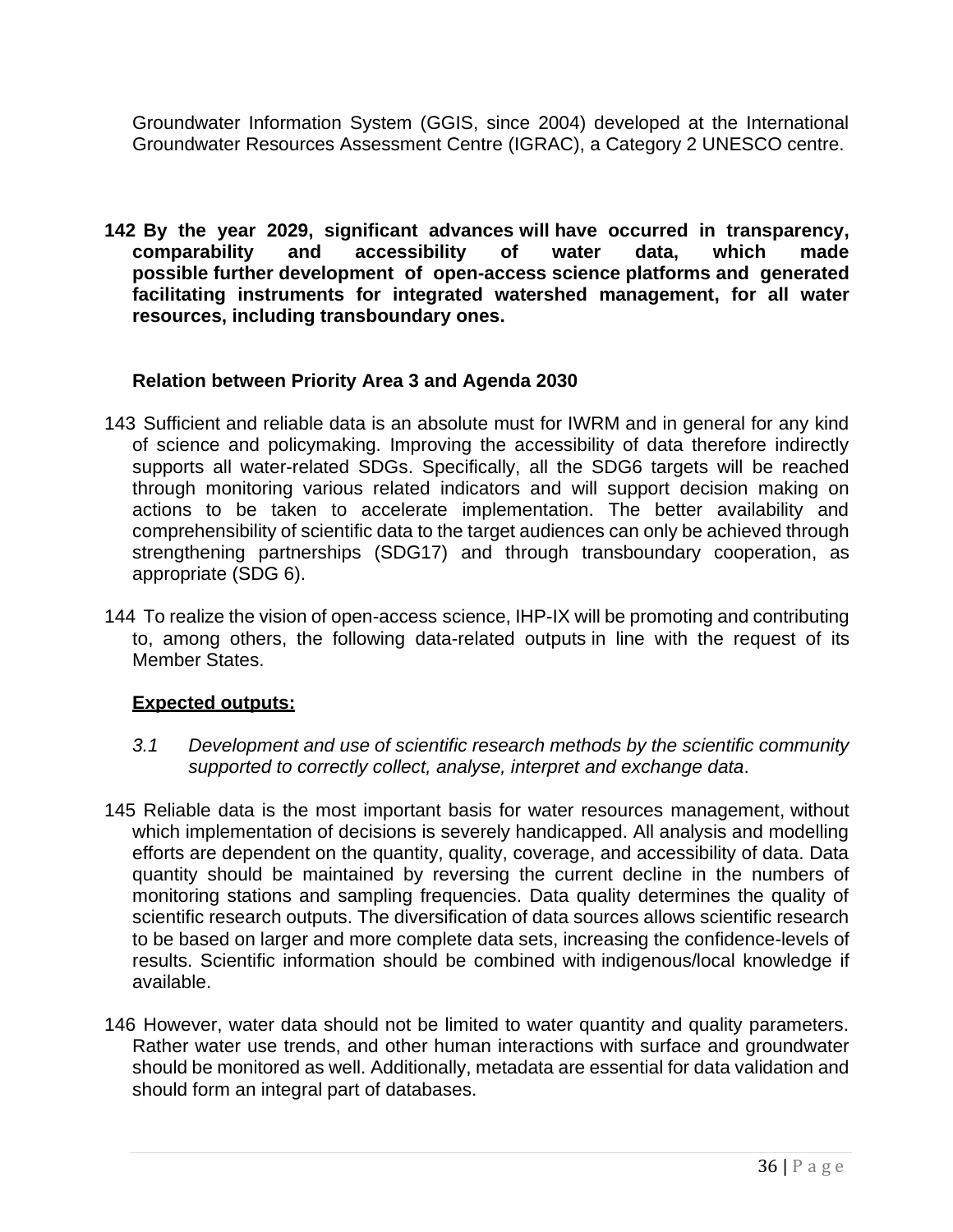- 147 IHP-IX aims at improving the quantity, quality, and validation of water data in a broad collaborative effort and will promote the exchange of experiences in data collection and exchange strategies and analytical methodologies along with free access to data for all water resources, including transboundary ones. It will further create new / strengthen existing capacities and collaboration at all levels. Strong link to the WMO systems, including WMO Hydrological Observing System (WHOS), World Hydrological Cycle Observing System (WHYCOS), WMO Integrated Global Observing System (WIGOS) and WMO Information System (WIS) is envisaged.
	- *3.2 Establishment of harmonized experimental basins by Member States, scientific and research communities, supported to collect scientific data and gain knowledge for hydrological research and holistic water management*
- 148There is a need to understand and incorporate the changes to the hydrological cycle (such as social influences, climate change or others) in different environmental settings (delta, wetlands, arid, tropical, Small Island Developing States SIDS, etc.). Experimental field hydrological studies in small catchments remain an indispensable source for the development of hydrological knowledge and methods for calculating and forecasting hydrological, meteorological and biochemical processes in river catchments. Additionally, monitoring of natural and anthropogenic changes in hydro-meteorological characteristics and regimes including climate change benefit from studies at this scale.
- 149Thus, a chain of experimental basins should be managed and researched with the support of the UNESCO Water Family as hubs of knowledge creation all over the world. In these basins, methodologies can be developed and tested, and scientific information can be gathered on sustainable management. The basins will be selected based on existing initiatives like HELP and to the extent possible within UNESCO-designated sites, like World Heritage Sites, Biosphere Reserves and Global Geo-parks.
- 150UNESCO Water Family will assist the establishment of a network of experimental basins all over the world.
	- *3.3 Comparing and validating open access data on water quantity, quality and use and their sharing by the scientific community supported for sustainable water management.*
- 151Availability of data at an appropriate scale, to undertake planning and management processes, is crucial to develop better decision support systems, improve water governance, advance water education, and eventually attain sustainable management of water resources. Besides availability, accuracy, credibility and an easily accessible and comprehensible format are also fundamental. Therefore, its maintenance should be a continuous process.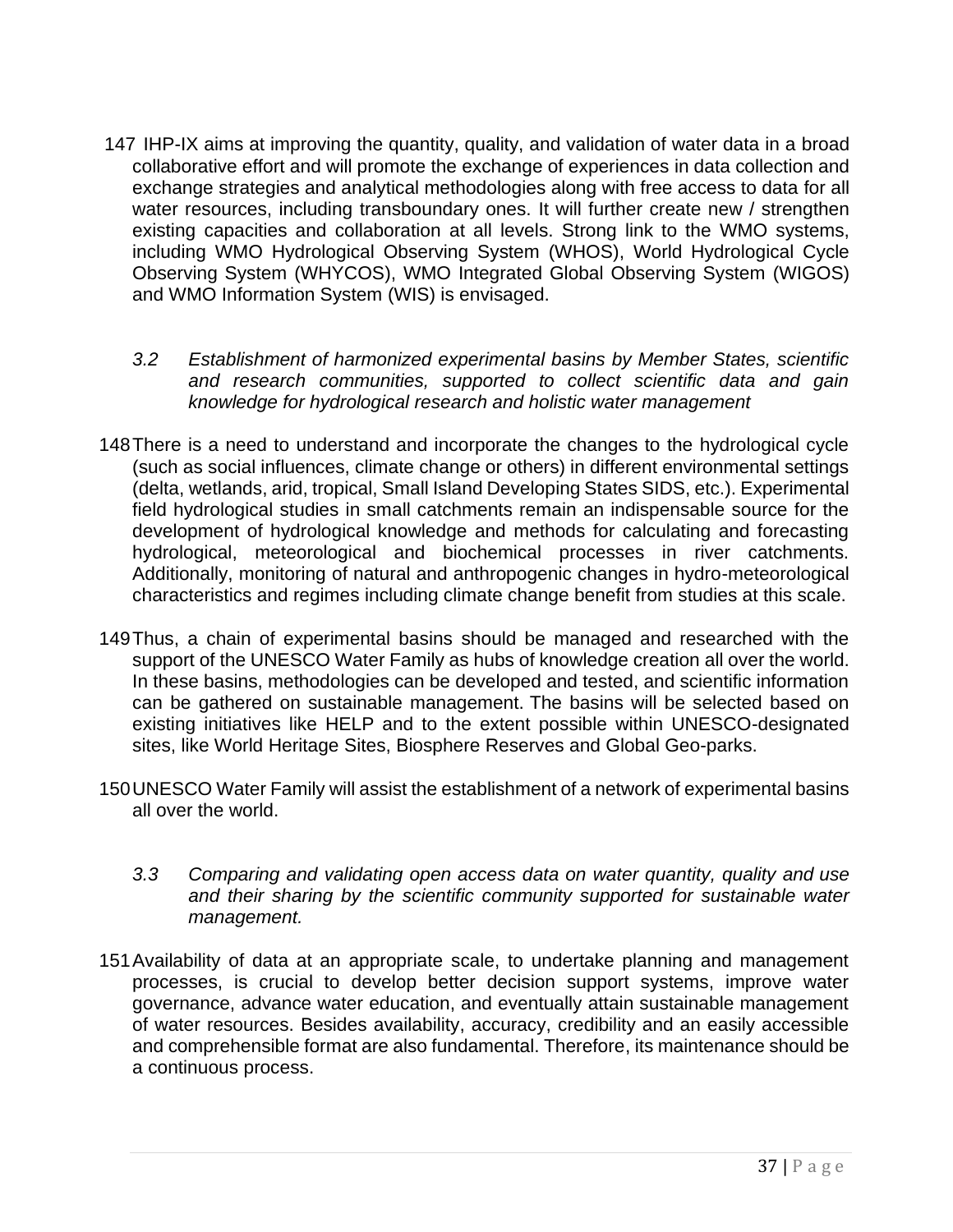- 152Access to reliable and consistent data is fundamentally important for comparative research and decision-making in all water resources, including in transboundary ones. Professionals need to be able to access necessary data for their purposes, including validating the data collected for comparison reasons both scientifically and for understanding how such data can be applied in a policy context. Whether this data is collected using traditional field techniques or using state-of-the-art technology, whether it is local data or data on a larger scale, it needs to be as accessible as possible. Therefore, data sharing of different data stakeholders will be encouraged. To facilitate data access, where applicable, emphasis should be put on connecting existing web databases, including cloud-based ones, developing data access Application Programming Interfaces (API) and removing technical obstacles to connectivity (e.g. incompatibilities between platforms), as well as in improving web-based platforms and quality assurance protocols.
- 153 Besides state-of-the-art data collection and exchange protocols by traditional means, remote sensing, Internet of Things (IoT) collection, IoT sensors, the private sector and citizen science can also be encouraged.
- 154 However, citizen science initiatives often times do not realize their full potential because of the limited reach of their efforts and the compatibility of the data collected. Solving these issues would lead to better science and sound policies on a larger scale. To enable accurate interpretation of citizen science data, user-friendly platforms, outreach protocols, and capacity building exercises need to be developed to better inform NGOs and concerned citizens as to how to engage with decision makers more effectively.
- 155 Historical data form the basis for understanding trends and rare (extreme) events. Member States and international organizations should collect, digitize and make available on the web historical data, reports, proceedings, and other documentation that will lead to a broader understanding of such events.
- 156 Public and private companies are also collecting data on the operation of the existing water infrastructure for various objectives. These data should ideally be posted in a publicly accessible database, at various jurisdictional scales, according to prevailing 'open access' policies of Member States.
- 157 IHP-IX encourages the inclusion of multidisciplinary data from other UNESCO divisions and sectors to combine natural and social sciences related to Integrated Water Resources Management (social, economic, environmental) with hydrology to highlight influences on water resources in the Anthropocene era. IHP IX will encourage open access data and support the capacity building of Member States in the development of tools for data accessibility, visibility and connectivity, including platforms targeting citizens and NGOs through scientific programmes.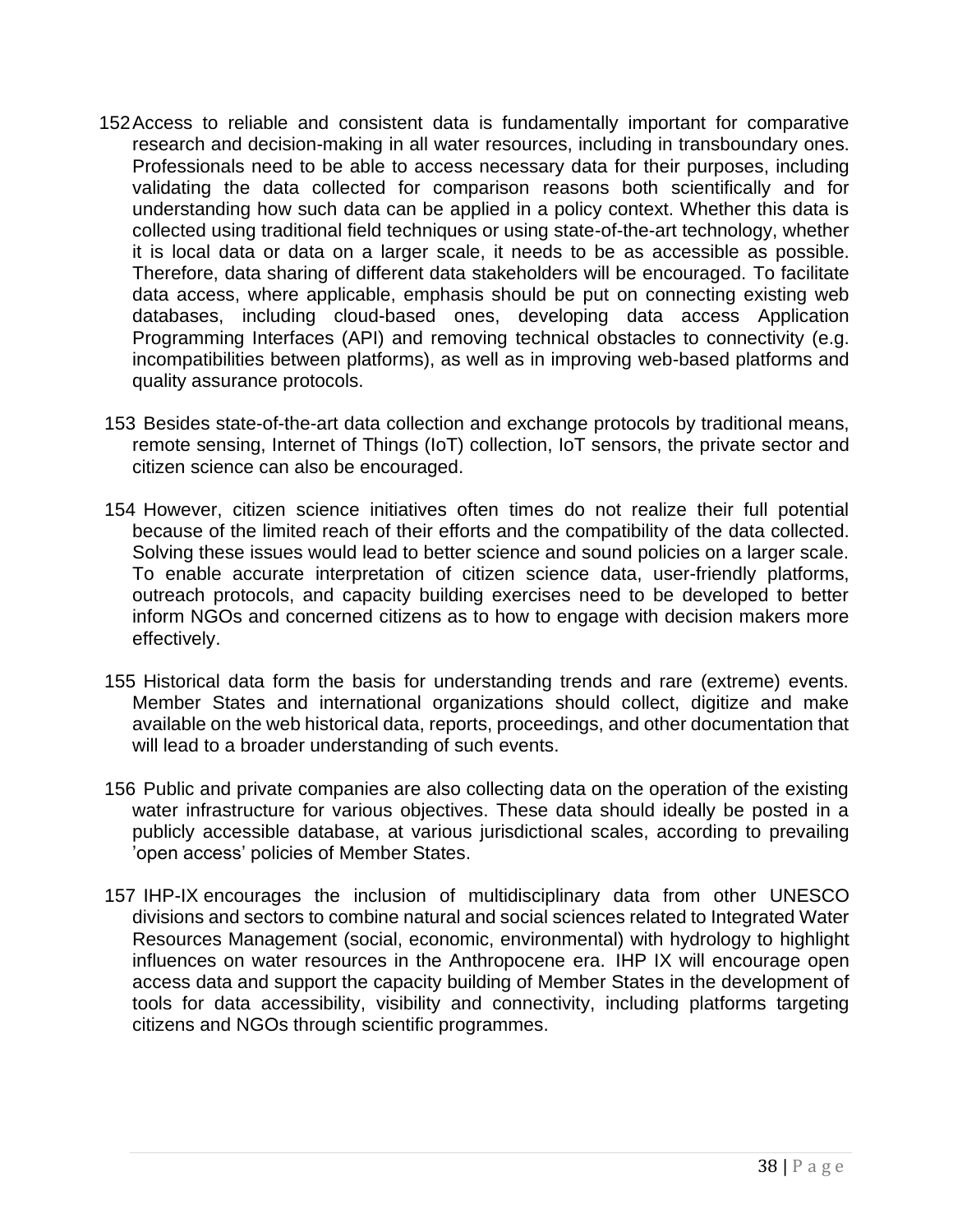- *3.4 Capacity of scientific community strengthened to develop, share and apply scientific tools for data processing (like data assimilation and visualization methods, quality assurance protocols to connect existing databases and outreach protocols).*
- 158 The UN-Water SDG-6 Synthesis Report suggests the need for innovative scientific methods to enable the use of data from remote technologies and citizen science. Developing new scientific methods to process data and utilizing cutting-edge technologies from other sectors are also needed to help serve the SDGs and beyond. Artificial intelligence and big-data technologies will play a key role in this process.
- 159 To correctly collect, analyse, and interpret available data, scientific concepts like modelling, forecasting, data assimilation, and data visualization need to be thoroughly understood and practiced. Selection and correct use of any methodology is essential to be able to interpret the data in a way that is understandable by the broad scientific community. Additionally, creating capacities for better understanding by citizens, professionals and political authorities is vital to plan and implement water projects and to contribute to the achievement of water security. The current methods for translating scientific data into an intelligible format for decision-making and policy formulation are, in general, limited. Therefore, it is necessary to develop new ideas and disseminate new methods through multiple media.
- 160 IHP will work during its ninth phase as a catalyst for development and dissemination of knowledge about data assimilation and visualization tools, quality assurance protocols, database links and outreach protocols within the scientific community. IHP IX will enhance scientific research methods to map data into better scientific information and widen the science-policy interface by sharing new methods and tools translating scientific data into a format facilitating decision-making and policy formulation.

#### **Cooperating with other UN Agencies and partners**

161 IHP in its ninth phase will cooperate with various UN agencies and partners in contributing to bridging the data-knowledge gap for better water management. UNESCO water programmes/initiatives connected under the UNESCO Water Information Network Systems (WINS) are and will be making essential contributions to the data platforms of the UN Water Family like the Global Environment Monitoring System for freshwater (GEMS / Water by UNEP), the Hydrology and Water Resources Programme (HWRP by WMO), the WMO Hydrological Observing System (WHOS), the World Hydrological Cycle Observing System (WHYCOS), the Global Hydrometry Support Facility (WMO HydroHub) and various global water data centres under auspices of different UN organisations and various global water data centres under auspices of different UN organisations and programmes such as the Global Precipitation Climatology Centre (GPCC/WMO), Global Runoff Data Centre (GRDC/WMO), International Data Centre on Hydrology of Lakes and Reservoirs (HYDROLARE), International Soil Moisture Network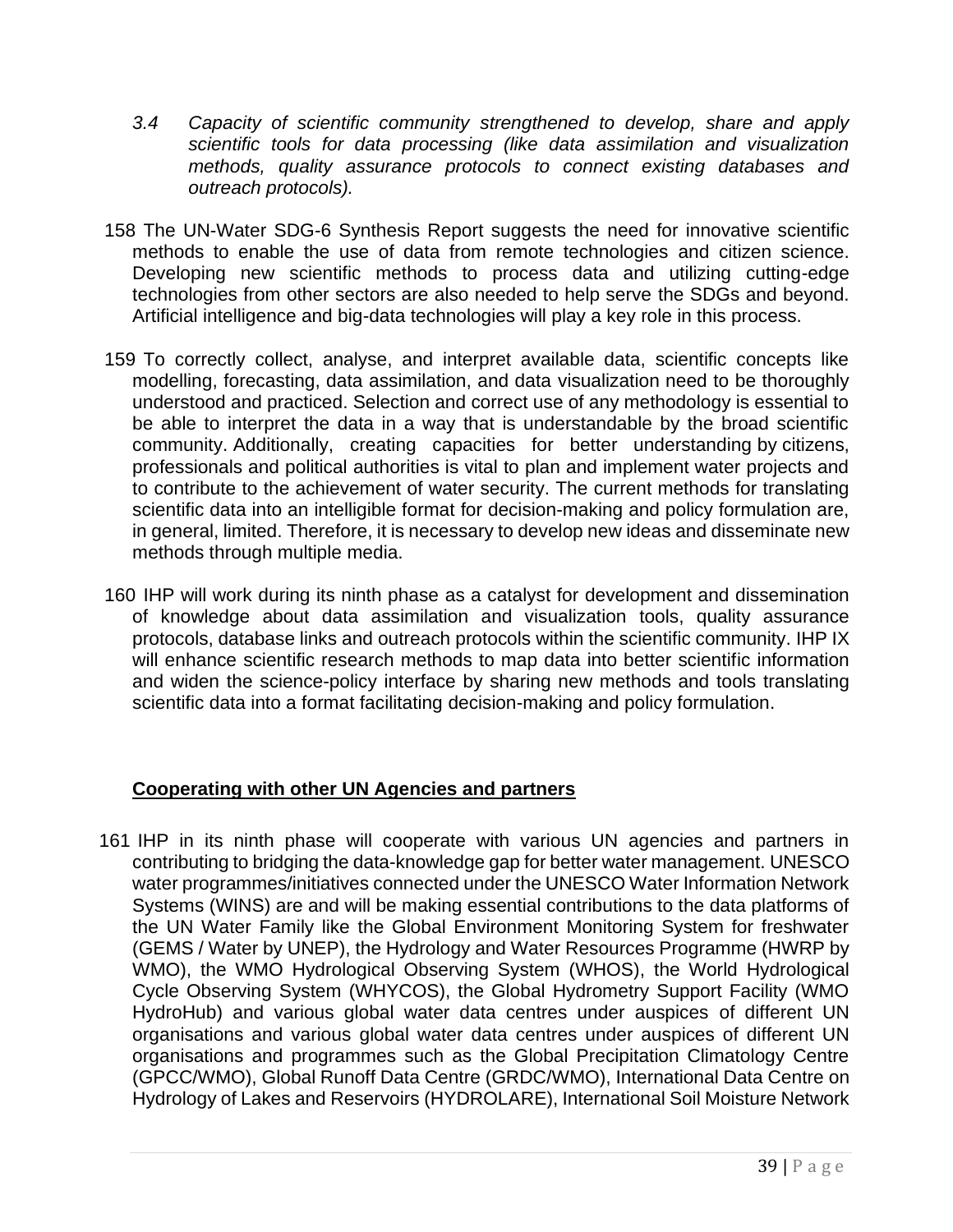(ISMN), AQUASTAT and WaPOR (FAO), GWDC (GEMS/Water Data Centre/UNEP), Global Cryosphere Watch (GCW/WMO), the World Glacier Monitoring Service (WGMS), all federated in the Global Terrestrial Network Hydrology (GT-NH) hosted at the International Centre of Water Resources and Global Change (ICWRGC), a UNESCO Category 2 Centre (C2C). UNESCO will closely cooperate with WMO in contributing to the Water and Climate coalition as contribution to the data and information component of the UN SDG6 global acceleration framework. The excellent cooperation with WMO on the Global Groundwater Monitoring Network (GGMN, since 2007) implemented by UNESCO's C2C, IGRAC, will be used as an example to follow. UNESCO will also continue to cooperate with UN agencies custodians of the different SDG6 indicators under the Integrated Monitoring Initiatives (IMI) for sharing data related SDG6 monitoring.

## **Priority Area 4: Integrated water resources management under conditions of global change**

- 162 Healthy rivers, lakes, wetlands, aquifers, and glaciers do not just supply safe drinking water, safeguard biodiversity and maintain all ecosystems on the planet; they also support agriculture, hydropower, industry, recreation, communications, and transportation of goods. Although water is considered the core of sustainable socioeconomic development, it is frequently ignored in the investment debate. Additionally, water management is not considered in an integrated manner and is frequently considered a shared responsibility among many different governmental institutions.
- 163 Global change is simultaneously a threat and an opportunity for integrated water management. Water management should be inclusive to strengthen all the mechanisms that enable the participation of all water stakeholders, with an integrative perspective using the nexus and source - to - sea approaches. It also means achieving water security while protecting water quality, the environmental flows and its ecosystems services, including all fresh water, independent of its diverse sources, all interests, all levels of government, and the widest possible range of relevant disciplines.
- **164 By 2029, most societies have managed to adapt to or mitigate water risks derived from, among others, climate change and the human factor, such as global pandemics, generating better participatory management practices and new opportunities for the future of our planet.**

#### **Relationship between Priority Area 4 and Agenda 2030**

165The development and implementation of this Priority Area complements those targets of the Agenda 2030 related to universal and equitable access to drinking water, sanitation and hygiene (6.1 and 6.2), improving water quality (6.3), implementing integrated water resources management at all levels (6.5.1), including transboundary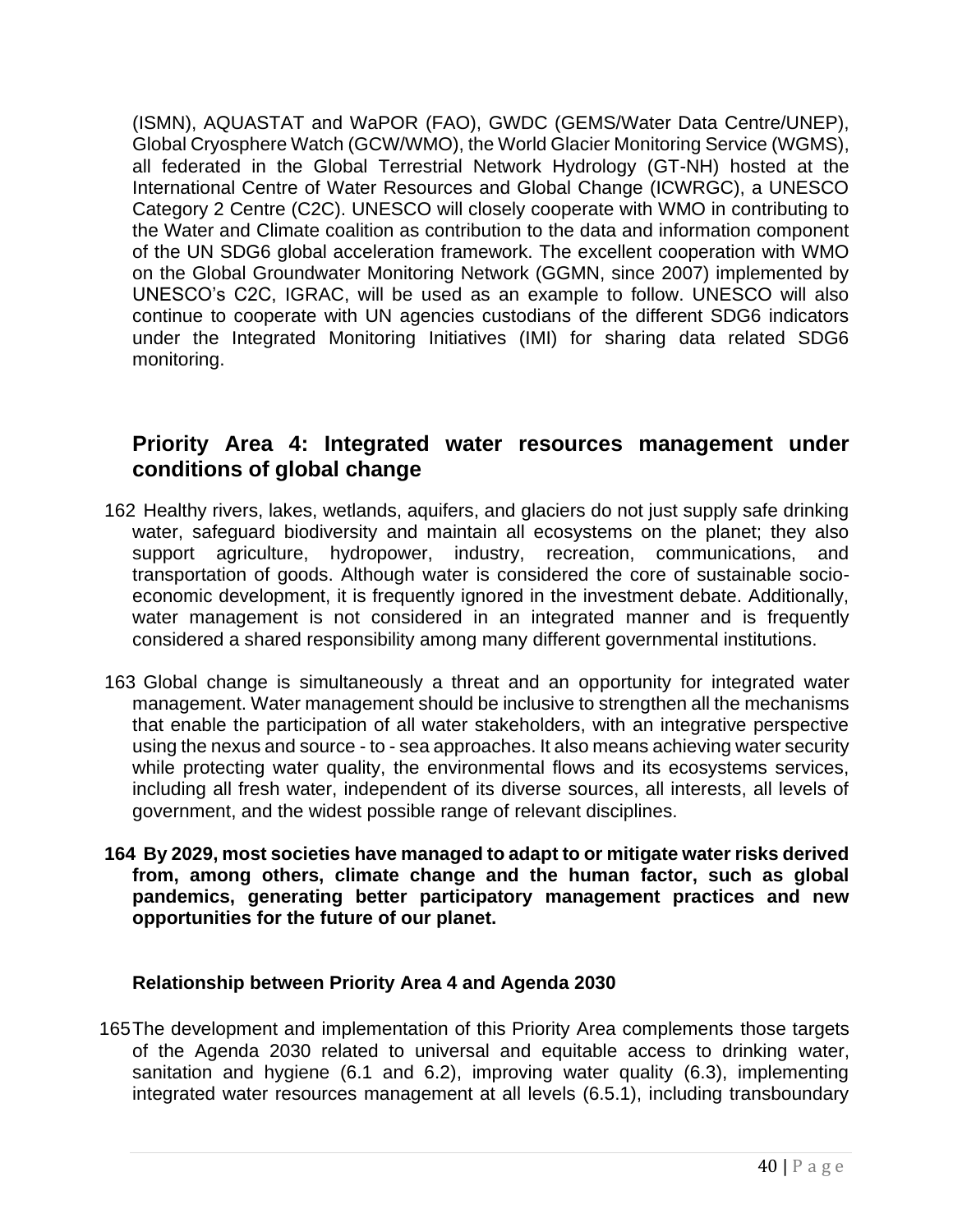cooperation as appropriate (6.5.2) and protecting and restoring water-related ecosystems, including mountains, forests, wetlands, rivers, aquifers and lakes (6.6 and 15.1).

166Other targets are related to combating desertification, restoring degraded land and soil, including land affected by drought and floods, and achieving a land degradation-neutral world (15.3), significantly reducing the number of deaths and of people affected by water-related disasters (11.B) while strengthening the participation of local communities in improving water and sanitation management (6.B), and enhancing the global partnership for sustainable development. All these targets are complemented by multistakeholder partnerships that mobilize and share knowledge, expertise, technology, and financial resources, to support the achievement of the SDGs in all countries (SDG 17).

#### **Expected outputs:**

- *4.1 Conducting and sharing of research on inclusive and participatory approaches by the scientific community, to ensure open, active, meaningful gender-responsive*  engagement of youth, local and indigenous communities supported to enable all *stakeholders to be part of the water management process.*
- 167 The gap between water policies and its integrated management can become great, if it is not always considered in an integrated and inclusive manner, including in consultative and decision-making processes.
- 168 Social participation of vulnerable and minority groups, (inter alia of women, youth, indigenous groups, national minorities) may lead to improving water accountability and responsibility and, when properly achieved, can lead to conscientious and inclusive resource management. A central component of participation is gender equality in all decision-making instances. Participatory management also includes the enabling of citizen science, user-centred design, youth and community participation. Special attention should also be given to the actual water resource user groups that in the end have to deal with the resulting water management decisions and practices. Many waterrelated inequalities are due to power-relations. By working together in partnerships, more wide-ranging and accepted impacts can be achieved.
- 169 To tackle ineffective and inefficient water management practices, IHP will work towards enhancing participatory management methodologies promoting the concept that water management efforts should be implemented through inclusive approaches and ensuring that young minds, indigenous and local knowledge are the starting point, having ensured all stakeholders are included in the process. Capacity of experts will be strengthened on the gender-disaggregated data for gendered water management.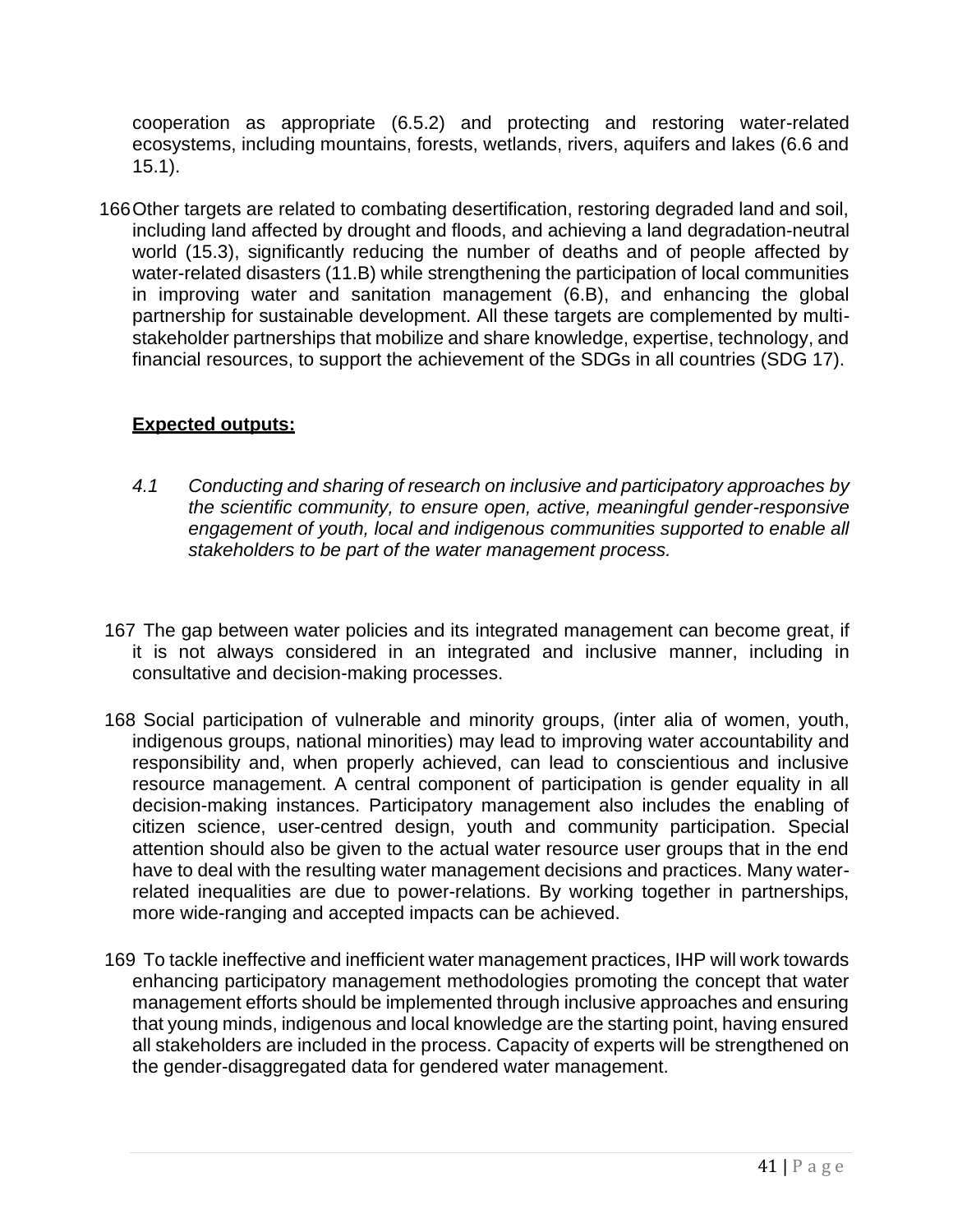- *4.2Research on upstream-downstream river uses for hydropower, navigation, fishery, leisure activities, water supply, drought risk management and flood risk management conducted and shared by the scientific community and UNESCO Water Family to minimize socio-economic and ecological consequences.*
- 170The need to enhance research on Water Cycle Management (WCM) methods by Member States is obvious if they are to implement holistic management of their water resources at the watershed level. When applying WCM methods, one can satisfy both human and environmental objectives in a sustainable manner while aiming towards water security. In order to effectively implement WCM, a system that can evaluate the hydrological circulation process in the watershed must be established. Furthermore, an Integrated River Research and Management (IRM) is needed to improve upstreamdownstream river uses, minimize Global Change effects and improve ecosystem services of rivers.
- 171A holistic approach reflecting water management from the perspective of the upstream– downstream integration of river usages and socio- economic and ecological consequences with respect to energy (hydropower), transport (navigation) or flood risk management is crucial. This is particularly helpful in addressing transboundary water issues. The upstream-downstream integration includes the research and improved river management concerning water, sediment and ecological continuity being affected by river uses and better understanding trajectories of change over time.
- 172IHP-IX will build capacity on the WCM approach and IRM and support fundamental research and identification of best practices using existing IHP initiatives with the aim of providing scientifically sound and usable data to the larger community.
	- *4.3 Conducting and sharing of research on non-conventional Water Resources (NCWRs) such as wastewater reuse, desalination, rainwater harvesting, and the Management of Aquifer Recharge (MAR) by the scientific community, in support of improving Water Cycle Management (WCM), strengthening capacities of local, regional, and national decision-makers, and enhanced acceptance of public.*
- 173Non-conventional Water Resources (NCWRs) are an important underpinning of WCM, including such as wastewater reuse, desalination, rainwater harvesting and fog harvesting. The most widespread use of NCWRs is using treated wastewater for agricultural irrigation. The safe and beneficial use of treated and untreated wastewater offers an alternative non-conventional water resource, while reducing water pollution and allowing for the recovery of useful by-products such as nutrients and energy. Yet, there is a need to improve knowledge and management practices to ensure safe water reuse, in particular regarding health and environmental risks of pollutants. Desalination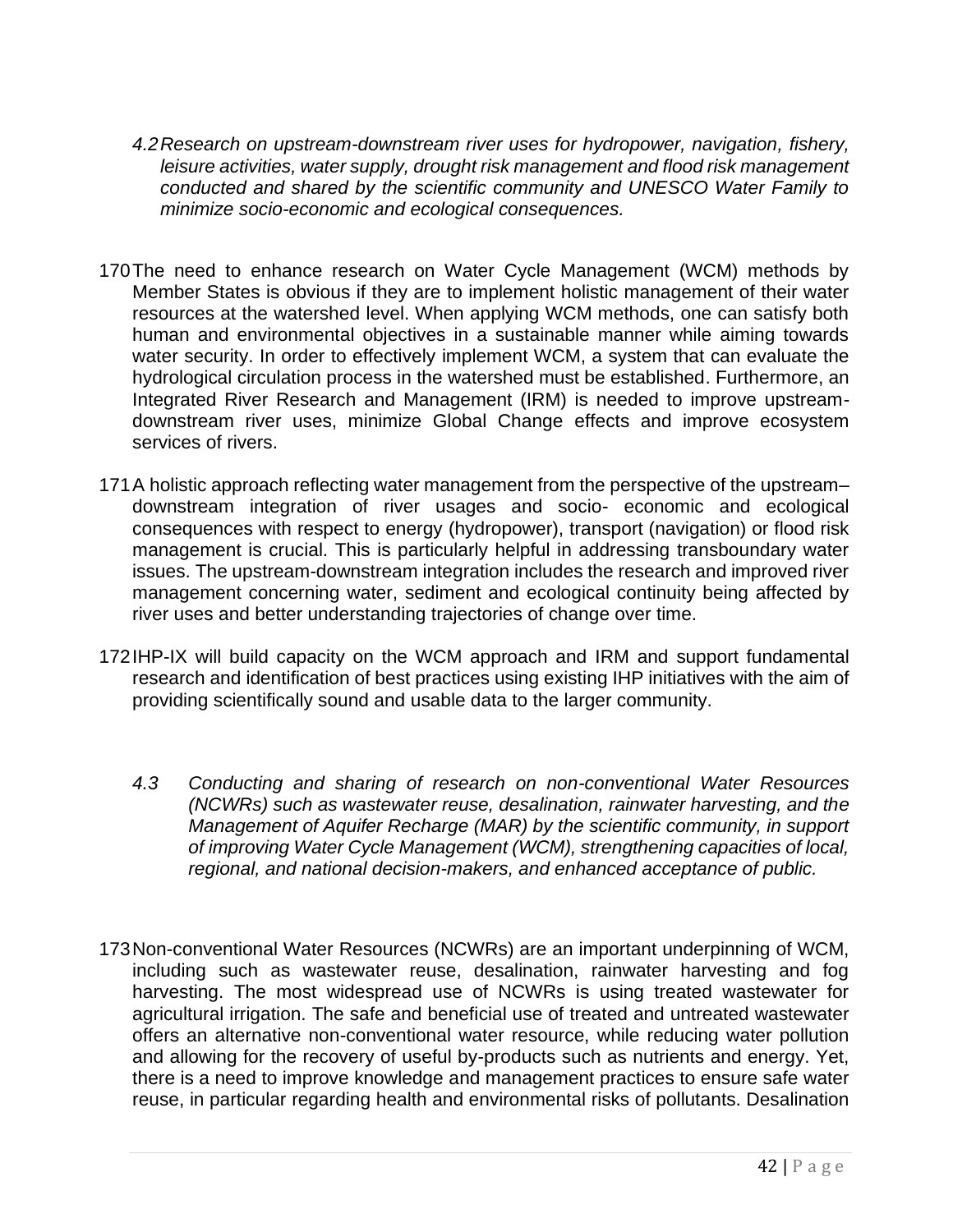provides a constant source of water in countries that face extreme scarcity and have access to the most abundant form of water found in seas and oceans. However, the 3 E issues (Ecosystems/Environment, Energy and Economics) should be taken into consideration in scientific and innovation development, as desalination requires energy and produces secondary effects with negative impacts on the environment (brines for example).

- 174IHP will continue its efforts to promote better implementation of the WCM by collaborating in it the development and implementation of NCWRs based on different regional realities with a particular emphasis on new technologies with lower costs. IHP will explore how NCWR can be incorporated when planning sustainable use of water demand. Best practices will be identified and shared between the Global North and Global South concerning for example recycling, wastewater treatment, MAR, and desalination technologies. It will further raise awareness and train experts to enhance acceptance of the general public in using such resources.
	- *4.4 Development and sharing of knowledge on using the source-to-sea and nexus approaches by the scientific community supported, and capacities strengthened to improve integrated water resources management for all watersheds, including transboundary ones.*
- 175Water flows from sources in the highest mountains to the sea or ocean through river basins and aquifers. The Source-to-Sea approach contributes to better management of near-shore landscapes, reduces flood risk, allows for protection of groundwater recharge zones, and maintains healthy ecosystems as well as estuarine zones. Additionally, this approach improves understanding of the relationships between river flow, soil water and groundwater, which is becoming more important as surface water sources dry up or become too polluted to economically clean up.
- 176IHP IX will provide the knowledge base to develop a comprehensive scientific understanding of the Source-to-Sea phenomena and will contribute to global knowledge generation on Source-to-Sea interconnections, particularly related to water resources and as well in proposing options for adaptation to the Member States. IHP will further promote and support additional research and case studies in using the source-to-sea approach, benefiting from direct cooperation with UNESCO's Intergovernmental Oceanographic Commission (IOC) and other partners of the international source to sea platform.
- 177It is necessary that water, food, energy, and ecosystems be viewed not as separate entities, but rather as complex and inextricably intertwined sectors needed to address interconnected resources, challenges as well as responses. The use of the nexus approach provides an all sector encompassing way of considering user requirements and should be further implemented into daily water management practices. There is still much to learn, related to the science, research, and innovation part of the nexus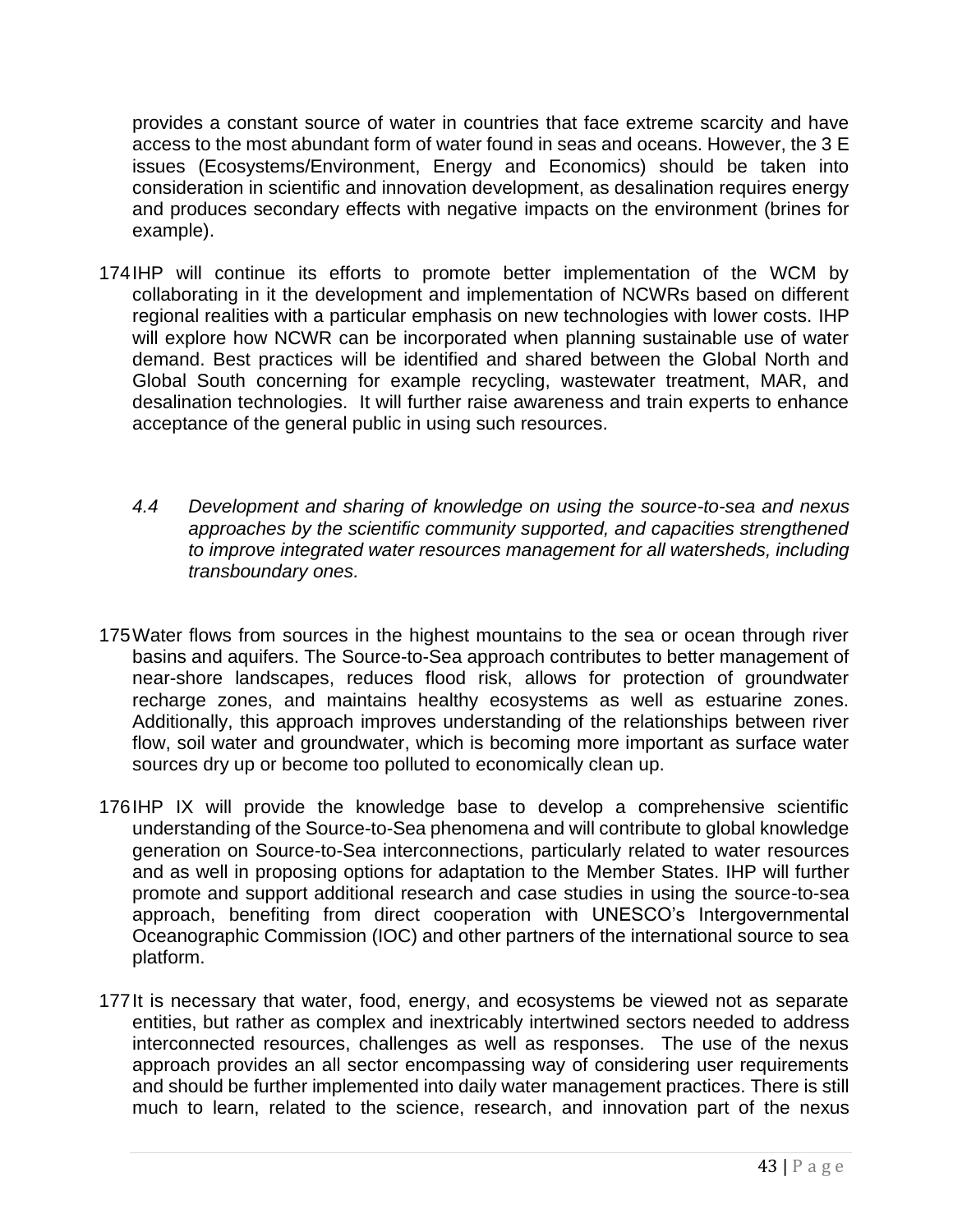approach, to identify synergies and trade-offs between interdependent sectors to address the complex global development and security challenges and support the implementation of the SDGs at all scales ranging from watersheds to a global scope.

- 178To address these challenges IHP IX will support an integrated approach that concretely addresses the most relevant interlinkages among sectors beyond and within water such as food and energy, considering that these interlinkages can increase efficiency, reduce trade-offs, and build synergies while improving governance across sectors.
- 179IHP-IX will support informed decision on nexus by providing evidence, scenarios, concrete tools to implement nexus approach and supporting stakeholder engagement. Furthermore, IHP IX will promote, in coordination with other partners such as FAO and JRC, the nexus approach for coordination across sectors and stakeholders to enable synergies and managing often competing interests while also ensuring the integrity of ecosystems.
	- *4.5 Understanding and knowledge on pollutants sources, fate and transport in freshwater systems, including surface waters (rivers, lakes, wetlands) and groundwater improved by the scientific community and UNESCO Water Family to prevent and reduce water pollution and underpin water resources management strategies.*
- 180Freshwater resources pollution is worsening throughout the world, calling for urgent action to reduce negative effects on human health and aquatic ecosystems. Water pollution is also one of the main direct factors that cause ecosystem degradation and biodiversity loss. Emerging and new pollutants such as pharmaceuticals and microplastics pose a particular concern due to the lack of knowledge on their potential health and ecotoxicological risks.
- 181IHP-IX will focus on improving the scientific understanding and assessments of all types of pollutants in the aquatic environment providing thus a fundamental basis for evidencebased management decisions and appropriate science-based policy responses. Measures to prevent, reduce and control discharges of all types of pollutants to the aquatic environment will be promoted at all stages of the life cycle of pollutants—from awareness raising on sustainable production and consumption, to improving wastewater treatment, reuse, and management. Research on emerging pollutants (pharmaceuticals and chemicals), on their toxicity and environmental effects, is essential to enhance the scientific basis of risk assessment in relation to their potential health and ecological risks in freshwater environments and will be pursued. Appropriate 'end-of-the-pipe' pollution abatement solutions, including low-cost technologies for wastewater treatment, will be identified and promoted. Partnership with other UN agencies such as UNEP will be sought for complementarity and synergy.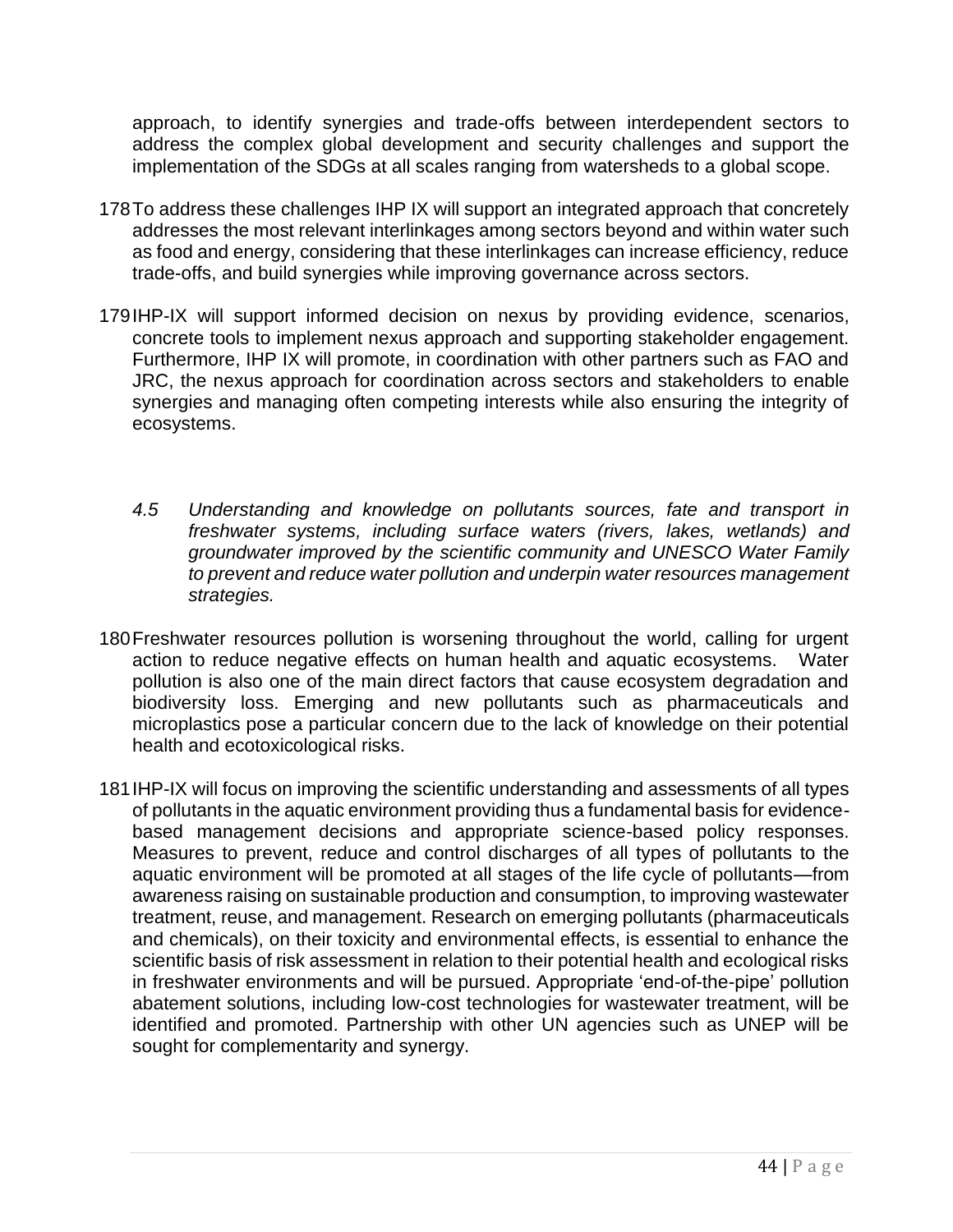- *4.6 Undertaking and sharing assessment of ecosystem services and environmental flows in ecohydrology pilot sites by the scientific community supported, to improve integrated water resources management.*
- 182Successful management of freshwater resources requires an assessment and enhancement of ecosystem services, with special emphasis on environmental flows to fully implement this approach. Ecohydrology creates green solutions for increasing challenges in the sustainable management of water ecosystems. It combines hydrology, biota and engineering for water security, to enhance both water quality and quantity. The integration and harmonisation of ecohydrological solutions and nature-based solutions with hydrotechnical infrastructure at catchment level, improves efficiency of measures at lower costs, thus helping to avoid conflicts for water resources management and water allocation.
- 183The UNESCO-IHP ecohydrology network and especially the demonstration sites (26 in 19 countries) has developed the understanding of water-ecosystems-society interactions, translated into innovative ecohydrological solutions and nature-based Solutions used as laboratory for training of professionals and for society education/involvement, are fundamental for enhancement of the catchment sustainability potential through WBSRCE (Water, Biodiversity, ecosystem Services for Society, Resilience to impacts, social, Cultural and Educational components).
- 184IHP aims at improving the understanding of the relationships between ecosystem processes such as the water-plants-soil-groundwater interactions, to better manage catchment landscapes by reducing flood risks, allowing for protection of groundwater recharge areas, and maintaining healthy ecosystems as well as estuarine zones.
- 185While not a new concept, IHP-IX will give more support to capacity building activities in the use of integrated water resource management and ecohydrology tools in organizing future investments in the water sector.
	- *4.7 Undertaking assessments and developing and sharing of methods to monitor changes in the cryosphere system (snow, glacier, and permafrost), runoff formation from melting glaciers erosion and sediment transport, glacier fed reservoirs such as mountain lakes, and aquifers, by the scientific community supported for improved understanding of their potential use to inform decision makers at all levels.*
- 186Over the last decades, global warming has led to widespread shrinking of the cryosphere, with mass loss of glaciers and reductions in snow cover and increased permafrost temperature created profound risks for societies that depend on cryosphere for water resources. Similarly, aquifers, as the major sources of potable water, have been experiencing increased abstractions that often cause irreversible effects.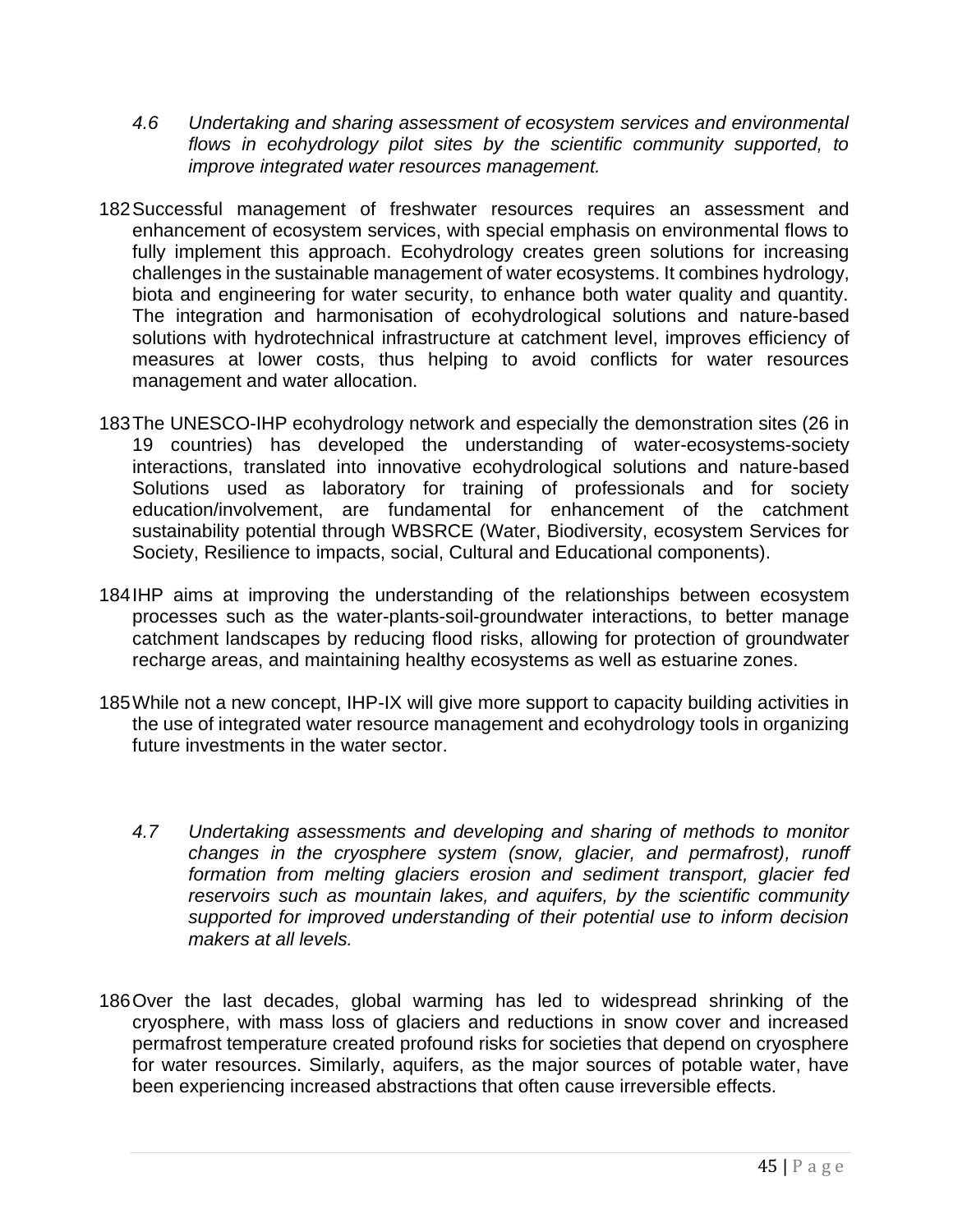- 187IHP will promote scientific research to enhance understanding of water availability from the cryosphere and in aquifers and call for science-based policy decisions. IHP IX will strengthen the adaptation capacity of countries to climate change impacts through assessment, promotion of regional cooperation, and stakeholder engagement.
- 188IHP IX will support strengthening national and regional capacities to monitor and assess aquifers and Glacial Lake Outburst Flood (GLOF) hazards. Scenarios of changes in the available groundwater and cryosphere in response to climate change for several regions will be implemented.
	- *4.8 Development and sharing of methodologies and tools in mainstreaming global changes within water management by the scientific community supported for improved planning by decision makers at all levels.*
- 189The impacts of global changes on the management of freshwater resources are hardly recognized, therefore, theory and practice of water resources management will have to continue to adapt to current and future trends facing the planet. Further to spatialtemporal optimization of water resources management based on ecohydrological soundness, it is necessary to both focus on mitigating global warming, as well as on adapting to it and increasing resilience in risk sensitive areas such as SIDS, semi-arid regions, wetlands, coastal hinterlands, and mountainous areas, which should receive major assistance in the development and sharing of new methodologies and tools.
- 190The spatial-temporal optimization reflects the 'regional-specific condition' considering the seasonality and the hydraulic and hydrologic factors of each study area. It is essential to consider the ecological and hydrological factors and effects in achieving the spatial-temporal optimization. The strategy focusing on the human benefit alone may destroy the ecosystem and cause a food and agricultural problem in the long-term perspective.
- 191IHP-IX will give more emphasis to develop and share methodologies, guidelines, and tools to address these challenges, particularly related to environmental sensitive natural resources.
	- *4.9 Implementing integrated water resources management at all levels, through transboundary cooperation as appropriate by Member States, supported, in coordination with UN-Water and UNECE, to achieve SDG target 6.5.*
- 192Currently, over 260 transboundary river basins and more than 600 transboundary aquifers have been identified. Transboundary water resources need to be managed in a mutually beneficial manner by all riparian states. Agenda 2030 through Target 6.5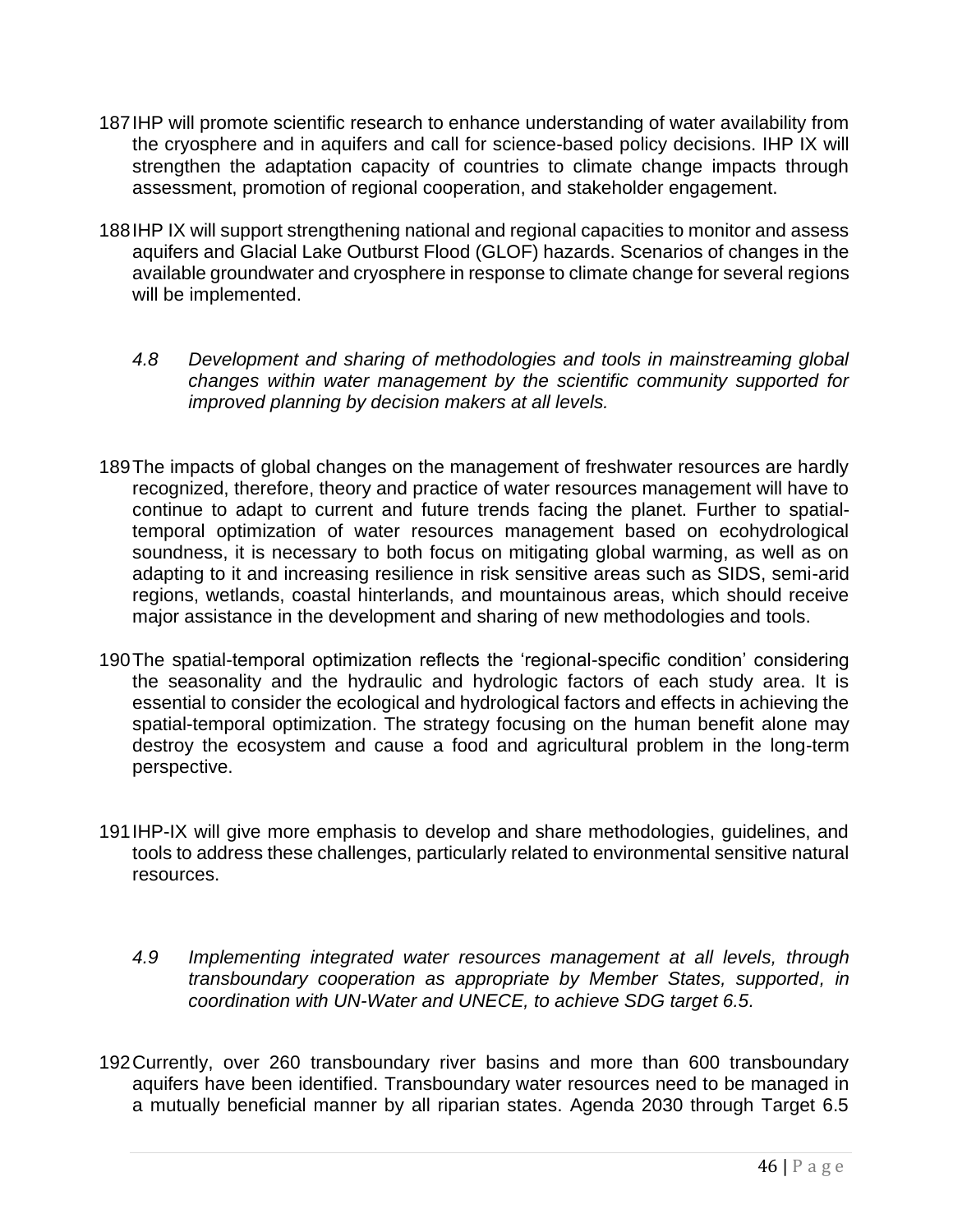emphasizes the importance of transboundary cooperation. Monitoring of transboundary cooperation provides impetus for countries to assess the status of cooperation with neighbouring countries and set targets for improved coordination. UNESCO, as the cocustodian agency of SDG 6.5.2 indicator, will continue, together with UNECE, to support Member States in monitoring and to assess and develop their transboundary cooperation, tackling the main gaps in the national capacity, especially regarding groundwater resources and their management. This will help countries to negotiate cooperative arrangements.

#### **Cooperating with other UN Agencies and scientific partners**

- 193UNESCO has an important role, together with UNECE as custodian agencies for 6.5.2, the only target in the 2030 Agenda explicitly related to transboundary water cooperation.
- 194UNESCO will mobilize and complement the work of various partners including different UN agencies members of UN-Water such as UNEP, UNDP, WMO, UNECE and FAO, etc, academic and research institutions as well as NGOs such as GWP in contributing to promote integrated water resource management. The contribution of IHP-IX will be mainly on capacity development, provision of science-based knowledge, tools, methodologies and guidelines

## **Priority 5: Water Governance based on science for mitigation, adaptation, and resilience**

195Water governance refers to the political, social, economic, legal, and administrative systems in place that influence water's access and use, protection from pollution, and management in general. It determines the equity and efficiency in water resource and services allocation and distribution, and balances water use between socio-economic activities and the goods and services provided through ecosystem preservation. It includes formulation, establishment, and implementation of water policies, with clear and practical standards based on science, including water ethics, legislation and institutions, and the roles and responsibilities of all stakeholders. The UNGA resolution A/RES/68/118 on the Law of Transboundary Aquifers, is an example of how UNESCO's scientific support can help in the preparation of water governance related work. The Resolution calls encourages the IHP of UNESCO to continue its contribution by offering further scientific and technical assistance to the States concerned;

#### 196 **By 2029, Member States use science-based tools, capacity and knowledge addressing adaptation and mitigation to climate change**. **to significantly reduced water governance gaps.**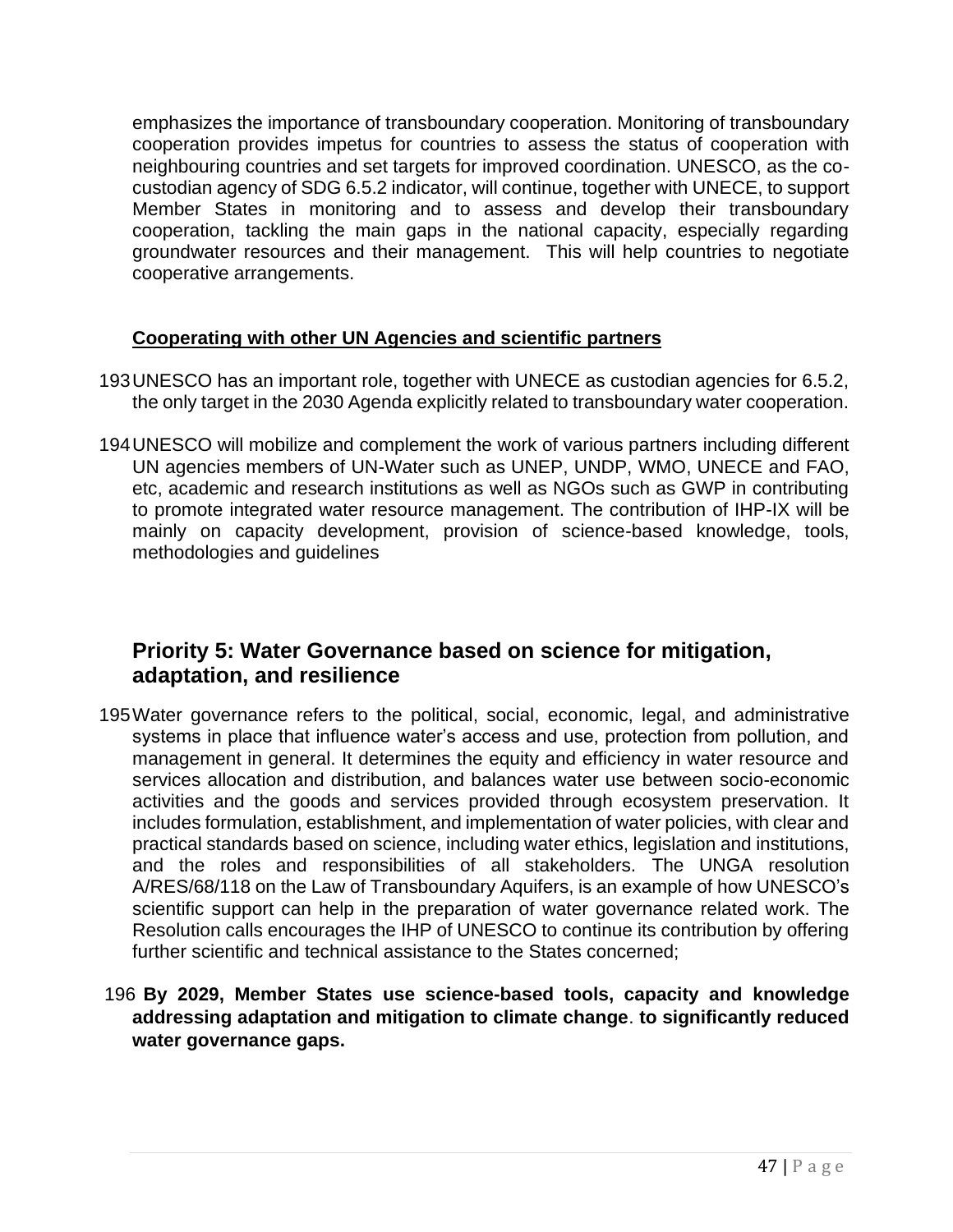#### **Relationship between Priority Area 5 and Agenda 2030**

- 197Good Water Governance is fundamental to the entire concept of setting global goals such as the SDGs and is therefore directly linked to several targets of SDG6 (ensure availability and sustainable management of water and sanitation for all), water-use efficiency (6.4); integrated water resources management (6.5.1), including transboundary cooperation as appropriate (6.5.2); international cooperation and water capacity-building support (6A); and participation of local communities in decision processes (6B). Progress in governance also impacts the fight against poverty (SDG1) and hunger (SDG2), building resilience and reducing exposure to extreme weatherrelated events; doubling productivity and the income of small food producers; and implementing resilient practices that strengthen capacity to adapt to climate change (targets 1.4, 1.5, 2.1, 2.3 and 2.4).
- 198There is an important link between SDG3 (good health and well-being) and water governance, specifically with target 3.9 related to reducing the number of deaths and illnesses from hazardous chemicals, air and water, and contamination. There is also an important connection between this priority area and SDG4 (quality education), particularly targets 4.1 and 4.5, which aim to eliminate gender disparities and all discrimination in education. Following the same logic, the link with SDG5 (gender equality) underscores the development of targets to end all forms of discrimination against women and girls and enhance the use of enabling technology to promote the empowerment of women (5.1 and 5.B). It is also linked to SDG8 (inclusive and sustainable economic growth, employment and decent work for all), specifically with the goal of achieving higher levels of economic productivity through diversification, technological upgrading and innovation and endeavour to decouple economic growth from environmental degradation (targets 8.2, 8.3, 8.4 and 8.9).
- 199This priority area strengthens the fulfilment of SDG10 (reduce inequality within and among countries), SDG 11 (make cities inclusive, safe, resilient and sustainable) and SDG 13 (action to combat climate change and its impacts) and their targets 13.1, 13.2 and 13.B. Sound Governance underpins SDG 16 (peace, justice and strong institutions) and is related to the implementation of integrated water resource management at all levels, including through transboundary cooperation as appropriate (target 6.5) and SDG17 (partnerships for sustainable development). Any successful sustainable development programme, requires partnerships between governments, the private sector and civil society. Inclusive alliances are built on principles and values, sharing a vision that place people and the planet at the centre of decisions reached. All of this adds up to the fundamental nature of open and good governance as a prime driver in attaining the ambitious targets associated with the SDGs.

#### **Expected outputs:**

*5.1 Awareness raising of decision makers at all levels on the importance of sciencebased water governance by the UNESCO Water Family supported, to enhance the overall resilience of communities to effects of global change.*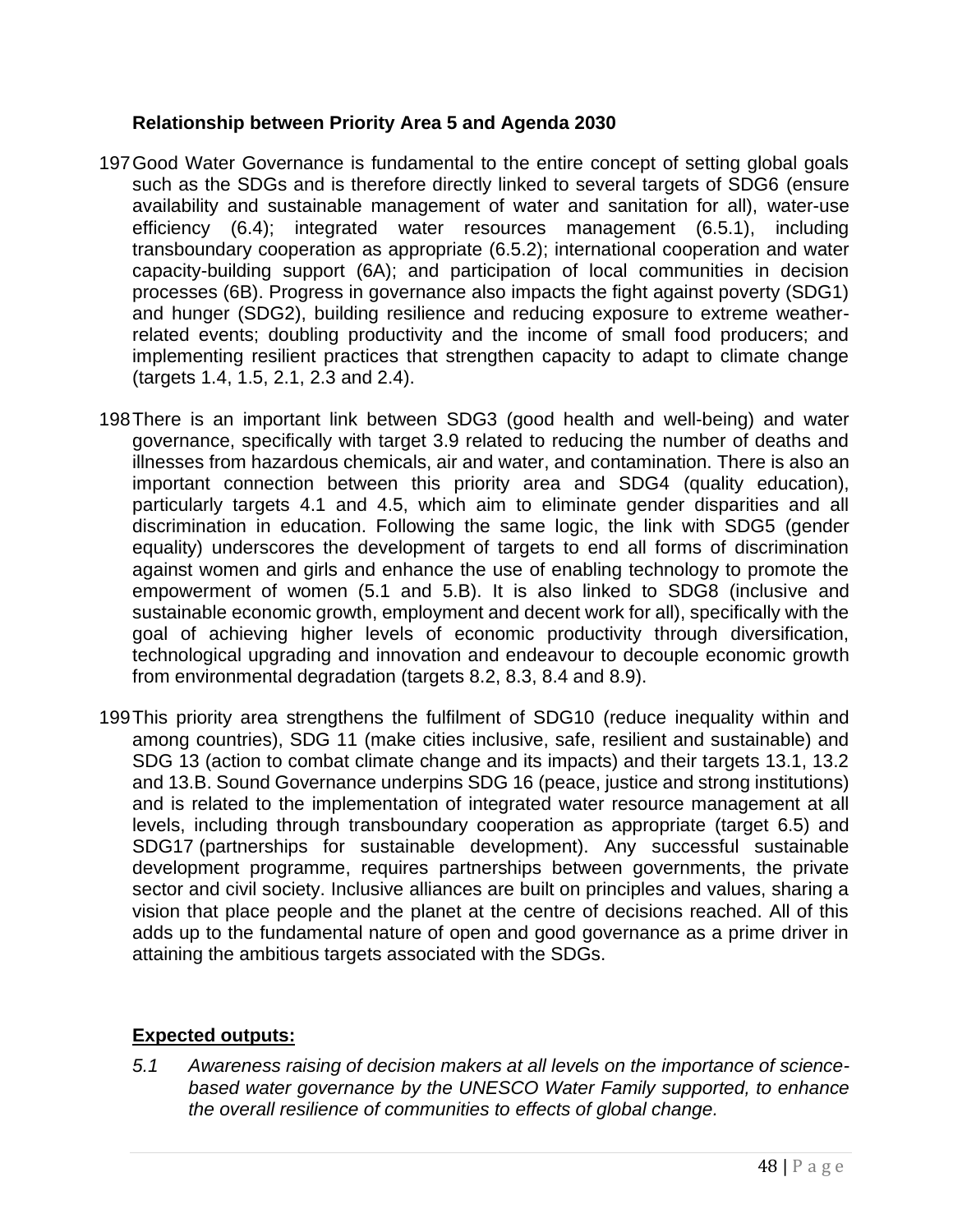200 Water governance is understood as a cornerstone to enable Member States and the multiple stakeholders in water to understand, adopt and implement decisions based on information and knowledge to build more resilient and prosperous communities and governance structures, without leaving anyone behind.

201 Water governance requires the ability to understand and take into consideration what happens to the water resource in a basin and its related aquifer, both in terms of the hydrological cycle (of precipitation, evapotranspiration, infiltration and runoff flows) and where and how the main modifications of ecosystems take place in order to address those hot spots (human settlements, agricultural use, industrial activity etc.) and to intervene to avoid unwanted modifications, to promote equitable and improved access to water or to rehabilitate ecosystems to a suitable state.

202 Due to its particular characteristics, groundwater still lags behind surface water with respect to effective governance and therefore great efforts are still required to close this gap.

203 Water governance should therefore facilitate adaptation, mitigation and resilience processes considering the human factor, including climate change, impact on the hydrological and nutrient cycles in ecosystems and based on scientific facts. Ultimately, adequate water governance is a fundamental and solid pillar to guarantee sustainable water security for all.

204 IHP-IX will disseminate scientific results, best practices and will consider various tailored and targeted methods including among other events (thematic discussions, roundtables, seminars, webinars, workshops, conferences, debates, exhibitions etc.), campaigns, engaging with media to raise awareness so that policy instruments, tools, decisions and actions on water (surface and underground) are made on the basis of scientific, multidisciplinary knowledge and taking into consideration global change effects.

#### *5.2. Integration of sound science in water governance instruments improved reflecting adaptation to climate change and IWRM, integrating surface and groundwater for their uptake by decision makers.*

205 Governance addresses the role of institutions and relationships between organizations and social groups involved in water decision-making, both horizontally across sectors and between urban and rural areas, and vertically from local to international levels. Governance needs to be adaptive, context-dependent, and locationbased to take into account historical and territorial specificities and challenges. It is widely accepted that governance is much broader than government as it also seeks to include the private sector, civil society, and the wide range of stakeholders with a stake in water use and management.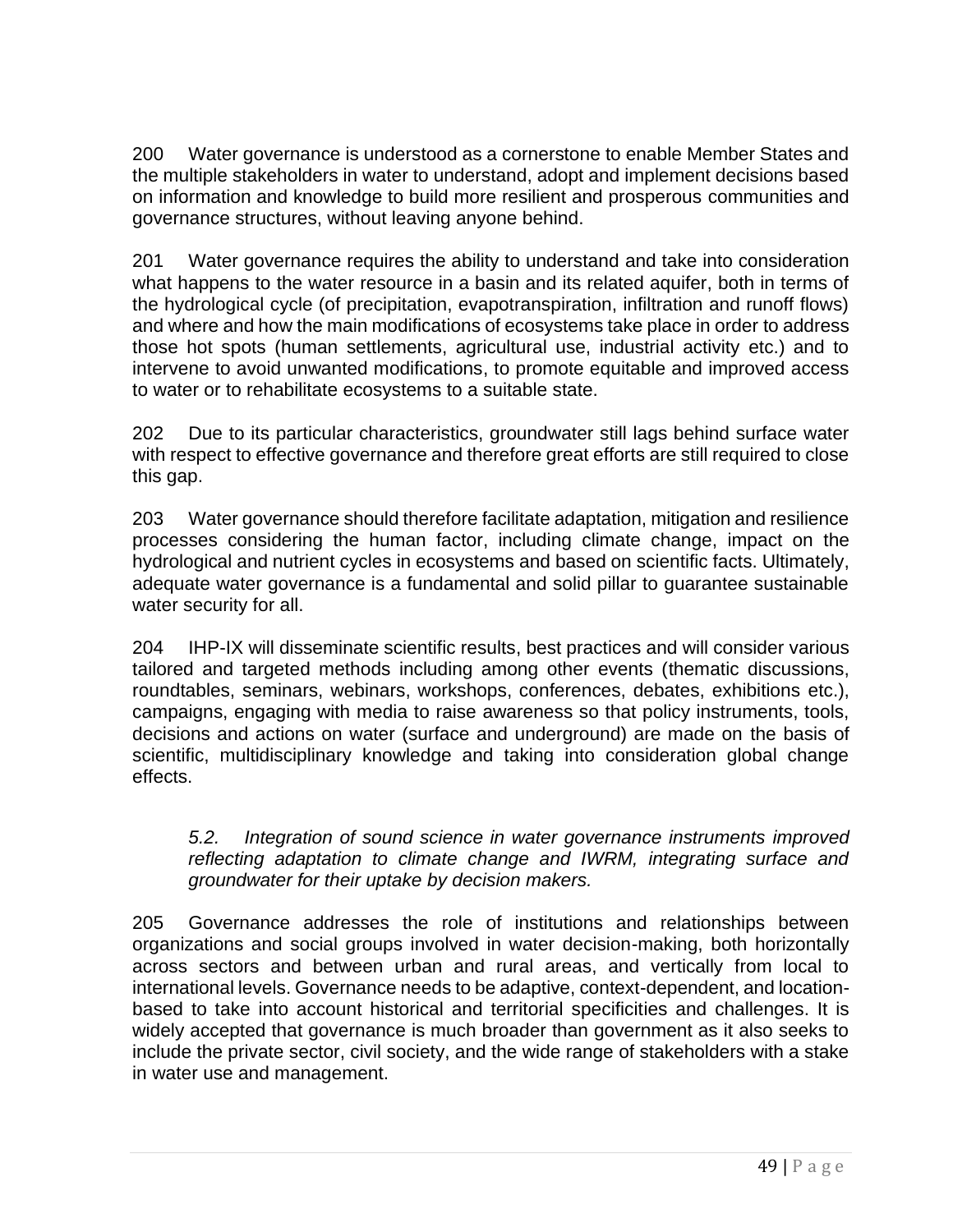206 The fast-increasing rate of urban populations and development of megacities and massive migration and other factors are challenges to the achievement of SDG 6, and thus may jeopardizes good water governance. Among them are resource mismanagement, corruption, inappropriate and malfunctioning legal and institutional arrangements, lack of cooperation within river basins, bureaucratic inertia, insufficient human capacity, and a shortage of funding for investments.

207 The UNESCO Water Family will provide scientific knowledge to support Member States to shape, improve and update (if necessary) their water governance frameworks so that they are scientifically based and flexible to respond to the water challenges associated with mitigation, adaptation and resilience to global changes. Building on the scientific knowledge produced within relevant and various outputs and existing best practices, methodologies and guidelines for better integration of reliable science in water governance instruments will be produced and disseminated, and Member States capacity enhanced.

*5.3. Sciences-based assessment and development of guidelines, for strengthening water-related content in Nationally Determined Contributions and National Adaptation Plans, conducted to strengthen water-based climate policyaction nexus for adaptation and mitigation.*

208 Climate Governance is essential for Water Governance just as water governance is essential for climate governance. The Intergovernmental Panel on Climate Change (IPCC) has reflected on the need to understand this concept from a broader and different perspective that allows addressing solutions to climate change based on the constant changes that are carried out at a scientific technological and social level. The World Water Development Report 2020 on water and climate change has clearly shown that water is part of the solution to climate change both for adaptation and also for mitigation.

209 Therefore, climate mitigation and adaptation policies should better consider water and make synergy with water policy. A systematic analysis of how water is included in Nationally Determined Contributions and National Adaptation Plans and how countries can benefit from a better water management is still missing;

210 IHP-IX will support evidence-based climate policy making by providing a sciencebased analysis of current inclusion of water-related content into the global climate change regime under the UNFCCC, including within Nationally Determined Contributions (NDCs) and National Adaptation Plan (NAPs), developing also recommendations and supplements to the UNFCCC work on guidelines for better integrating water and supporting the increased ambition in the periodical re-submission of NDCs and new sub-missions of NAPs, at the same time supporting the Measuring, Reporting and Verification mechanism of the Paris Agreement. These activities will be realized in liaison with UNFCCC Secretariat and in collaboration with relevant UN bodies (agencies and programs) who are also involved in the development of such supplements, to ensure appropriate harmonization of actions and to avoid duplication of efforts.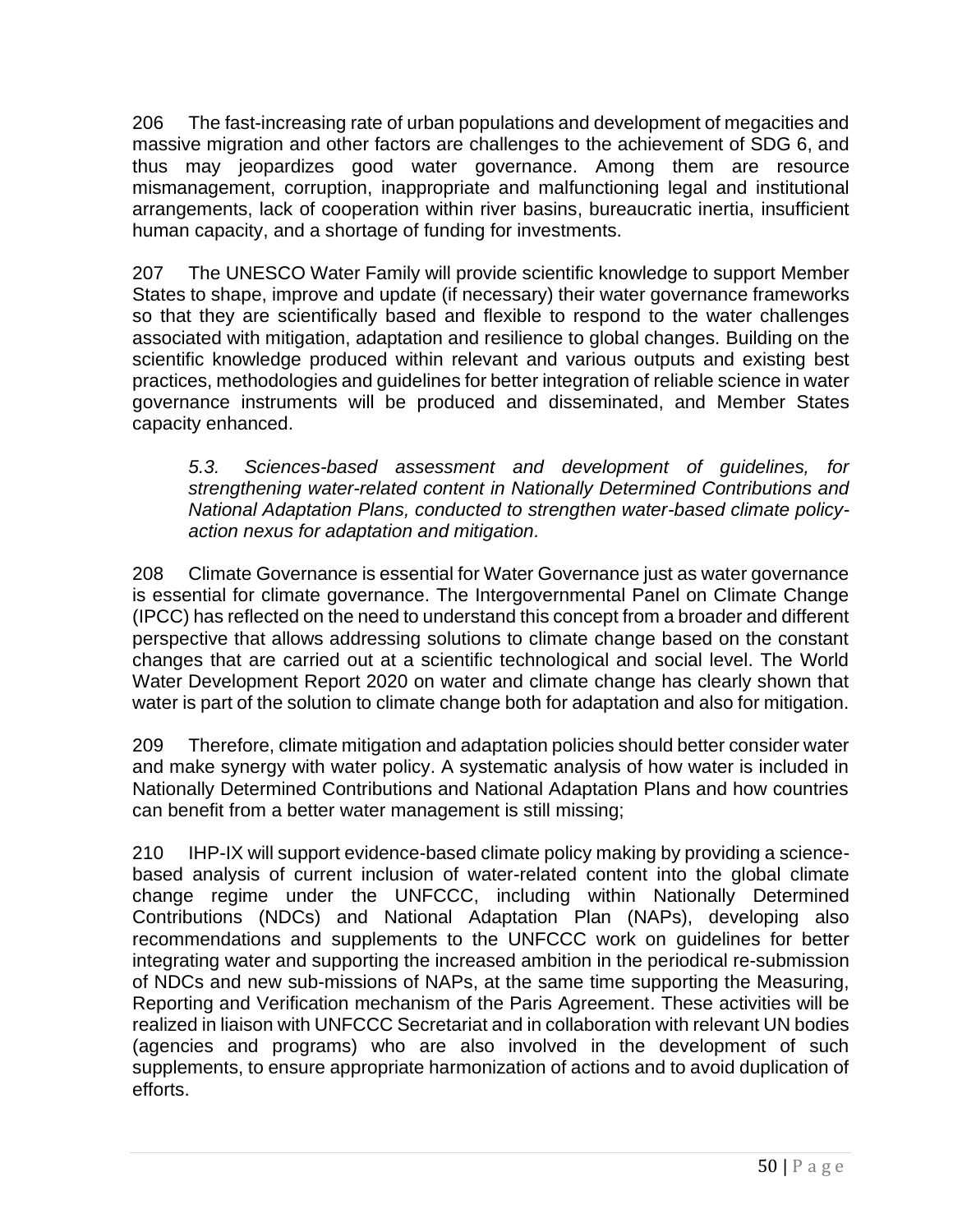- *5.4. Conducting and sharing of research on novel approaches of adaptive water management by the scientific community supported and capacities of Member States strengthened to enhance sound water governance.*
- 211Adaptation measures for a resilient water sector require new paths to achieve sustainable urban water management that goes beyond physical engineering and implementing IWRM. They further require the participation of multiple actors, political will and a sound scientific framework including strategic, tactical, and operational decisions. These in turn require the development of strategies, action and monitoring plans.
- 212Policies must ensure conservation of the resource and protection of watersheds, raise awareness for the reduction of water consumption, ensure compliance with the law, manage aquifer recharge, and recycle storm water and wastewater, provide circular economy incentives, especially in megacities. This requires cooperation of the national governments, local authorities and non-governmental organizations, as well as other public and private stakeholders.
- 213Good water governance also requires the promotion of additional research to address the challenges of mitigation and adaptation to climate and other global changes as well as to develop affordable technologies for providing solutions to all.
- 214Scientific hydro analyses on the impact of implemented sustainable solutions in terms of water resources (environment, soil, surface and groundwater bodies) and economics in watersheds, considering a multi-disciplinary approach based on water positive multibenefit impact of solutions/actions, for water, environment, biodiversity and people, should be performed.
- 215IHP-IX will continue conducting and sharing of research on novel approaches of adaptive water management, paying special attention to improving scientific research, knowledge and data on risk assessment, regulations, pollution control/attenuation, linking water quality and quantity with economic, societal and ecological approaches. IHP will further build capacity of national experts and organize awareness raising sessions to sensitize decision makers within UNESCO's Member States to the results of this research.
	- *5.5 Capacities of the scientific community and decision makers strengthened on new frameworks and tools, to underpin water governance and build resilience*
- 216The UN-Water SDG-6 Synthesis Report suggests that good governance is essential for sustainable water management focusing on a bottom-up framework with multiple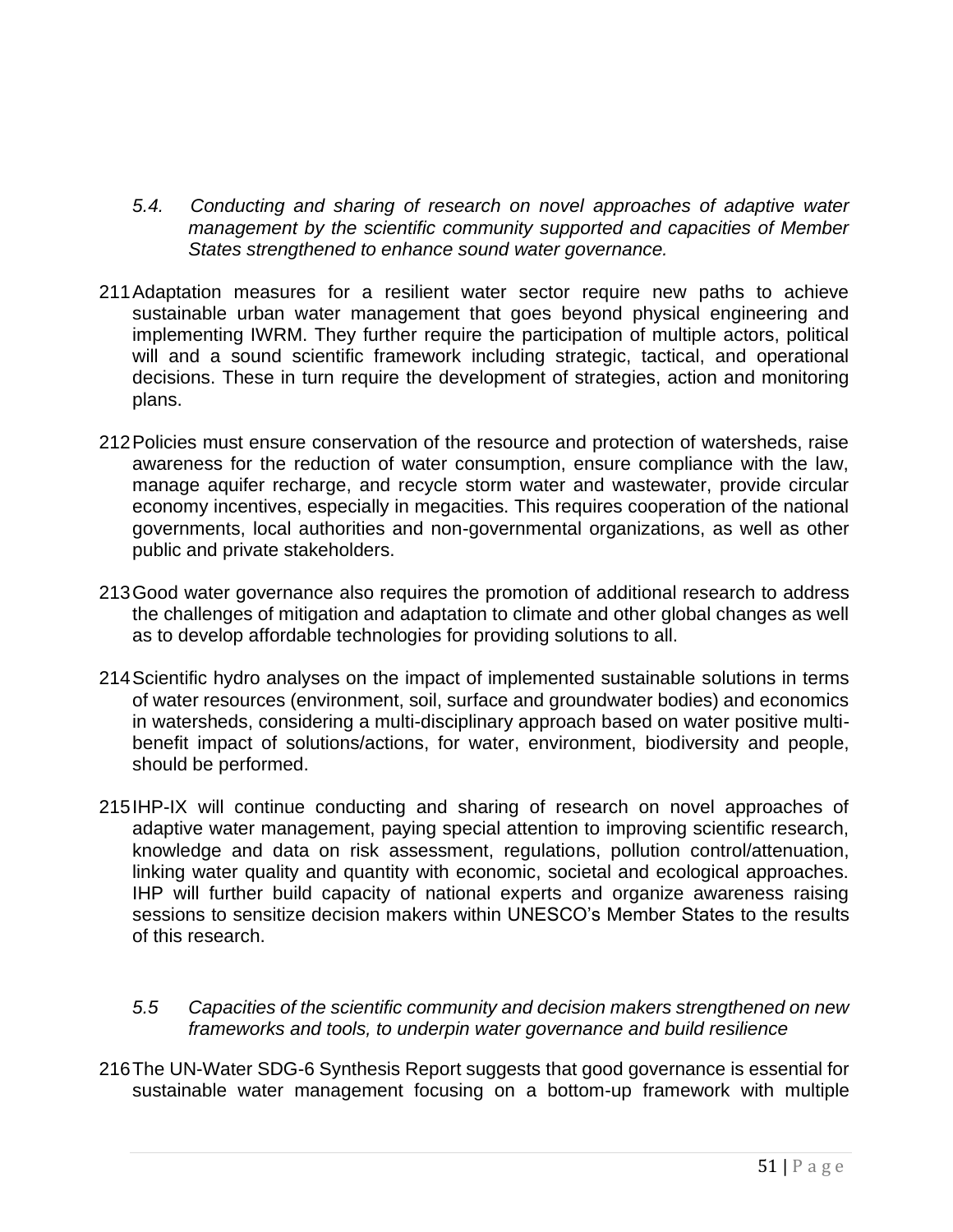stakeholders. It's necessary to improve decision-making processes through public participation that "can ensure that decisions are based on shared knowledge, experiences and scientific evidence, are influenced by the views and experience of those affected by them, that innovative and creative options are considered and that new arrangements are workable, and acceptable to the public" (EEA, 2015, 12).

- 217Decisions to deal with water challenges require further to a holistic, coherent, and intersectoral vision, science-based policies to address all aspects of water uncertainty. Building resilience to uncertainty and future risks requires a continuous partnership of all stakeholders in Member States, working within an enabling legal, scientific, and institutional framework.
- 218A multidisciplinary science approach (Hydrological, Social and Socio-Economics sciences etc.) will provide a new holistic framework for water governance at all levels. Sharing scientific knowledge and understanding of water issues to all stakeholders, in urban areas and in rural areas in a watershed will allow the development of a common vision and implementation of science-based solutions. IHP-IX will continue to develop new and strengthen existing frameworks and tools with a participatory approach, such as Climate Risk Informed Decision Analysis (CRIDA), Water Sensitive Urban Design, etc. taking into consideration the challenges posed by global changes, to underpin water governance and build resilience of the scientific community and decision makers. It will further organize training and raising awareness sessions to strengthen the capacities of scientists and decision makers to enhance the uptake and implementation of these innovative approaches, frameworks and tools.

#### **Cooperating with other UN Agencies and scientific partners**

- 219UNESCO's role in water governance is to reinforce the scientific base upon which decisions and policies are framed by providing scientific knowledge, which will take into consideration the effects of global change.
- 220IHP-IX will cooperate with other UN agencies and other partners including Scientific Unions, intergovernmental organizations, Non-Governmental organizations and international financial institutions and others in contributing to improve water governance based on science for building resilient societies
- 221IHP will provide scientific knowledge and research skills cooperating with existing initiatives and Organizations, such as UNDP, UNECE, UNEP, UNFCCC, IAEA, WMO, OECD, SIWI as well as GWP and others, in the case of all water resources, including transboundary ones.

## **Outreach and Communication**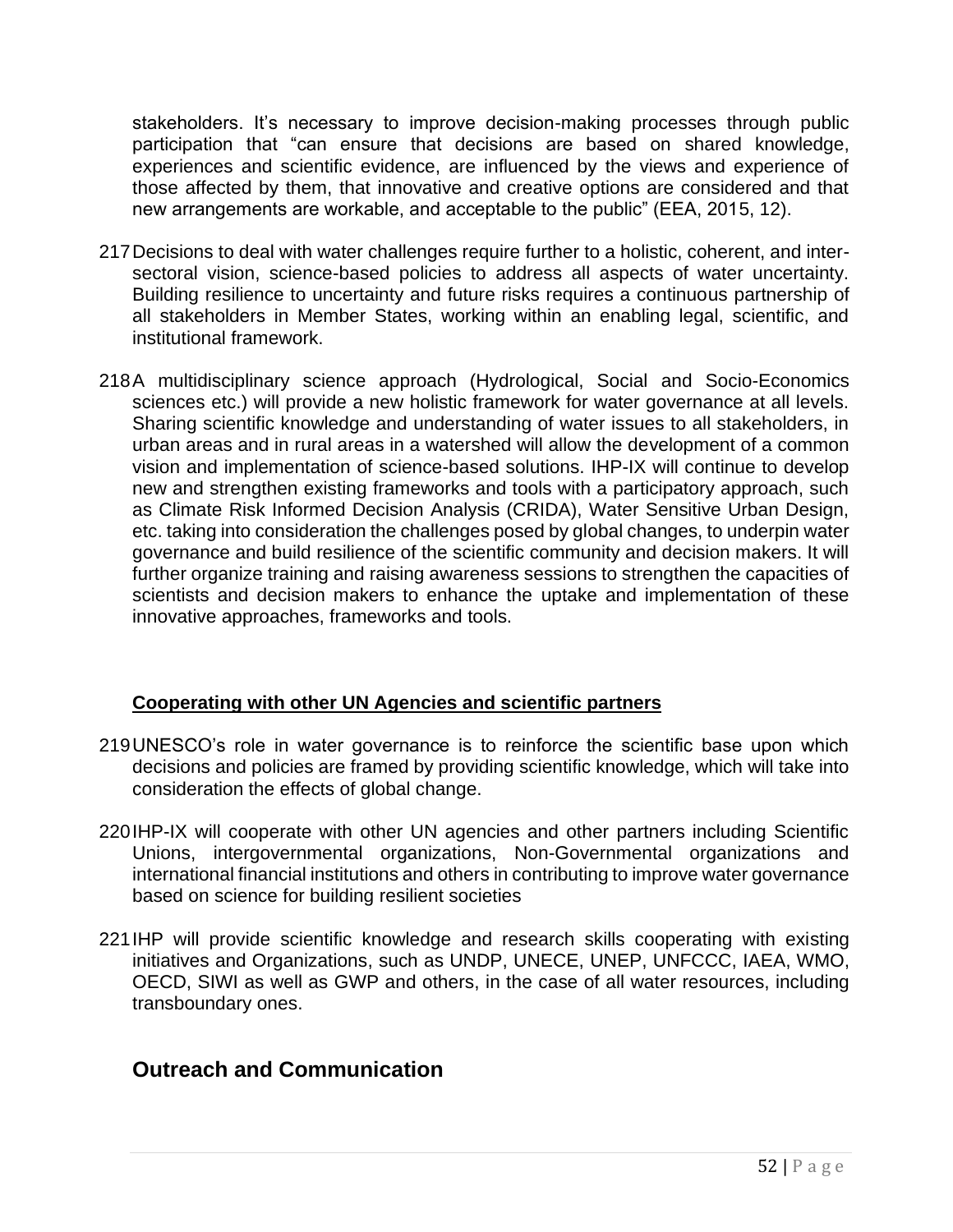- 222Effective communication and outreach are integral key components of IHP-IX. The communication flow among the implementing actors of IHP-IX is a prerequisite for the Programme's impactful realization. The proactive cooperation of the members of the UNESCO Water Family and its partners requires reliable networking and communication capacities as key tools for IHP-IX. IHP-WINS provides a pivotal asset in this regard.
- 223Communication and outreach of IHP-IX endeavour, simultaneously, the strengthening of the collaborative engagement of IHP's family network and other stakeholders and partners and increased public visibility and recognition of IHP-IX and its role in contributing to global water security.
- 224IHP-IX systematically integrates communication and outreach in its implementation at all levels, including feedback mechanisms which will allow harnessing the Programme's outputs and outcomes both to enhance and demonstrate impact. Effective implementation of the IHP outreach and communication strategy is crucial in increasing the visibility of IHP-IX and contributing to mobilize more partnerships and funding for an impactful implementation of the programme.

## **Way forward**

- 225This ninth phase of IHP-IX will cover the next eight years almost until the end of agenda 2030. It is designed to support Members States in achieving SDG6 and other waterrelated SDGs and international water-related agendas towards a water secure world and resilient societies. Its implementation will among others contribute to the UN SDG6 Global Accelerator Framework and the UN Water Action Decade (2018-2028). Its success should be measured based on the progress made by Members States in addressing global complex interlinkages and water challenges by people and institutions having adequate capacity and scientifically based knowledge to make informed decisions on water management and governance to attain sustainable development and to build resilient societies.
- 226The overall implementation of IHP-IX will be led by UNESCO's Water Family and will benefit from partnerships with UN-Water and its members, academic and scientific organizations and associations, Intergovernmental organizations, regional, or national organizations, Non-Governmental organizations, global funds, research / academia and the private sector.
- 227The implementation of this strategic plan will be guided by an Operational-Implementation Plan, to be elaborated after the approval of the strategic plan by the IHP council. It will guide the incremental achievements of the strategic plan, grounded in key lessons learned during implementation and adjustments to changing contexts, capacities and resource availability. Specific activities and deliverables including milestones in line with each of the outputs under each priority areas will be identified.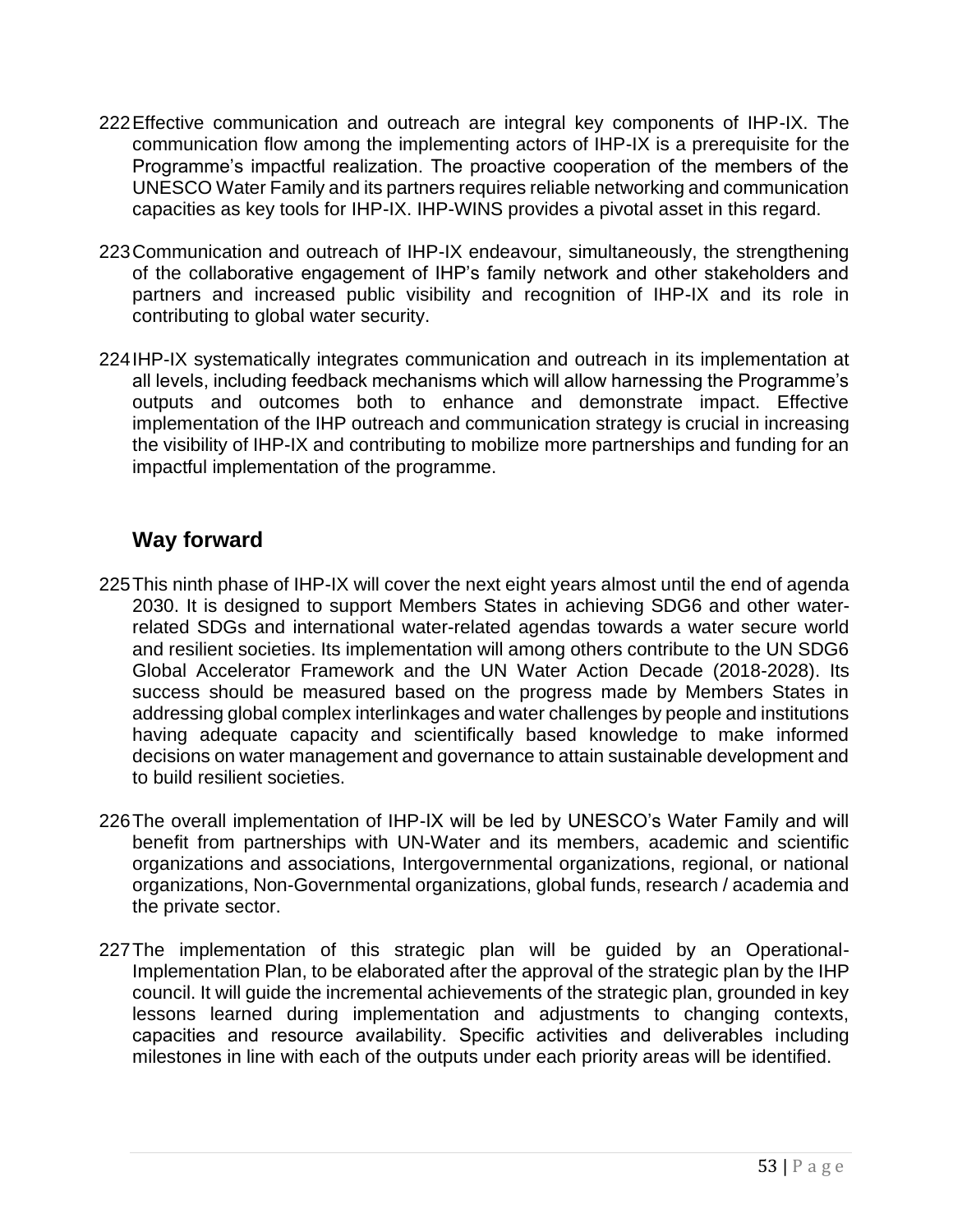- 228The operational plan will also identify the entities responsible for the respective outputs/deliverables. Specific measurable indicators will be developed for each of the specified outputs/deliverables and the means of verification to enable the different stakeholders capture the relevant information and data for a clear monitoring and evaluation. Regular reviews of the operational plan will be performed to be presented at the bureau and IHP council meetings to take stock of the achievements and challenges, and to draw lessons allowing adjustments in the remaining part of the plan.
- 229All Members States and the UNESCO Water Family, comprising the national IHP committees, the centres, chairs, flagships/initiatives and WWAP and key partners will be mobilized in the preparation of the operational-implementation plan. In line with the intergovernmental nature of IHP and the recommendations of the mid-term external evaluation of IHP-VIII, Members states and their related UNESCO water family entities should play a key role in the implementation of the operational plan by identifying outputs for which they can actively contribute to and/or provide (co-)leadership. A clear implementation framework will be proposed by the secretariat in that regard in line with the new IHP statutes including among others the establishment of thematic implementation working groups to be discussed and approved by the IHP council. A Financing Strategy will also be prepared to ensure implementation of IHP-IX.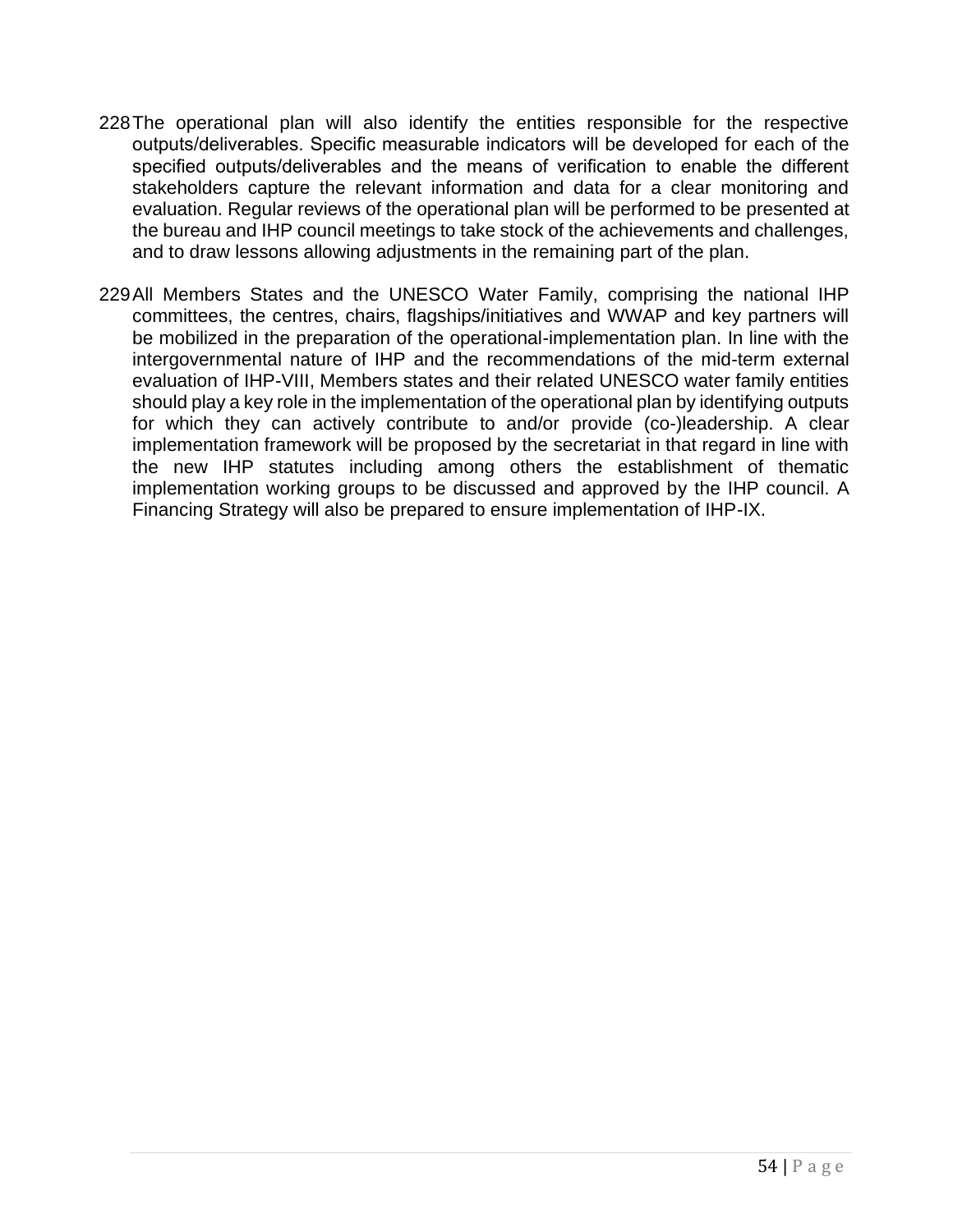# **Glossary**

| Term                              | <b>Definition</b>                                                                                                                                                                                                                                                                                                                                                                                                                                                                                            |  |  |  |  |  |  |
|-----------------------------------|--------------------------------------------------------------------------------------------------------------------------------------------------------------------------------------------------------------------------------------------------------------------------------------------------------------------------------------------------------------------------------------------------------------------------------------------------------------------------------------------------------------|--|--|--|--|--|--|
| <b>Citizen Science</b>            | With reference to and in line with the UNESCO Open<br>Science Recommendation, para. 10 [exact reference<br>to be included]: Citizen Science is the voluntary<br>participation of citizens in scientific research and data<br>collection, frequently under the direction of professional<br>scientists and/or in association with scientific institutions<br>or formal scientific programmes, following scientifically<br>valid methodologies.                                                                |  |  |  |  |  |  |
| Ecohydrology                      | A branch of hydrology, which highlights the relationships<br>biological<br>hydrological,<br>ecological<br>between<br>and<br>processes at different scales and translates them into<br>nature-based solutions to improve water security,<br>enhance biodiversity and create opportunities for<br>development<br>by harmonizing<br>sustainable<br>socio-<br>economic needs and environmental potential.<br>https://en.unesco.org/themes/water-<br>security/hydrology/ecohydrology                              |  |  |  |  |  |  |
| <b>Holistic Water Management</b>  | Water management practices and solutions where one<br>deals with or treats the whole of the water system, cycle<br>and its resources, not just a part.                                                                                                                                                                                                                                                                                                                                                       |  |  |  |  |  |  |
| <b>Hydro-informatics</b>          | A mathematical model-based field of study of the flow of<br>information and the generation of knowledge related to<br>the dynamics of water in the real world, through the<br>integration<br>information<br>of<br>and<br>communication<br>technologies for data acquisition, modeling and decision<br>support, and taking into account the consequences for<br>the aquatic environment and society and for the<br>management of water-based systems (UNESCO-IHE,<br>currently IHE-Delft, www.unesco-ihe.org) |  |  |  |  |  |  |
| Hydro (water) policy              | Water resource policy encompasses the policy-making<br>processes that affect the collection, preparation, use and<br>disposal of water to support human uses and protect<br>environmental quality. Water policy addresses provision,<br>disposal<br>and<br>sustainability<br>decisions.<br>use,<br>(https://www.wikiwand.com/en/Water resource policy)                                                                                                                                                       |  |  |  |  |  |  |
| <b>Hydrotechnical Engineering</b> | A branch of science and technology concerned with the<br>study of water resources and their use for various<br>purposes, as well as the prevention of the damaging<br>effect of water:<br>https://www.epictraining.ca/course-<br>catalogue/civil/10453/hydrotechnical-engineering-for-<br>non-hydrotechnical-engineers                                                                                                                                                                                       |  |  |  |  |  |  |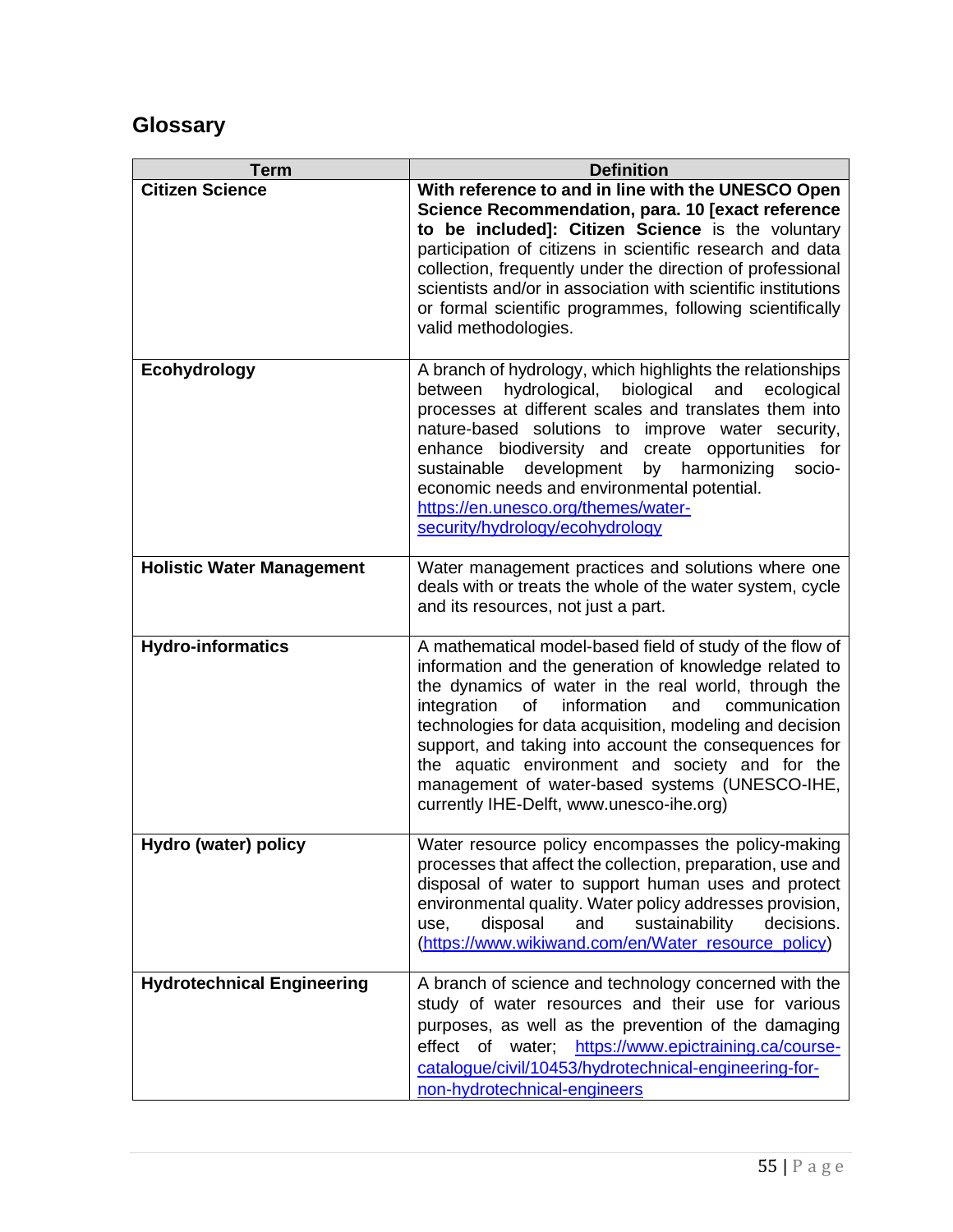| <b>Inclusive Water Management</b>                      | Integrated water (resources) management practices<br>aiming to include, integrate, and have the participation of<br>all diverse people and groups in its activities,<br>organizations, political processes, etc., with special<br>attention to those who are disadvantaged, have suffered<br>discrimination, or are living with disabilities                                                                                                                                                                                                                                                                                                                                   |
|--------------------------------------------------------|--------------------------------------------------------------------------------------------------------------------------------------------------------------------------------------------------------------------------------------------------------------------------------------------------------------------------------------------------------------------------------------------------------------------------------------------------------------------------------------------------------------------------------------------------------------------------------------------------------------------------------------------------------------------------------|
| <b>Integrated Water Resources</b><br><b>Management</b> | (1) Development and operation of regional water<br>resources, taking into account hydrological and<br>technical aspects, as well as socio-economic,<br>political and environmental dimensions. (WMO<br><b>UNESCO Glossary)</b><br>(2) A process which promotes the coordinated<br>development and management of water, land and<br>related resources in order to maximize the resultant<br>economic and social welfare in an equitable manner<br>without compromising the sustainability of vital<br>ecosystems (Global Water Partnership)<br>(3)                                                                                                                              |
| <b>Nature-Based Solutions (NBS)</b>                    | Actions to protect, sustainably manage, and restore<br>natural or modified ecosystems, that address societal<br>challenges effectively and adaptively, simultaneously<br>providing human well-being and biodiversity benefits,<br>with climate change, food security, disaster risks, water<br>security, social and economic development as well as<br>human health being the common societal challenges<br>(Cohen-Shacham, E., G. Walters, C. Janzen, S.<br>Maginnis (eds). 2016. Nature-based solutions to address<br>global societal challenges. Gland, Switzerland: IUCN.<br>Xiii<br>Downloadable<br>from<br>97 pp.<br>$+$<br>https://portals.iucn.org/library/node/46191) |
| Non-conventional water<br>resources                    | Water resources that are generated as a by-product of<br>specialized processes such as desalination; or that need<br>suitable pre-use treatment; or pertinent on-farm<br>management when used for irrigation; or need a special<br>technology to collect/access water.<br>(https://inweh.unu.edu/projects/unconventional-water-<br>resources/)                                                                                                                                                                                                                                                                                                                                 |
| <b>Open Science</b><br><b>Open Data</b>                | The idea behind Open Science is to allow scientific<br>information, data and outputs to be more widely<br>accessible (Open Access) and more reliably harnessed<br>(Open Data) with the active engagement of all the<br>stakeholders (Open to Society)<br>https://en.unesco.org/science-sustainable-future/open-<br>science                                                                                                                                                                                                                                                                                                                                                     |
| Socio-hydrology                                        | interdisciplinary field<br>studying<br>the<br>dynamic<br>An<br>interactions and feedbacks between water and people,<br>in areas such as the historical study of the interplay                                                                                                                                                                                                                                                                                                                                                                                                                                                                                                  |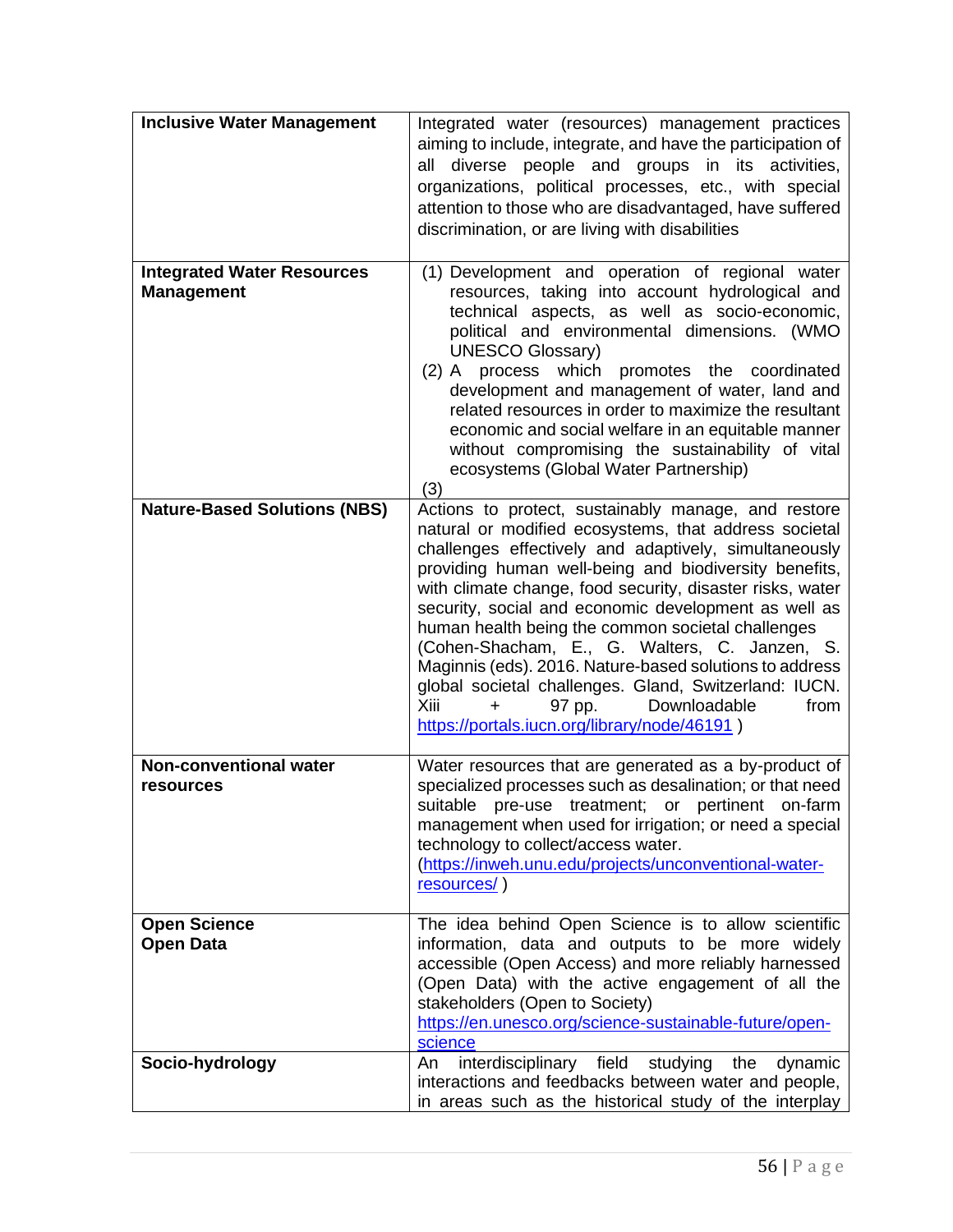|                                                    | between hydrological and social processes, comparative<br>analysis of the co-evolution and self-organization of<br>human and water systems in different cultures, and<br>process-based modelling of coupled human-water<br>systems.<br>(Sivapalan, Murugesu; Savenije, Hubert H. G.; Blöschl,<br>Günter (2012-04-15). "Socio-hydrology: A new science<br>of people and water: INVITED COMMENTARY".<br>Hydrological<br>Processes.<br>$(8)$ :<br>1270-1276.<br>26<br>doi:10.1002/hyp.8426.)                                                                                                                                                                                                                                                                                                                         |  |  |  |  |  |  |  |
|----------------------------------------------------|-------------------------------------------------------------------------------------------------------------------------------------------------------------------------------------------------------------------------------------------------------------------------------------------------------------------------------------------------------------------------------------------------------------------------------------------------------------------------------------------------------------------------------------------------------------------------------------------------------------------------------------------------------------------------------------------------------------------------------------------------------------------------------------------------------------------|--|--|--|--|--|--|--|
| Sustainable water management                       | Sustainable water management means the ability to<br>meet the water needs of the present without                                                                                                                                                                                                                                                                                                                                                                                                                                                                                                                                                                                                                                                                                                                  |  |  |  |  |  |  |  |
|                                                    | compromising the ability of future generations to do the<br>same                                                                                                                                                                                                                                                                                                                                                                                                                                                                                                                                                                                                                                                                                                                                                  |  |  |  |  |  |  |  |
|                                                    | https://www.aquatechtrade.com/news/water-                                                                                                                                                                                                                                                                                                                                                                                                                                                                                                                                                                                                                                                                                                                                                                         |  |  |  |  |  |  |  |
|                                                    | treatment/sustainable-water-essential-guide/#what-is-<br>water-sustainability                                                                                                                                                                                                                                                                                                                                                                                                                                                                                                                                                                                                                                                                                                                                     |  |  |  |  |  |  |  |
|                                                    |                                                                                                                                                                                                                                                                                                                                                                                                                                                                                                                                                                                                                                                                                                                                                                                                                   |  |  |  |  |  |  |  |
| Transdisciplinarity/Transdiscipl<br>inary research | A research mode for generating knowledge about<br>complex societal problems by integrating knowledge of<br>multiple scientific disciplines and various stakeholders<br>from outside of academia. Transdisciplinary research on<br>a jointly defined problem generates knowledge that is<br>both valuable for society and science. It aims at three<br>types of knowledge, 1) system knowledge about the<br>human-environment system, 2) goal knowledge about<br>the envision state of the system and 3) transformation<br>knowledge about how to reach the envisioned state.<br>Transdisciplinary research requires context-specific<br>methods and a self-reflexive approach.<br>(Jahn,<br>Bergmann,<br>M.,<br>Keil,<br>F.<br>$(2012)$ :<br>Т.<br>Transdisciplinarity:<br>mainstreaming<br><b>Between</b><br>and |  |  |  |  |  |  |  |
| <b>Urban metabolism</b>                            | marginalization. Ecological Economics, Vol. 79, 1-10)<br>Urban Metabolism is defined as "the sum total of the<br>technical and socio-economic process that occur in<br>cities, resulting in growth, production of energy and<br>elimination of waste [taking into account] four<br>fundamental flows or cycles, those of water, materials,                                                                                                                                                                                                                                                                                                                                                                                                                                                                        |  |  |  |  |  |  |  |
|                                                    | energy, and nutrients". (Kennedy, Cuddihy et al. 2007)<br>Circular urban metabolism refers to the combination of<br>circular economy principles to the urban metabolism<br>approach.                                                                                                                                                                                                                                                                                                                                                                                                                                                                                                                                                                                                                              |  |  |  |  |  |  |  |
| <b>Water culture</b>                               | (1) the way of relations to water in life, especially the<br>general customs and beliefs, of a particular group<br>particular<br>time<br>οf<br>people<br>at<br>a                                                                                                                                                                                                                                                                                                                                                                                                                                                                                                                                                                                                                                                  |  |  |  |  |  |  |  |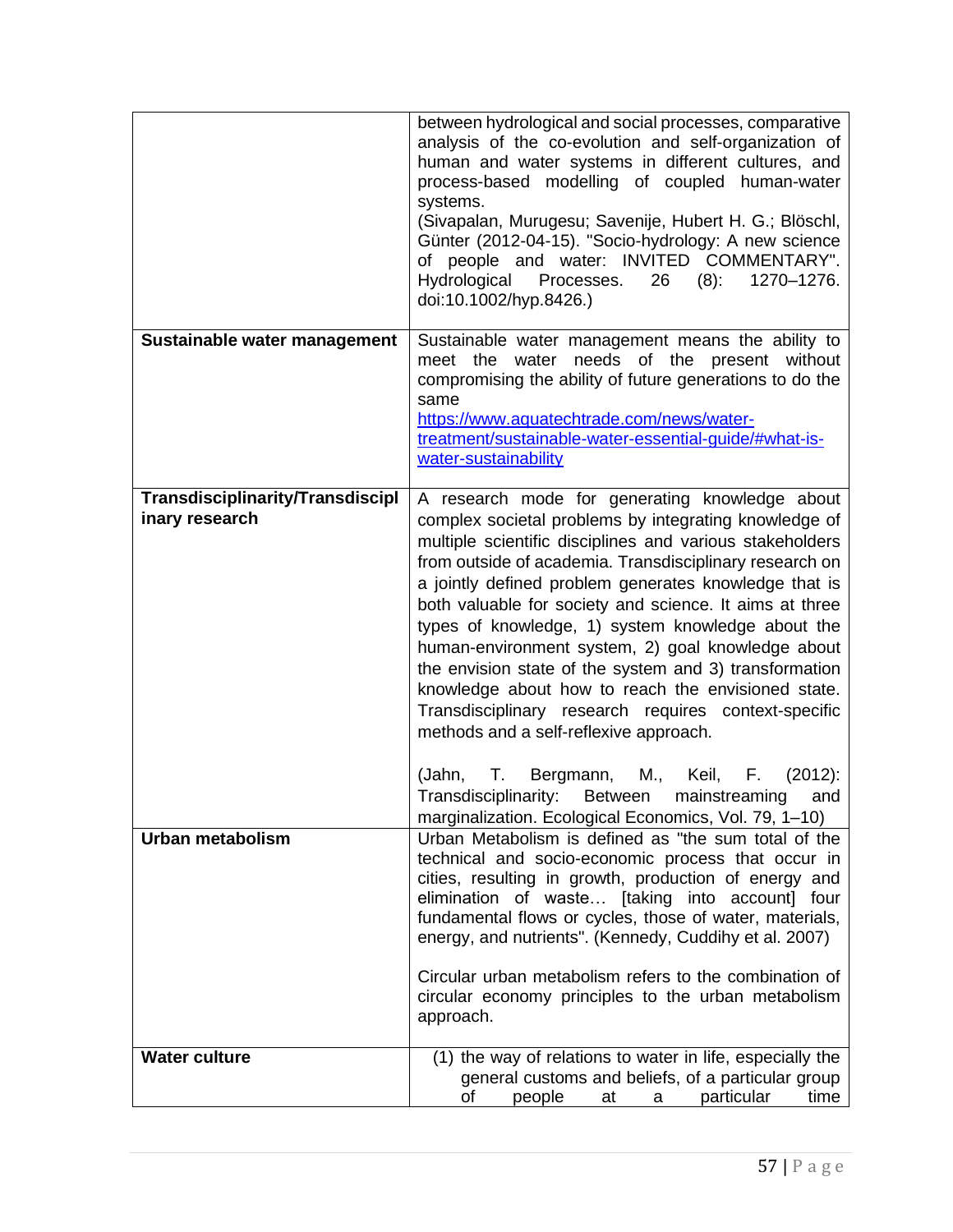|                                                    | (https://dictionary.cambridge.org/dictionary/englis<br>h/culture)<br>(2) The definition of cultural water means the values<br>and demands of specific water sources that relate<br>to a specific geographic area, a cultural group, a<br>religion<br>or<br>heritage<br>requirement,<br>etc.<br>(https://www.yourdictionary.com/cultural-water)<br>(3) *The growing of plants in water, (in later use)<br>especially in an artificial system with or (usually)<br>without<br>solid<br>substrate.<br>а<br>(https://www.lexico.com/definition/water_culture)                                                                                                                                                                                                                                                                                                                  |
|----------------------------------------------------|----------------------------------------------------------------------------------------------------------------------------------------------------------------------------------------------------------------------------------------------------------------------------------------------------------------------------------------------------------------------------------------------------------------------------------------------------------------------------------------------------------------------------------------------------------------------------------------------------------------------------------------------------------------------------------------------------------------------------------------------------------------------------------------------------------------------------------------------------------------------------|
| <b>Water Governance</b>                            | (1) The range of formal and informal political, social,<br>ecnomic and administrative systems that are in<br>place to develop and manage water resources,<br>and the delivery of water services, at different<br>levels of society (GWP. GLOBAL WATER<br>PARTNERSHIP.<br>www.gwpforum.org/servlet/PSP)<br>(2) Water governance is the set of rules, practices,<br>and processes (formal and informal) through which<br>decisions for the management of water resources<br>services are taken and implemented,<br>and<br>stakeholders articulate their interest, and decision-<br>makers are held accountable (OECD, 2015a).                                                                                                                                                                                                                                                |
| <b>Water Management Master Plan</b>                | Water Master Plan is to establish a basic framework for:<br>orderly and integrated planning and implementation of<br>water resources programmes and projects; and a<br>rational water resources management consistent with<br>overall national socioeconomic development objectives.<br>(Guidelines for the preparation of National Water Master<br>Plans, Water Resources Series No. 65, UN, N.Y.<br>1989)                                                                                                                                                                                                                                                                                                                                                                                                                                                                |
| <b>Water Stress &amp;</b><br><b>Water Scarcity</b> | The amount of available renewable water resources per<br>per year based on estimates of water<br>capita<br>requirements in the household, agricultural, industrial<br>and energy sectors, and the needs of the environment.<br>Countries whose renewable water supplies cannot<br>sustain 1700 m <sup>3</sup> are said to experience water stress.<br>When supply falls below 1,000 $m3$ a country experiences<br>water scarcity, and below 500 $m3$ absolute scarcity.<br>Falkenmark, Lundqvist and Widstrand, 1989<br>UNESCO 2011: Ethics and Climate Change in Asia and<br>the Pacific (ECCAP) Project, Working Group 14 Report,<br>Water Ethics and<br>Water<br>2011;<br>Resource<br>Management,<br>https://unesdoc.unesco.org/ark:/48223/pf0000192256<br>Rijsberman, F. R. 2005. Water Scarcity: Fact or Fiction?<br>Proceeding of the 4th International Crop Science |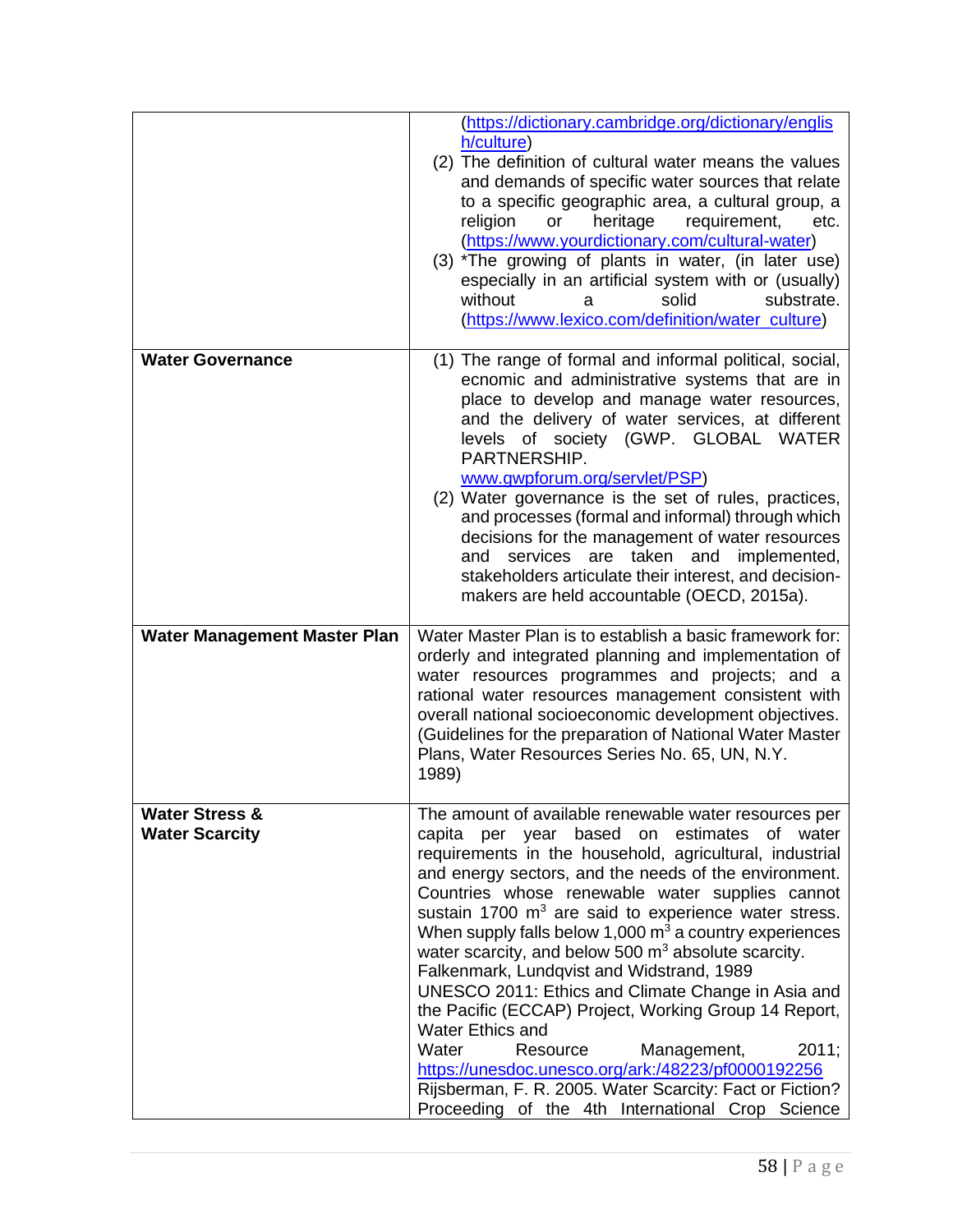|                          | Congress, 26 September - 1 Octobor 2004. Brisbane,<br>Australia. Published in CD-Rom.<br>Website:<br>www.cropscience.org)                                                                                                                                                 |
|--------------------------|---------------------------------------------------------------------------------------------------------------------------------------------------------------------------------------------------------------------------------------------------------------------------|
| <b>Water Stakeholder</b> | An institution, organization or group that has some<br>interest in a particular sector or system or outcome of a<br>project, program or policy initiative related to water (EEA.<br>European Environmental Agency. www.eea.eu.int/;<br>glossary: eea.eu.int/EEAGlossary/) |

## **Indicative List of Partners**

(provisional)

#### **UN entities, Intergovernmental Organizations:**

FAO; GEF; UNDESA; UNDP, UNDP-GEF; UNDRR ; UNECE; UNEP, UNEP-GEF ; UN-HABITAT ; UNICEF; UNOOSA; UNU; WHO; WMO, UN Economic Commission for Africa (UNECA), UN Economic Commission for Europe (UNECE), UN Economic and Social Commission for Asia and the Pacific (UNESCAP), UN Economic Commission for Latin America and the Caribbean (UNECLAC), UN Economic and Social Commission for Western Asia (UNESCWA)

The African Ministers' Council on Water (AMCOW); OECD

#### **National and international organizations:**

National and international river basin Organizations

#### **Professional scientific organizations:**

IACS; IAH; IAHR; IAHS; IUGG; IWRA; WGMS

#### **Academic institutions, research centres and programmes:**

All 36 Category 2 water related Centres and 66 UNESCO Water related Chairs

AGRHYMET; Global Water Future (GWF); HWISE; SIWI, Global Energy and Water Exchanges (GEWEX); IWMI

### **Conventions:**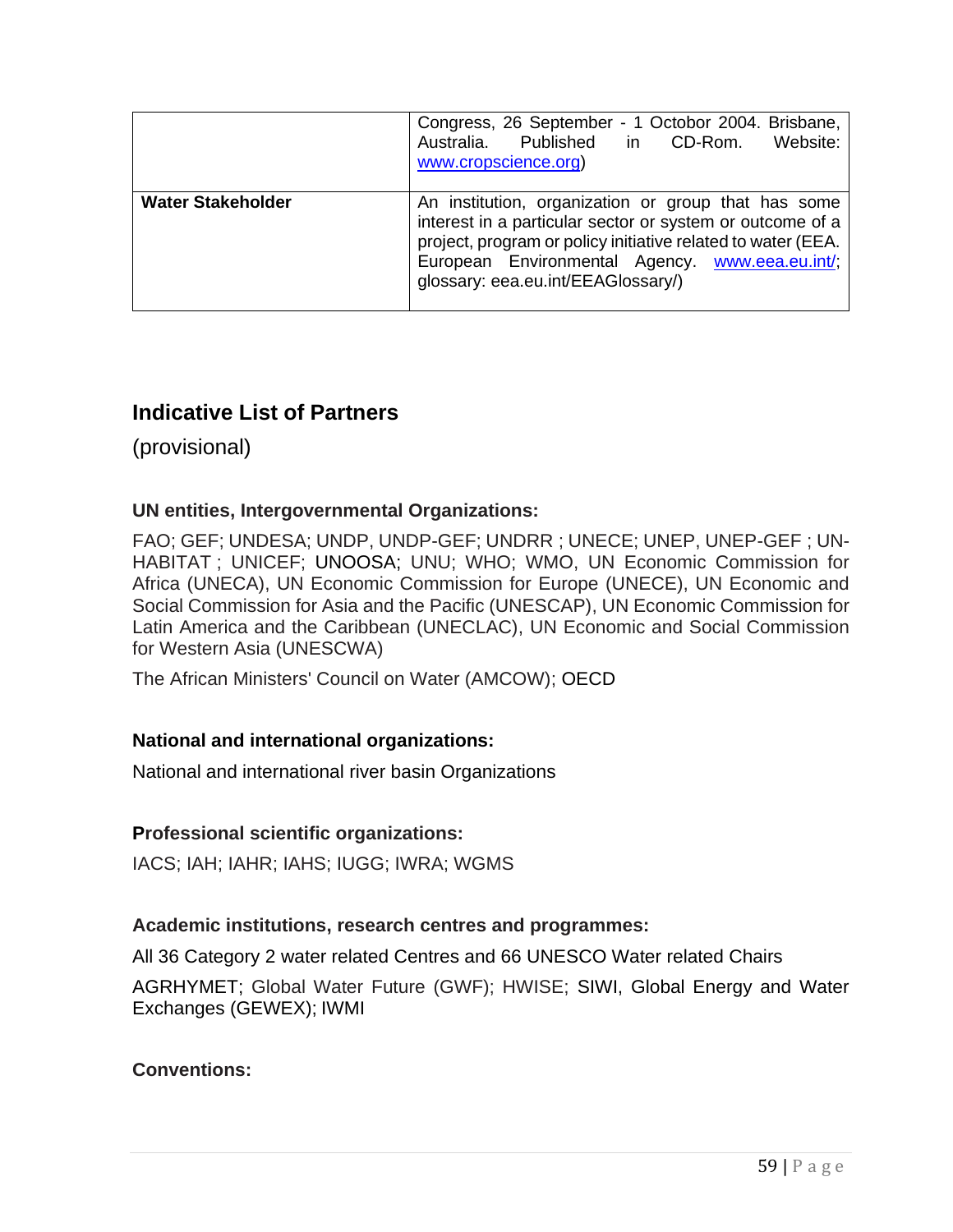Convention on the Law of the Non-navigational Uses of International Watercourses (New York, 1997); Convention on the Protection and Use of Transboundary Watercourses and International Lakes (Helsinki, 1992); UNFCCC; UNCCD; Convention on wetlands of international importance (Ramsar, 1971)

#### **Non-governmental Organizations:**

World Water Council (WWC), Alliance for Global Water Adaptation (AGWA); Future Water; GWP, GWP-Med; W-SMART

#### **Private sector:**

Gallup; various water utilities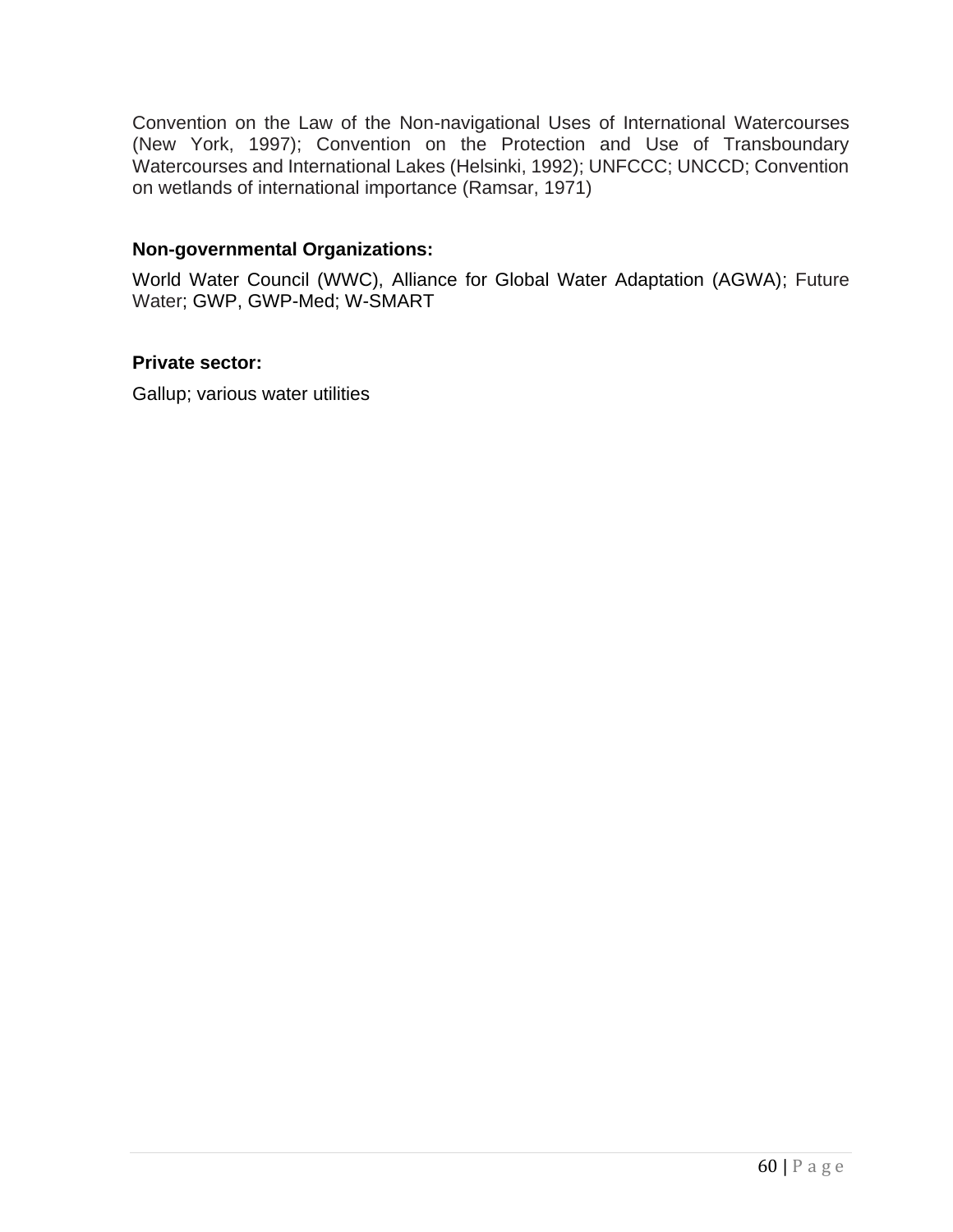|                             | Impact<br>A water secure world where people and institutions have adequate capacity and scientifically based knowledge for informed<br>decisions on water management and governance to attain sustainable development and to build resilient societies.                            |                                                                                                                                                                                                                                                    |                                                                                                                                                                                           |                                                                    |                                                                                                                                                                                                                                                       |              |                                                                                                                                  |                                                                                                                                                                                                                                                                                                                                                                                                      |  |                                                                                                                                                    |                                                                                                                                                                      |                                                                                                 | Risks:<br><b>Political instability</b><br>(elections, coup,<br>war etc.) |                                                                                       |                                                                                                                    |                            |                                                                                                              |
|-----------------------------|------------------------------------------------------------------------------------------------------------------------------------------------------------------------------------------------------------------------------------------------------------------------------------|----------------------------------------------------------------------------------------------------------------------------------------------------------------------------------------------------------------------------------------------------|-------------------------------------------------------------------------------------------------------------------------------------------------------------------------------------------|--------------------------------------------------------------------|-------------------------------------------------------------------------------------------------------------------------------------------------------------------------------------------------------------------------------------------------------|--------------|----------------------------------------------------------------------------------------------------------------------------------|------------------------------------------------------------------------------------------------------------------------------------------------------------------------------------------------------------------------------------------------------------------------------------------------------------------------------------------------------------------------------------------------------|--|----------------------------------------------------------------------------------------------------------------------------------------------------|----------------------------------------------------------------------------------------------------------------------------------------------------------------------|-------------------------------------------------------------------------------------------------|--------------------------------------------------------------------------|---------------------------------------------------------------------------------------|--------------------------------------------------------------------------------------------------------------------|----------------------------|--------------------------------------------------------------------------------------------------------------|
| <b>Assumptions</b>          |                                                                                                                                                                                                                                                                                    |                                                                                                                                                                                                                                                    |                                                                                                                                                                                           | Political will to manage and govern<br>water resources sustainably |                                                                                                                                                                                                                                                       |              |                                                                                                                                  | Active involvement of local<br>actors and organizations                                                                                                                                                                                                                                                                                                                                              |  |                                                                                                                                                    | Legislation and policies reflecting local<br>socio-economic condition and aligned<br>with with International standards                                               |                                                                                                 |                                                                          | Indirect beneficiaries<br>have access to other<br>enabling conditions                 |                                                                                                                    |                            | Financial<br>instability (global<br>financial crises)<br><b>Health related</b><br>risks (pandemics           |
| <b>Outcome</b>              | Member States practice inclusive and evidence-based water governance and management based on improved scientific data,<br>research, knowledge, capacities and science-policy-society interfaces towards achieving water-related SDGs and other related<br>International agreements |                                                                                                                                                                                                                                                    |                                                                                                                                                                                           |                                                                    |                                                                                                                                                                                                                                                       |              |                                                                                                                                  |                                                                                                                                                                                                                                                                                                                                                                                                      |  |                                                                                                                                                    |                                                                                                                                                                      |                                                                                                 | $etc.$ )<br>Political<br>willingness for<br>data access and<br>sharing   |                                                                                       |                                                                                                                    |                            |                                                                                                              |
| <b>Area PIS</b><br>Priority |                                                                                                                                                                                                                                                                                    |                                                                                                                                                                                                                                                    | # of MS/stakeholder use improved<br>water science, research and apply the<br>strengthened capacities to expand<br>knowledge and better manage<br>services and related risks at all levels |                                                                    | # of MS with<br>enhanced water<br>informal, formal and<br>non-formal<br>education at all levels                                                                                                                                                       |              |                                                                                                                                  | # of MS, which use<br>Degree of inclusive<br>scientific data and<br>water management<br>knowledge to<br>to addressing<br>global challenges<br>better manage their<br>practice by # of MS<br>water resources                                                                                                                                                                                          |  |                                                                                                                                                    | Degree of implementation of<br>mechanisms and policies based on<br>science to strengthen water<br>governance for mitigation,<br>adaptation and resilience by # of MS |                                                                                                 |                                                                          | Enabler: # of<br>water family<br>members leading<br>the water agenda<br>at all levels |                                                                                                                    | Inputs:<br>1. Expressed MS |                                                                                                              |
| <b>Assumptions</b>          |                                                                                                                                                                                                                                                                                    |                                                                                                                                                                                                                                                    | Member States and the general public are able and<br>willing to utilize the knowledge and support provided                                                                                |                                                                    |                                                                                                                                                                                                                                                       |              | Scientific community and other partners produce<br>transdisciplinary research and support the proposed priorities                |                                                                                                                                                                                                                                                                                                                                                                                                      |  |                                                                                                                                                    | Financing proposed activities and<br>project continues and increases                                                                                                 |                                                                                                 |                                                                          |                                                                                       | states needs<br>2. Human and<br>financial resources<br>from the Secretaria                                         |                            |                                                                                                              |
| Sample                      | Outputs                                                                                                                                                                                                                                                                            | Undertaking and sharing<br>Capacities of skilled<br>assessment on the<br>professionals at water-<br>related tertiary and<br>interaction between<br>human and water systems<br>vocational education<br>in line with socio-hydrology<br>strengthened |                                                                                                                                                                                           |                                                                    | Capacity of scientific<br>community strengthened<br>to develop, share and<br>apply scientific tools<br>sites<br>Teaching and learning material on water-<br>related matters for formal, non-formal and<br>informal education at all levels elaborated |              |                                                                                                                                  | Undertaking and sharing<br>Development and use of<br>assessment of ecosystem<br>scientific research methods<br>services and environmental<br>by the scientific<br>flows in ecohydrology pilot<br>community supported<br>Data on water quantity, quality and use available,<br>accessible, comparable and validated in a format easy to<br>understand for its utilization by all users on open access |  |                                                                                                                                                    |                                                                                                                                                                      | Conducting and<br>sharing of research on<br>novel approaches of<br>adaptive water<br>management |                                                                          |                                                                                       | <b>Member States.</b><br><b>UNESCO Water</b><br>Family, Scientific<br>community and<br>partners<br>3. UN and other |                            |                                                                                                              |
|                             | Undertaking and sharing assessment on the<br>interaction between human and water<br>systems in line with socio-hydrology                                                                                                                                                           |                                                                                                                                                                                                                                                    |                                                                                                                                                                                           |                                                                    |                                                                                                                                                                                                                                                       |              |                                                                                                                                  |                                                                                                                                                                                                                                                                                                                                                                                                      |  |                                                                                                                                                    |                                                                                                                                                                      | Data access and data sharing<br>mechanisms and systems are<br>enhanced                          |                                                                          |                                                                                       | partners work<br>(to enhance<br>complementarity)<br>4. Financial support<br>from new and                           |                            |                                                                                                              |
| <b>Assumptions</b>          |                                                                                                                                                                                                                                                                                    |                                                                                                                                                                                                                                                    | New knowledge<br>Interest and commitment<br>understood<br>of stakeholders                                                                                                                 |                                                                    |                                                                                                                                                                                                                                                       | and material |                                                                                                                                  | Appropriate approach<br>reached                                                                                                                                                                                                                                                                                                                                                                      |  | Direct beneficiaries<br>Sufficient representatives with<br>the time and will to participate                                                        |                                                                                                                                                                      | New practices<br>understood                                                                     |                                                                          | Enabling<br>environment                                                               |                                                                                                                    |                            | existing donors<br>5. Research and<br>knowledge tools &                                                      |
|                             |                                                                                                                                                                                                                                                                                    |                                                                                                                                                                                                                                                    | Organization of 'N°'                                                                                                                                                                      |                                                                    | Elaboration of 'N°' gender<br>responsive publication/<br>reports/tools/models on                                                                                                                                                                      |              | Organization of 'N°' training<br>workshops for 'N°' gender<br>balanced teams of  from<br>'N°' countries on  to ,<br>using gender |                                                                                                                                                                                                                                                                                                                                                                                                      |  | Organization of 'N°' technical<br>support/Policy advice<br>missions/meetings to design<br>or revise gender responsive<br>$\ldots$ in 'N° countries |                                                                                                                                                                      | Scoping of existing<br>networks active on                                                       |                                                                          | <b>Analysis and</b><br>consolidation of<br>recommendations<br>for $\ldots$            |                                                                                                                    |                            | products<br>6. Assessments<br>7. Scientific<br><b>Networks</b><br>8. Education related<br>tools and products |
|                             | Activities<br>Sample                                                                                                                                                                                                                                                               | gender-balanced multi-<br>stakeholder validation<br>Undertaking a mapping of  stakeholders to                                                                                                                                                      |                                                                                                                                                                                           |                                                                    |                                                                                                                                                                                                                                                       |              |                                                                                                                                  |                                                                                                                                                                                                                                                                                                                                                                                                      |  |                                                                                                                                                    |                                                                                                                                                                      |                                                                                                 | Conduct capacity and stakeholder analysis to                             |                                                                                       |                                                                                                                    |                            |                                                                                                              |

cretariat,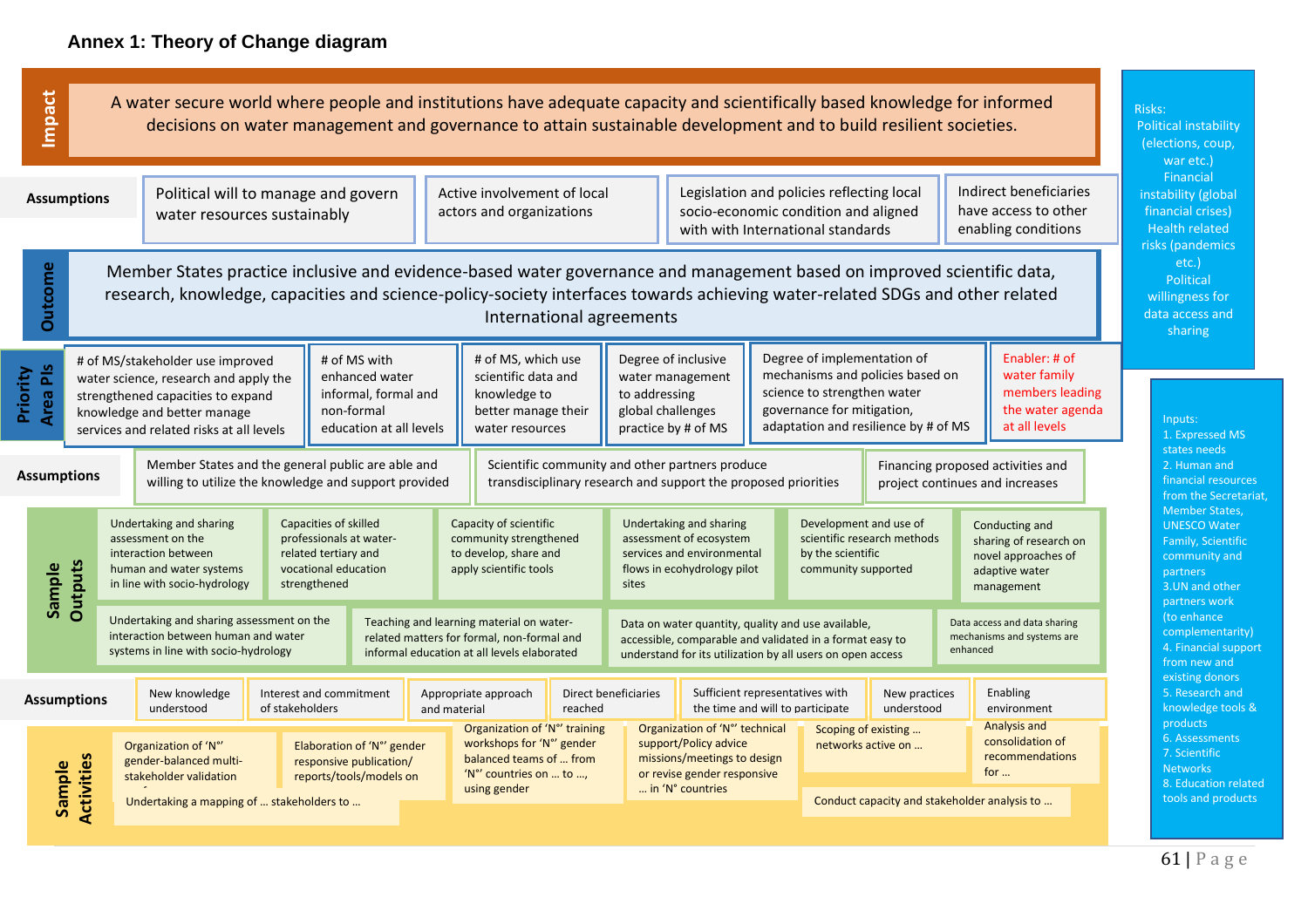#### **Annex 2: Main questions of modern hydrology\***

#### **Time variability and change**

1. Is the hydrological cycle regionally accelerating/decelerating under climate and environmental change and are there tipping points (irreversible changes)?

2. How will cold region runoff and groundwater change in a warmer climate (e.g. with glacier melt and permafrost thaw)?

3. What are the mechanisms by which climate change and water use alter ephemeral rivers and groundwater in (semi-) arid regions?

4. What are the impacts of land cover change and soil disturbances on water and energy fluxes at the land surface, and on the resulting groundwater recharge?

#### **Space variability and scaling**

5. What causes spatial heterogeneity and homogeneity in runoff, evaporation, subsurface water and material fluxes (carbon and other nutrients, sediments), and in their sensitivity to their controls (e.g. snow fall regime, aridity, reaction coefficients)?

6. What are the hydrologic laws at the catchment scale and how do they change with scale?

7. Why is most flow preferential across multiple scales and how does such behaviour coevolve with the critical zone?

8. Why do streams respond so quickly to precipitation inputs when storm flow is so old, and what is the transit time distribution of water in the terrestrial water cycle?

#### **Variability of extremes**

9. How do flood-rich and drought-rich periods arise, are they changing, and if so why?

10. Why are runoff extremes in some catchments more sensitive to land-use/cover and geomorphic change than in others?

11. Why, how and when do rain-on-snow events produce exceptional runoff?

#### **Interfaces in hydrology**

12. What are the processes that control hillslope-riparian-stream-groundwater interactions and when do the compartments connect?

13. What are the processes controlling the fluxes of groundwater across boundaries (e.g. groundwater recharge, inter-catchment fluxes and discharge to oceans)?

14. What factors contribute to the long-term persistence of sources responsible for the degradation of water-quality?

15. What are the extent, fate and impact of contaminants of emerging concern and how are microbial pathogens removed or inactivated in the subsurface?

#### **Measurements and data**

16. How can we use innovative technologies to measure surface and subsurface properties, states and fluxes, at a range of spatial and temporal scales?

17. What is the relative value of traditional hydrological observations vs soft data (qualitative observations from lay-persons, from data mining etc.), and under what conditions can we substitute space for time?